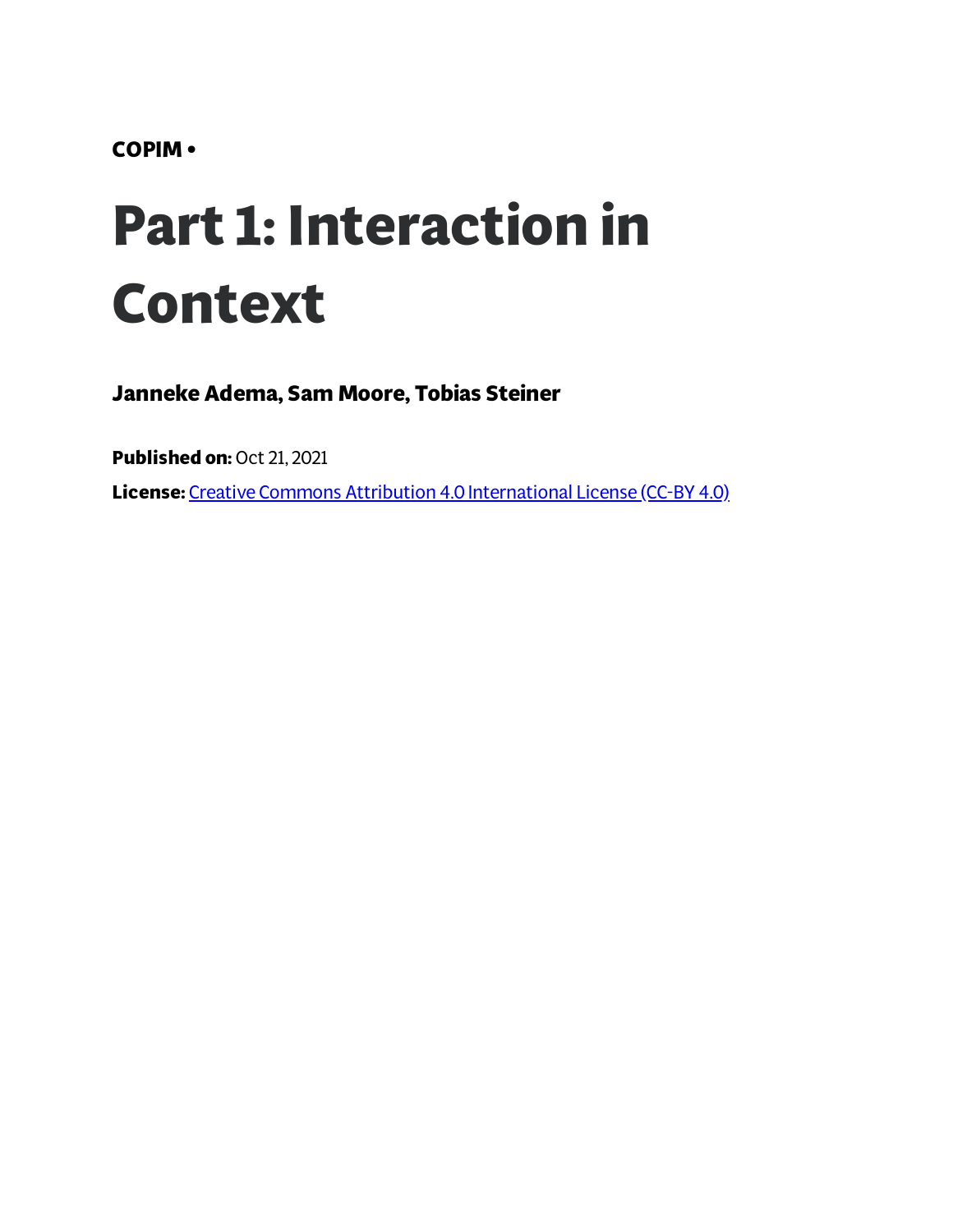### **Open Annotation**

<span id="page-1-0"></span>Web-based annotations of digital books enrich a scholarly text through overlays and filters that sit on top of the text in order to show additional commentary and feedback. Annotations—in short, a form of readerly or writerly interaction that consists of notes (in any medium) added to texts (of any medium) $\frac{1}{2}$  $\frac{1}{2}$  $\frac{1}{2}$ —already have a long history in a print and manuscript context (e.g., marginalia, errata, rubrics), but the immediacy of two-way discussion between users is a notable feature of digital open annotations, both of comments at the bottom of a text and in-line text annotations. Bertino and Staines therefore liken annotation to <sup>a</sup> "conversation" between authors and audiences that was previously much less interactive **Bertino & [Staines,](#page-39-0) 2019**. In addition to this, for Tara McPherson annotations (of e.g., digital visual archives) may also facilitate a more

<span id="page-1-2"></span>"seamless integration of research materials and scholarly analysis" through <sup>a</sup> closer presentation between commentary and the object studied (McPherson, 2010). This is particularly useful in a scholarly communication environment where annotations enable discussions to take place in direct proximity to the material that is under consideration, for example with linguistic markup of text corpora.

<span id="page-1-1"></span>Open online annotation fulfils several functions that can be beneficial for scholarly communication. Kalir and Garcia summarise the common purposes of annotation quite succinctly: "to provide information, to share commentary, to spark conversation, to succinctly: "to provide information, to share commentary, to spark conversation, to<br>express power, and to aid learning" <u>Kalir & Garcia, 2021</u>. Bertino and Staines mention that in addition to enabling collaborations and the opportunity to engage more directly with authors atop of research materials, open annotation allows feedback from readers, corrections and updates, enables inline (open) peer review, augmentation of publications with additional (multimedia) information, connections to related resources, further context around citations, and it offers opportunities within pedagogical settings.  $\frac{2}{3}$  $\frac{2}{3}$  $\frac{2}{3}$  They also point out that, beyond human generated annotations, there are also opportunities to enhance content through auto-generated annotations which, as they state, "might include additional information around identifiers, controlled vocabulary, or recommendations" Bertino & [Staines,](#page-39-0)  $2019$ . In this context they explain that there are also opportunities for various semantic applications where the open annotation of also opportunities for various semantic applications where the open annotation of<br>documents allows annotations to be "searchable by tags that make it possible to identify documents allows annotations to be "searchable by tags that make it possib<br>the type of annotation or its content" (<u>Bertino & [Staines,](#page-39-0) 2019, [Lange,](#page-39-1) 2020</u>).

<span id="page-1-3"></span>In 2017, the World Wide Web Consortium (W3C), the standards body for the web, published its recommended standards for web annotation in order to create, organise,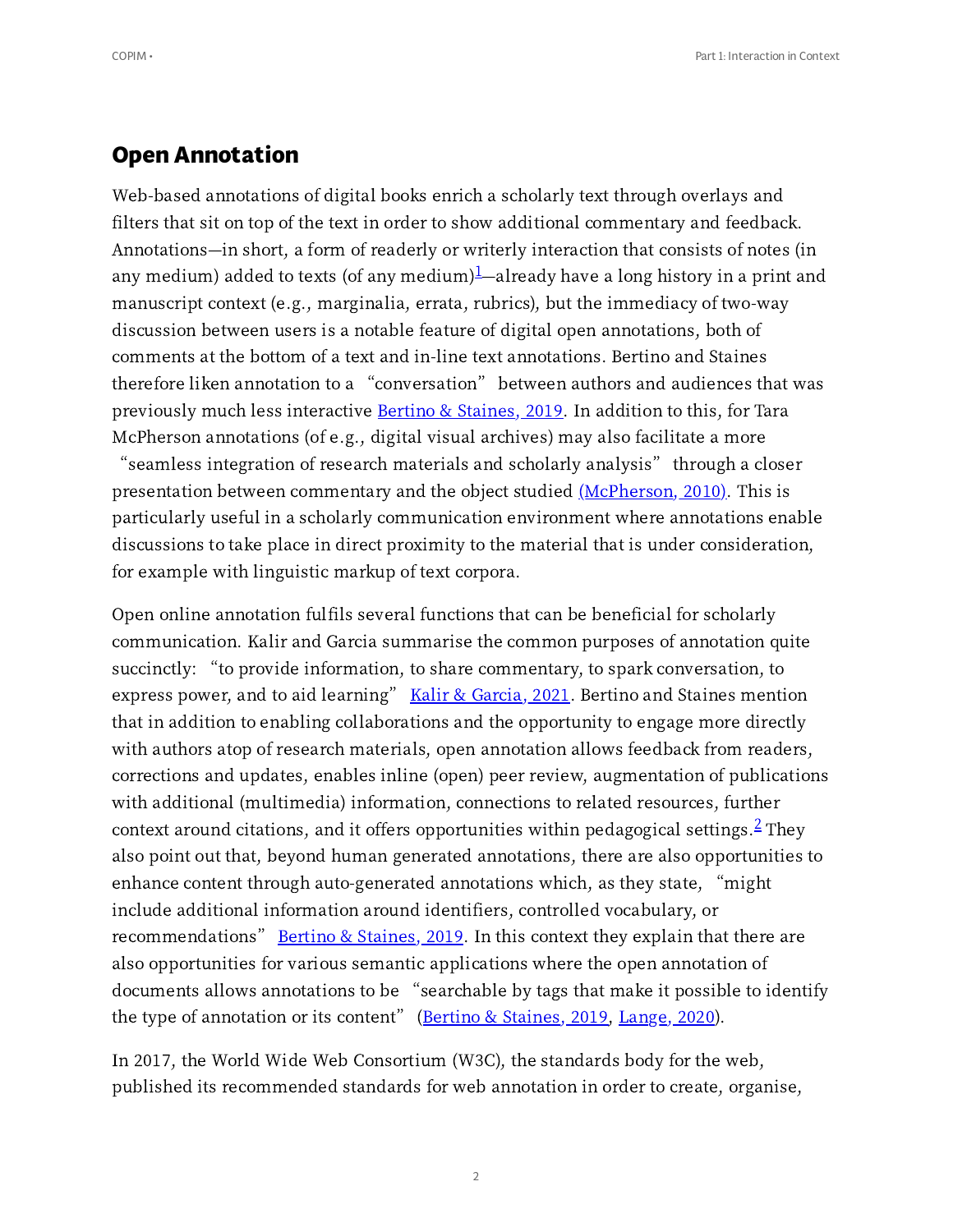<span id="page-2-0"></span>and share annotations in an open way (previous annotation systems were often proprietary and closed). Their vision is for a standards-based, decentralised, and open interoperable, annotation infrastructure where open web annotation "can be linked, shared between services, tracked back to their origins, searched and discovered, and stored wherever the author wishes."  $\frac{3}{3}$  $\frac{3}{3}$  $\frac{3}{3}$  The Hypothes. is organisation—which designs annotation overlays for the Web—likens this standard, in which an annotation will be a annotation overlays for the Web—likens this standard, in which an annotation will be a<br>web document itself, identified with its own URI (i.e., as they say "separating discussion web document itself, identified with its own URI (i.e., as they say "separating discus<br>about a page from the page itself") to "democratisation" whereby users are able to share their direct comments on a publication for all to see, without permission from website gatekeepers <u>(van den [Broeke,](#page-39-2) 2014)</u>.

<span id="page-2-3"></span><span id="page-2-2"></span>This speaks of the participatory approach to annotated content and its potential to undermine traditional notions of proprietary authorship and authorial control over open content. Cameron Neylon describes the potential of annotation in terms of a placing the "document", rather than the author, at the centre of attention in <sup>a</sup> way that allows the content to evolve over time based on a range of author-reader interactions  $(Perkel, 2015)$  $(Perkel, 2015)$ . Annotation, and collaborative writing more generally, are also what Montgomery et al. describe in the introduction to their book *Open Knowledge Institutions* as an opportunity<br>to "socialize the process of knowledge creation" by extending the "collaborative to "socialize the process of knowledge creation" by extending the "collaborative<br>spirit" from authorship out to review and revision <u>[\(Montgomery](#page-39-4) et al., 2018</u>). There is thus an interesting interplay within open annotation between its ability to simultaneously foreground social processes of authorship while also questioning the very nature of authorial authority.

<span id="page-2-5"></span><span id="page-2-4"></span><span id="page-2-1"></span>For Janneke Adema for example, annotation has the ability to enrich a document through its ability to "interweave" itself with the other voices in <sup>a</sup> project, thus presenting <sup>a</sup> textured, multi-perspective publication in one document  $(\underline{Adema}, 2018:72)$ . But at the same time, for Adema, annotation poses questions about where the document actually begins and ends.<sup>[4](#page-37-3)</sup> Drawing on Derrida, she poses questions about how to locate the text<br>itself once it has been annotated: "as Derrida has argued, writing in the margins—where the margin more in general takes in a liminal inside/outside position—forms a means of resistance, a disruption or blurring of the line between the central main text and the writing in the margins"  $(Adema, 2018:72)$  $(Adema, 2018:72)$ . Annotation therefore points to a level of liquidity and intertextuality within a publication that disrupts what it means to have a fixed and final publication.

Rather than taking an understanding of annotation as revolutionary, some researchers of annotations have situated it as part of a continuation of the traditional standards of print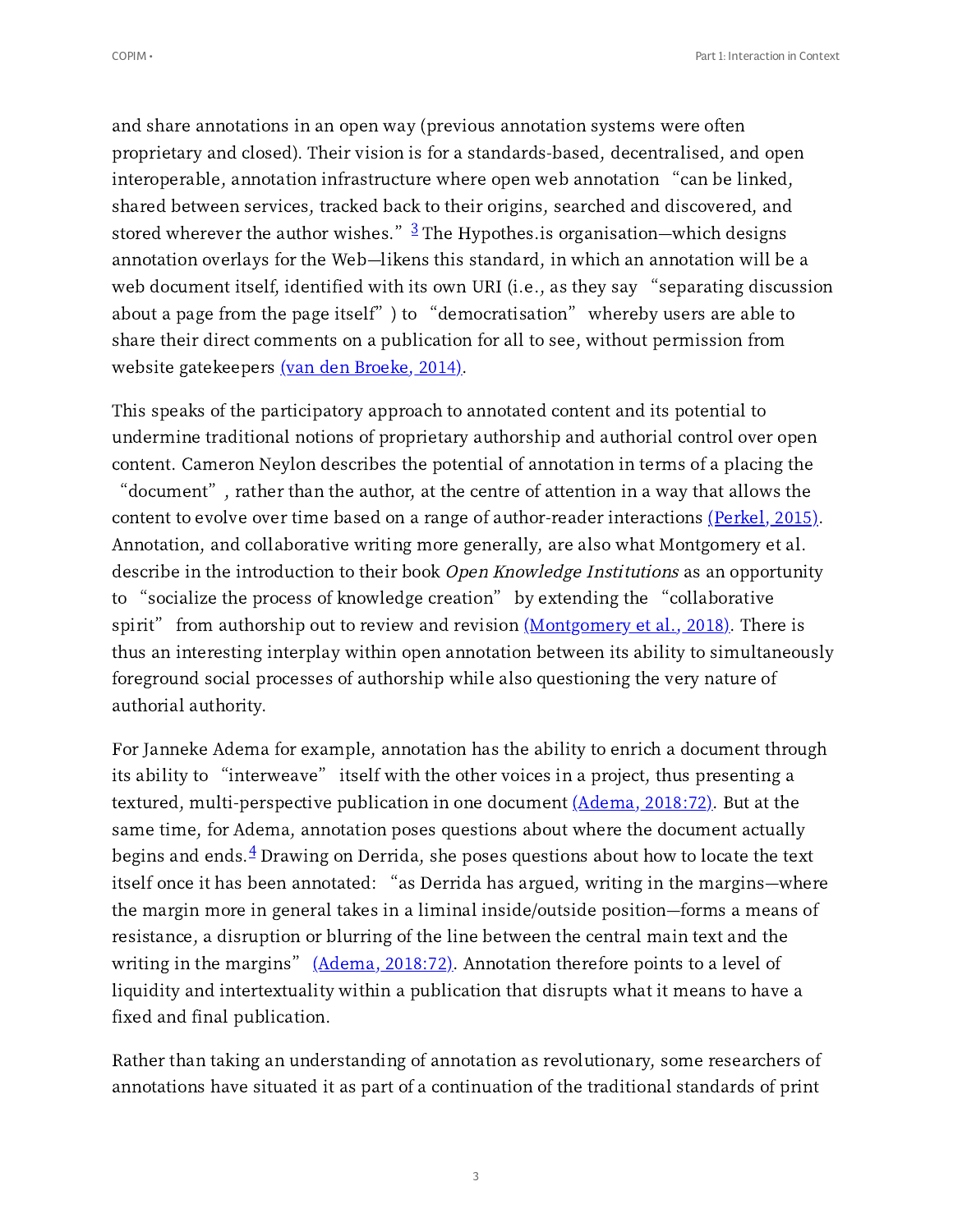publishing. For example, Kalir and Dean argue that although there may be "social, technical or political" implications of annotations for scholarship, these are ultimately technical or political" implications of annotations for scholarship, these are ultimately<br>"amplifications of traditional media practices" rather than entirely unique practices.

<span id="page-3-1"></span>"amplifications of traditional media practices" rather than entirely unique pra<br>Given this, annotation of scholarship simply "complements everyday activities associated with mediated information literacy, such as how people access media, curate<br>resources, converse, and critique ideas and power" <u>(2017)</u>. As Kalir and Garcia argue therefore, annotation is essential to developing knowledge communities, where collaborative annotation technologies and practices are seen as an important social collaborative annotation technologies and practices are seen as an important social<br>practice within these communities "to make their research processes more transparent, practice within these communities "to make their research processes more transparent,<br>to participate in peer review, and to [communicate](#page-40-0) with various publics" <u>(Kalir & Garcia,</u> 2019). Kalir and Dean see annotation as a chance to fully explore the possible democratisation of media, rather than simply assuming that annotation leads to democratisation. They therefore see annotation as *performative* in the sense that it both<br>"accentuates and helps record a number of distinctive and salient qualities about "accentuates and helps record a number of distinctive and salient qualities about<br>performance in scholarly production and interaction"  $(2017)$ , such as authorship, peer

<span id="page-3-2"></span>review, and fixity (among others). Annotation does not presuppose any specific practice, then, but may allow us to stretch the limits of certain taken-for-granted practices in scholarly publishing.

<span id="page-3-3"></span>For example, through exploring the technical capacities of the born-digital monograph, Humphreys et al. show how notions of private note-taking can be upended through annotations. Marginalia, as mentioned above, is traditionally a deeply personal act whereby the reader describes their thoughts without an external reader in mind  $(Humphreys et al., 2018)$  $(Humphreys et al., 2018)$ . But through digital technologies, readers are now able to export, share, and preserve their annotations for a range of audiences. It is perhaps worth mentioning the project *Derrida's Margins* at this juncture, a project by Katie Chenoweth<br>to transform Derrida's personal marginalia (including post-it notes, bookmarks, index cards, and correspondence notes) into [publicly-accessible](#page-40-2) annotations (Derrida's Margins,  $2018$ ). Alongside exploring this tension between public and private, *Derrida's Margins* highlights the technical affordances of the digital to reimagine the physicality not just of a highlights the technical affordances of the digital to reimagine the physicality not just <mark>c</mark><br>book but of an author's personal library too.<sup>[5](#page-37-4)</sup> There is thus a material component that experimental publishing through annotations sheds light on.

<span id="page-3-4"></span><span id="page-3-0"></span>As Kalir and Garcia note though, the power relations that determine who can and does As Kalir and Garcia note though, the power relations that determine who can and does<br>write annotations and who can't and don't (*who gets to annotate*) "is bound by social write annotations and who can't and don't (*who gets to annotate*) "is bound <mark>h</mark><br>norms, cultural practices, and enforced policies", which needs to be taken into consideration when we think about how we can cultivate participation and interaction around texts, especially within a scholarly communications realm Kalir & Garcia, 2021.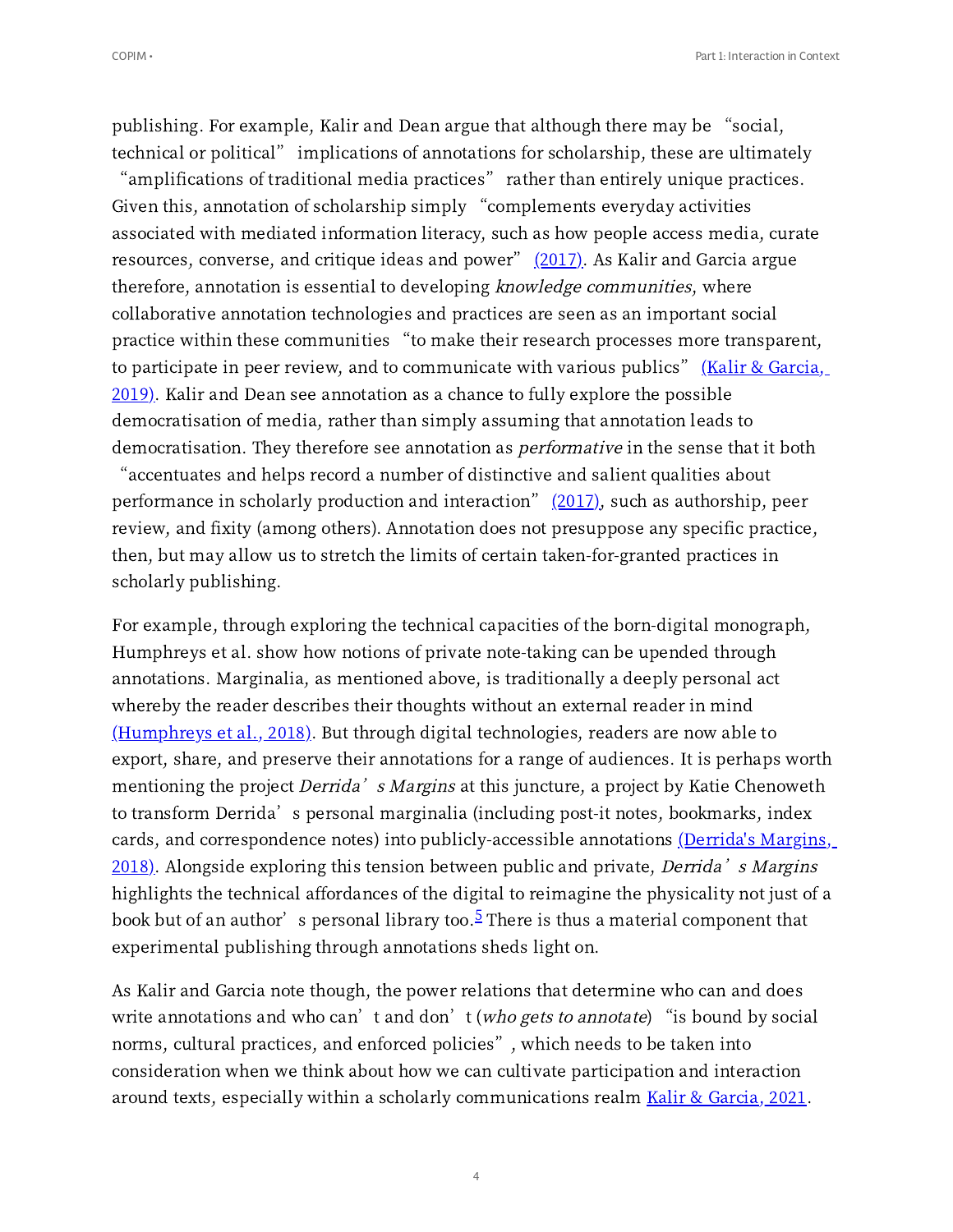<span id="page-4-1"></span>This might explain why, as Lyle Skains sets out, notwithstanding several trials in the humanities, annotation as <sup>a</sup> form of public discourse "has not been <sup>a</sup> resoundingly humanities, annotation as a form of public discourse "has not been a resoundingl<sub>.</sub><br>successful venture" in these fields <u>[Skains,](#page-40-3) 2020</u>. As Skains outlines, the culture of successful venture" in these fields <u>Skains, 2020</u>. As Skains outlines, the culture of<br>academia is to blame, which they summarise as "fears about being 'scooped', about blowback, about domineering commenters, and lack of time coalesce to result in blowback, about domineering commenters, and lack of time coalesce to result in<br>extremely poor participation in this emerging form of discourse." In particular "time, extremely poor participation in this emerging form of discourse." In particular "ti<br>effort, and accessibility" become barriers to participation in this form of academic engagement, especially in a context where annotations usually cannot be cited, which means that in the scholarly reward and reputation system "they offer no verifiable means that in the scholarly reward and reputation system "they offer no verifiable<br>benefit to the contributor in either cultural capital or actual capital" ([Skains,](#page-40-3) 2020, <mark>Perkel, 2015</mark>). At the same time, as Skains points out, the issue might have to do more<br>with how publications themselves are perhaps not the best "platforms for interaction" because there is already ubiquitous social media (such as Twitter and mailing lists) on which publications are shared and discussions around them take place (next to our already established print-based environments dedicated to discussing books and research, e.g., conferences and book reviews). In this sense as scholars such as Skains and Faulkes argue, why would scholars duplicate that effort for specific platforms or on specific publications with more restricted audiences, with limited visibility, and with no benefit to their standing or career? (Faulkes, 2014, [Skains,](#page-40-3) 2020)

<span id="page-4-0"></span>To ensure annotations are citable research outputs, Bertino and Staines outline how preservation is both crucial and a challenge, as it should include clear practices around "storing annotations, sharing annotations, and reusing annotations." As they explain, certain organisations or knowledge communities would want to hosts annotations on their own servers (for example in hypothes.is they are by default stored on the hypothes.is servers), which is already being explored by some publishers.<sup>[6](#page-37-5)</sup> Similarly, discoverability of annotations remains an issue, where wider discoverability might to some extent address the issue Skains mentioned around the trouble with creating publics around texts. As Bertino and Staines explain, within the HIRMEOS project they worked on enhanced discoverability options for annotations made through hypothes.is. With HIRMEOS' Annotation Service, "annotations made on content that has <sup>a</sup> digital object identifier (DOI) or that refer to content that has a DOI (or both), are shared with Crossref Event Data for indexing by Google and end user discovery. This expands the visibility of annotations and their associated content beyond the immediate context of the annotator, making them part of a wider scholarly communication infrastructure and again placing<br>them in the context of FAIR data" <u>Bertino & [Staines,](#page-39-0) 2019</u>.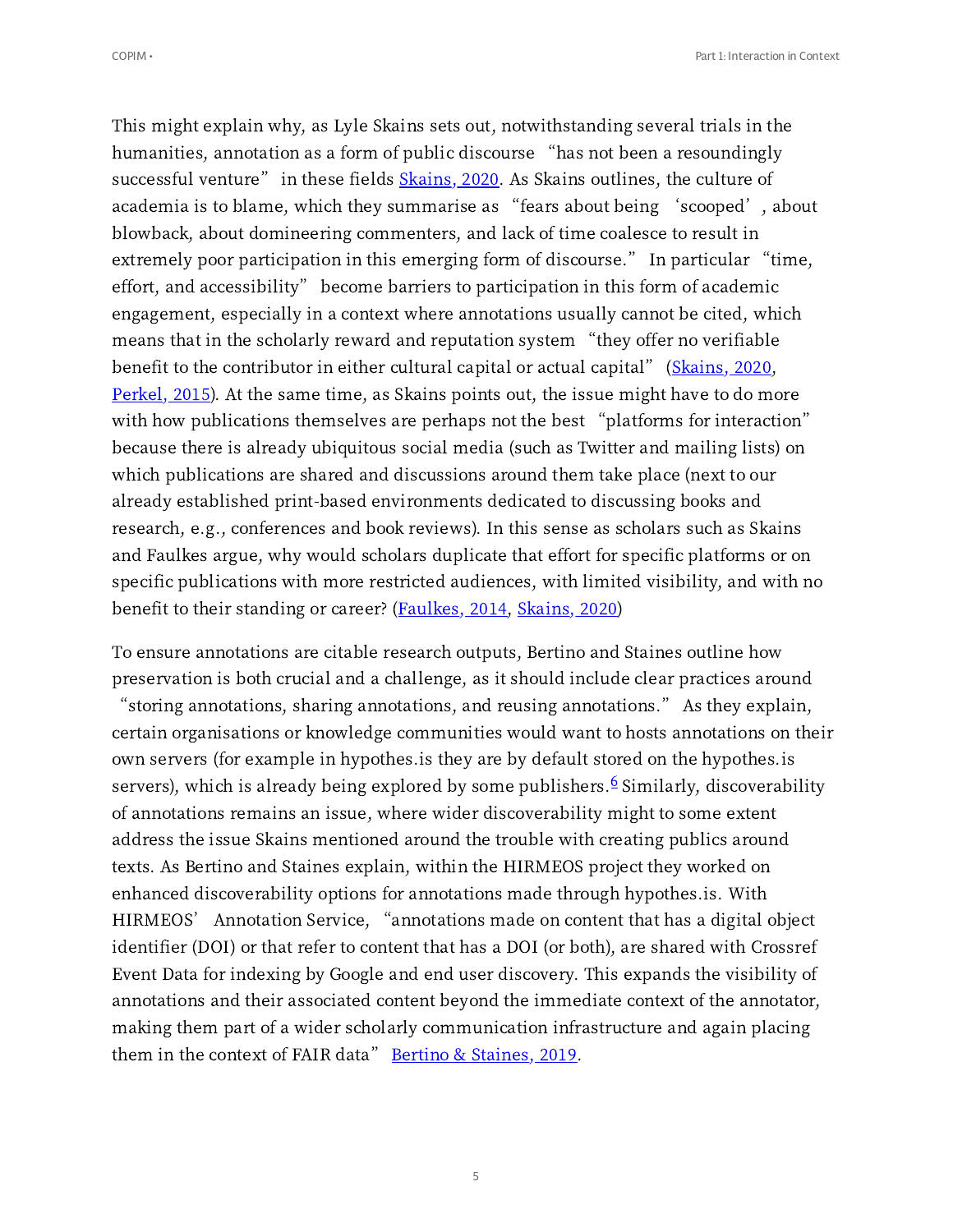<span id="page-5-1"></span>In this respect, the promise of a platform such as hypothes.is, and with that for the uptake of digital marginalia, is exactly its ubiquity. In addition to that, what makes this system potentially attractive to scholars is its options for, as Skains states "anonymity (and conversely, identification), permanent discourse records, public and private options,<br>in-text linking, and the ability to toggle the overlay on and off" <u>[\(Skains,](#page-40-4) 2020)</u>. The issue of anonymity comes with both drawbacks and benefits though. As Skains explains it, where anonymity can stimulate participation (for example in peer review contexts where there is an imbalance of power), identification "encourages tactful participation". For scholars, identification, plus the ability to cite or have a permanent record of discourse in the form of annotations, (i.e., permanent, identifiable, citable – or published – records)<br>can be helpful for one's standing in the field, for career progress, and for impact statements.

<span id="page-5-3"></span><span id="page-5-2"></span>To ensure the power imbalances in open annotation do not lead to bullying, spam, microaggressions, or the domineering of certain voices, moderation of comments and annotations will be crucial, as well as—in certain academic settings—code of conducts or clear instructions for interaction. Kalir and Garcia outline how organisations such as Hypothes.is have been involved in facilitating conversations around "'Consent and Abuse in Annotation Systems,' with recommendations that include developing opt-out technologies for authors and strategies that balance author preferences with the public<br>interest" (Kalir & Garcia, 2021, Whaley, 2016, [Gunn,](#page-40-6) 2016). There is a balance to be interest["](#page-40-5) (<u>Kalir & Garcia, 2021, Whaley, 2016, Gunn, 2016</u>). There is a balance to be<br>struck here between respecting "both authors' ability to control how their content is struck here between respecting "both authors' ability to control how their content i<br>annotated and the freedom of speech that protects annotation" <u>[\(Dyson,](#page-40-7) 2017)</u> where annotated and the freedom of speech that protects annotation"  $(Dyson, 2017)$  where The Similarly annotation as "intrusive". <sup>[7](#page-37-6)</sup> Similarly annotation can both designate which voices get to count (i.e., further inscribing already dominant voices) as well as expand which voices count within a given discourse (e.g., by opening up scholarly discourses for wider public participation).

<span id="page-5-4"></span><span id="page-5-0"></span>Increasingly publishers are accommodating annotation either on top of their open collections or on specific open titles, and annotations (either in the authoring environment or the reading environment) are also becoming a standard feature of longform publishing platforms, from CommentPress to Manifold, Scalar, and PubPub. One example of a press that has tried to accommodate annotation and conversation on some of its open access books is the MIT Press, who has been releasing various open access titles, for example from its MIT Press [Open](https://mitpressonpubpub.mitpress.mit.edu/) collection, on the PubPub platform to open them up for annotation and pre- or [post-publication](https://collab.copim.ac.uk/6.2.0-123/web-apps/apps/documenteditor/main/MITP%20Works%20in%20Progress%C2%A0(WiP)%C2%A0are%20written%20works%20in%20early%20stages%20of%20development%20that%20would%20benefit%20from%20an%20open%20peer%20review%20process) feedback. Part of this is done via their Works in Progress programme, which involves works in early stages of their development that could benefit from community feedback to further develop ideas. The first work to pilot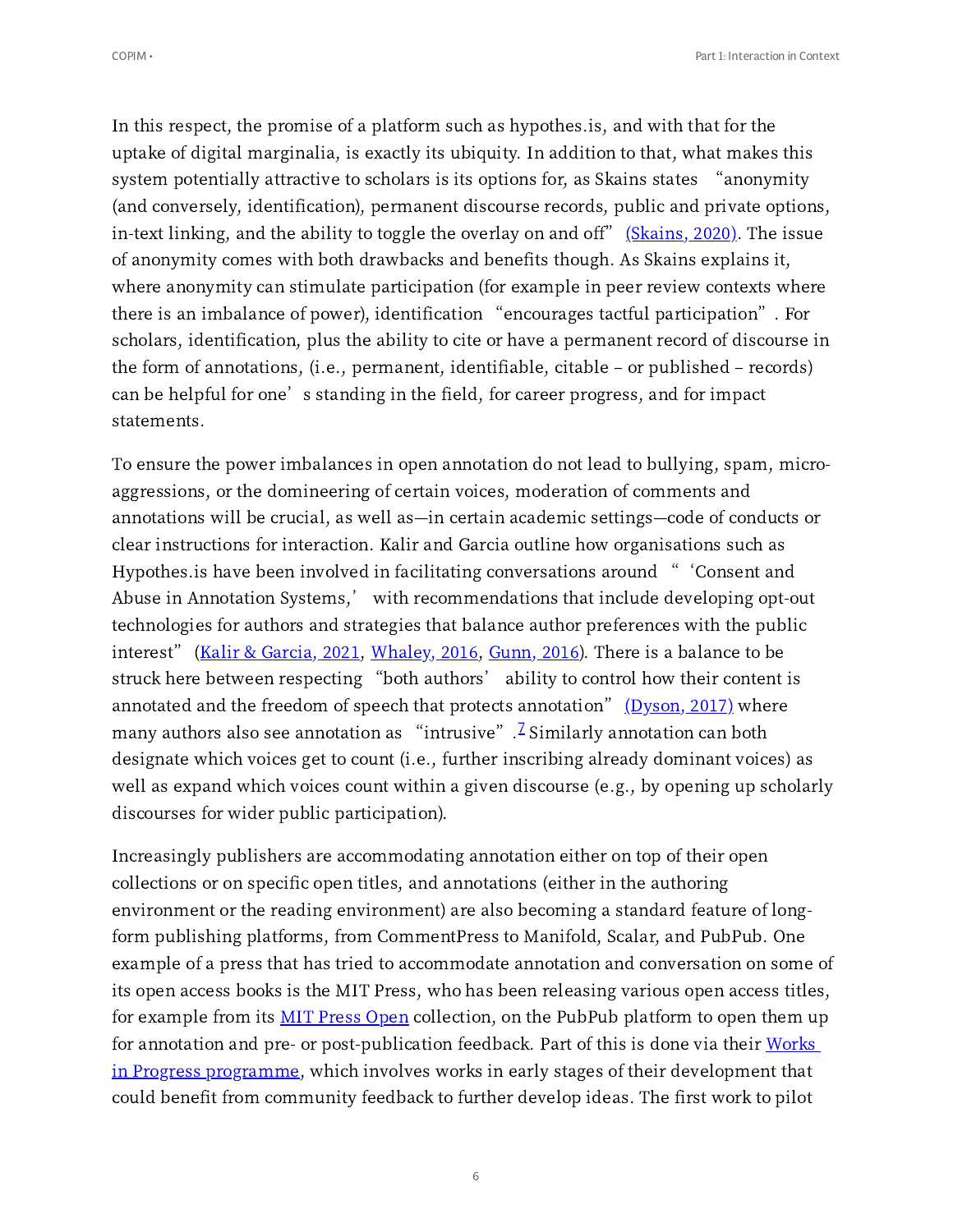this service was *Open [Knowledge](https://wip.mitpress.mit.edu/oki) Institutions*, a book co-authored by 13 scholars as part of <sup>a</sup> "Book Sprint," where the authors hosted the manuscript via Works in Progress. But the press has also released titles for formal assessment via their Community Review programme, which includes manuscripts of MIT Press contracted books, for example the manuscript for *Data [Feminisms](https://mitpressonpubpub.mitpress.mit.edu/data-feminism)*, that are posted for public comment prior to entering the publication process. But beyond these open and community review experiments they also make a selection of previously published titles available via PubPub where the content is the same as the final published version available from the Press, including a COVID collection, and a selection of books from Goldsmiths Press  $(Ahearn, 2020)$  $(Ahearn, 2020)$ .

## <span id="page-6-0"></span>**Open Peer Review**

**Upen Feer Review**<br>The term "peer review" did not come into widespread use until the 1960s and 70s to The term "peer review" did not come into widespread use until the 1960s and 70s to<br>describe processes of "refereeing", that originated in practices—based on an editorial system—developed by scholarly societies and communities of scholars to evaluate the intellectual merit of scholarly work. As Fyfe et al. outline, in the 60s and 70s the control of the measures of academic prestige (from the management of peer review to the development of metrics) was increasingly transferred from these communities of scholars or society publishers to commercial publishing organisations, who helped rebrand refereeing as "peer review" ( $\underline{Fyfe}$ , 2015,  $\underline{Fyfe}$  et al., 2017). As Fyfe et al. state, "the commercial publishers were able to colonise new sub-disciplines by adapting the commercial publishers were able to colonise new sub-disciplines by adapting the<br>societies' editorial processes: they recruited academics to act as editors, editorial board societies' editorial processes: they recruited academics to act as editors, editorial boa<br>members and referees." This co-opted and rebranded "peer review" system turned into a vast industry and became a way for these publishers to legitimise their publications as venues for high-quality original research ( $(Fyfe, 2015)$ , Fyfe et al., 2017, [Godlee,](#page-41-0) 2000: 60).

<span id="page-6-2"></span><span id="page-6-1"></span>This context is of particular interest if we look at the current changes again taking place and being proposed with respect to evaluation processes in a digital environment, as it makes clear, as Fyfe argues, that peer review is not inevitable and not the only possible marker of quality, but only "the currently dominant practice in <sup>a</sup> long and varied history marker of quality, but only "the currently dominant practice in a long and varied history<br>of reviewing practices" <u>(Fyfe, 2015)</u>. The digital environment has made us question what authority is in an online setting, while at the same time offering potential opportunities to improve the evaluation and development of scholarship. This has led to various experiments with online and open peer review that focus on discussing the scholarship under review, which is what we will be focusing on in this section. We will support the argument that beyond evaluation and quality control, review practices within the humanities have been equally or more focused on constructive review and on community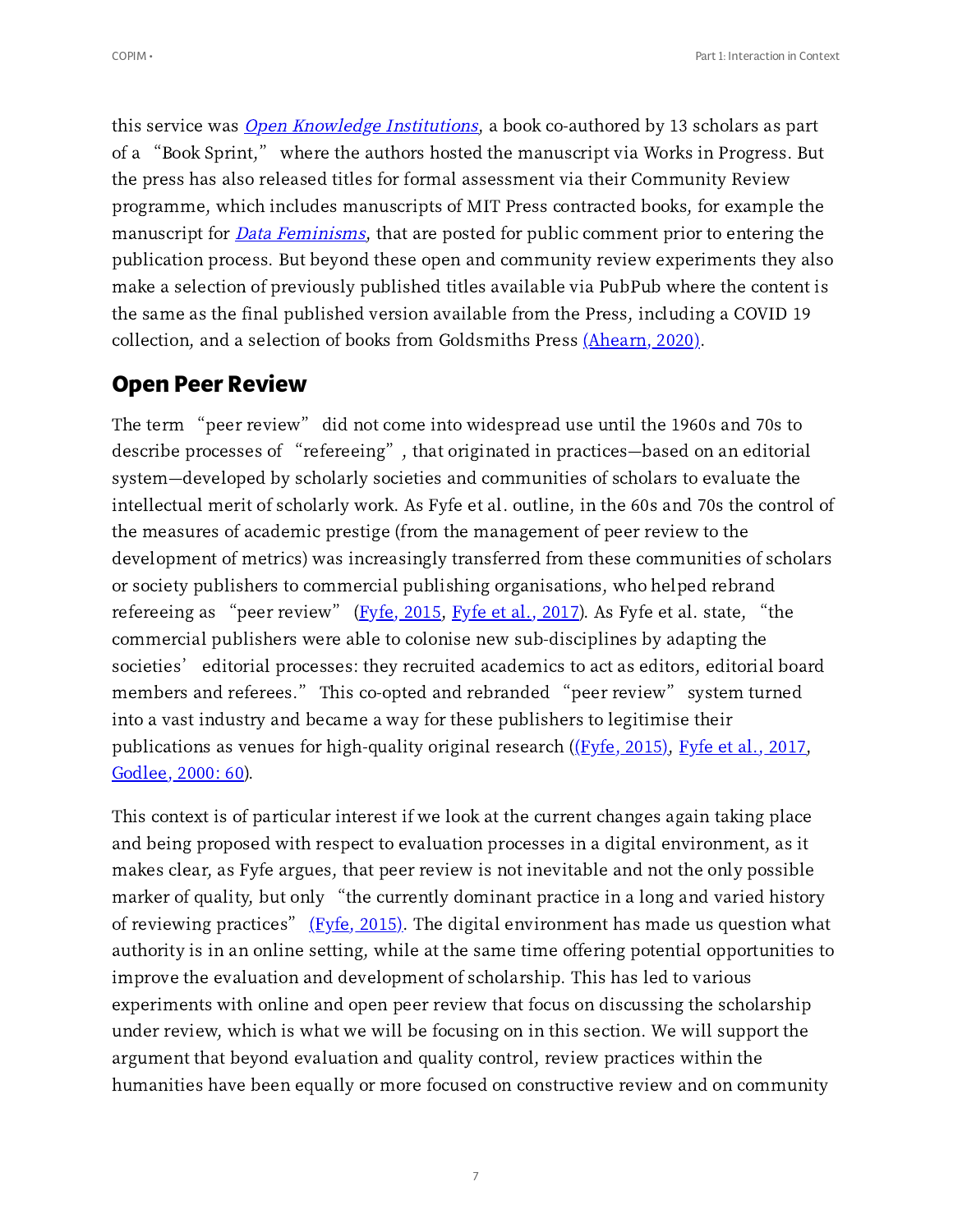<span id="page-7-1"></span>knowledge production, or on the "process of collaborative improvement of research" as Knöchelmann calls it, instead of being used predominantly as a gatekeeping practice  $(Knöchelmann, 2019)$  $(Knöchelmann, 2019)$ . How can new forms of peer review further contribute to this coproduction of knowledge?

<span id="page-7-2"></span>Ross-Hellauer and Derrick, similarly moving away from a focus on quality and Ross-Hellauer and Derrick, similarly moving away from a focus on quality and<br>gatekeeping, state that peer review is a "central pillar of self-governance in all scholarly gatekeeping, state that peer review is a "central pillar of self-governance in all scholarly<br>communities" <u>[\(Ross-Hellauer](#page-41-2) & Derrick, 2019)</u>. Yet they also acknowledge that it plays a central role in academic reward systems (from metrics to esteem and impact) as an audit and regulatory tool. They see the evolution of certain peer review practices in the humanities and social sciences derived from the sciences (e.g., its supposed role as a humanities and social sciences derived from the sciences (e.g., its supposed role as a<br>guarantor of facts and validity) as "a form of gradual colonisation of SSH by STEM values guarantor of facts and validity) as "a form of gradual colonisation of SSH by STEN<br>and notions of quality." By regulating what counts as quality or excellence in the humanities, this is altering how these disciplines can self-govern and are able to determine what counts as qualitative independent from STEM disciplines [\(Ross-Hellauer](#page-41-2)  $&$  Derrick, 2019). Knöchelmann argues in this respect how it is important that the humanities at large should have their own discussions around the future of peer review and around opening up peer review in a digital environment, and not leave this to be adapted from the STEM fields—or even from for example the Digital Humanities alone [\(Knöchelmann,](#page-41-1) 2019).

<span id="page-7-3"></span><span id="page-7-0"></span>Open peer review has been defined in various (sometimes contrasting) ways but in general it consists of a series of practices that aim to rethink how we conduct quality evaluation within scholarship, or otherwise filter research content. As Ross-Hellauer states "open peer review (OPR) is an umbrella term for <sup>a</sup> number of overlapping ways that peer review models can be adapted in line with the ethos of Open Science, including making reviewer and author identities open, publishing review reports and enabling making reviewer and author identities open, publishing review reports and enabling<br>greater participation in the peer review process" <u>[\(Ross-Hellauer,](#page-41-3) 2017).<sup>[8](#page-37-7)</sup> Not all</u> of the practices they list under the banner of open peer review (such as open identities for example, or open review reports) necessarily stimulate online interaction with open texts. Open peer review does stimulate interaction when it takes place on the same online platform the publication has been published on, or when it involves review on a more granular paragraph or sentence level. In this sense in a public setting, open peer review has been one of the more common applications of *open annotation* in scholarly communication. Here, annotation takes the form of open and collaborative peer review whereby researchers are invited to critique a work published online (most commonly pre- ((formal) publication) using line-by-line commentary.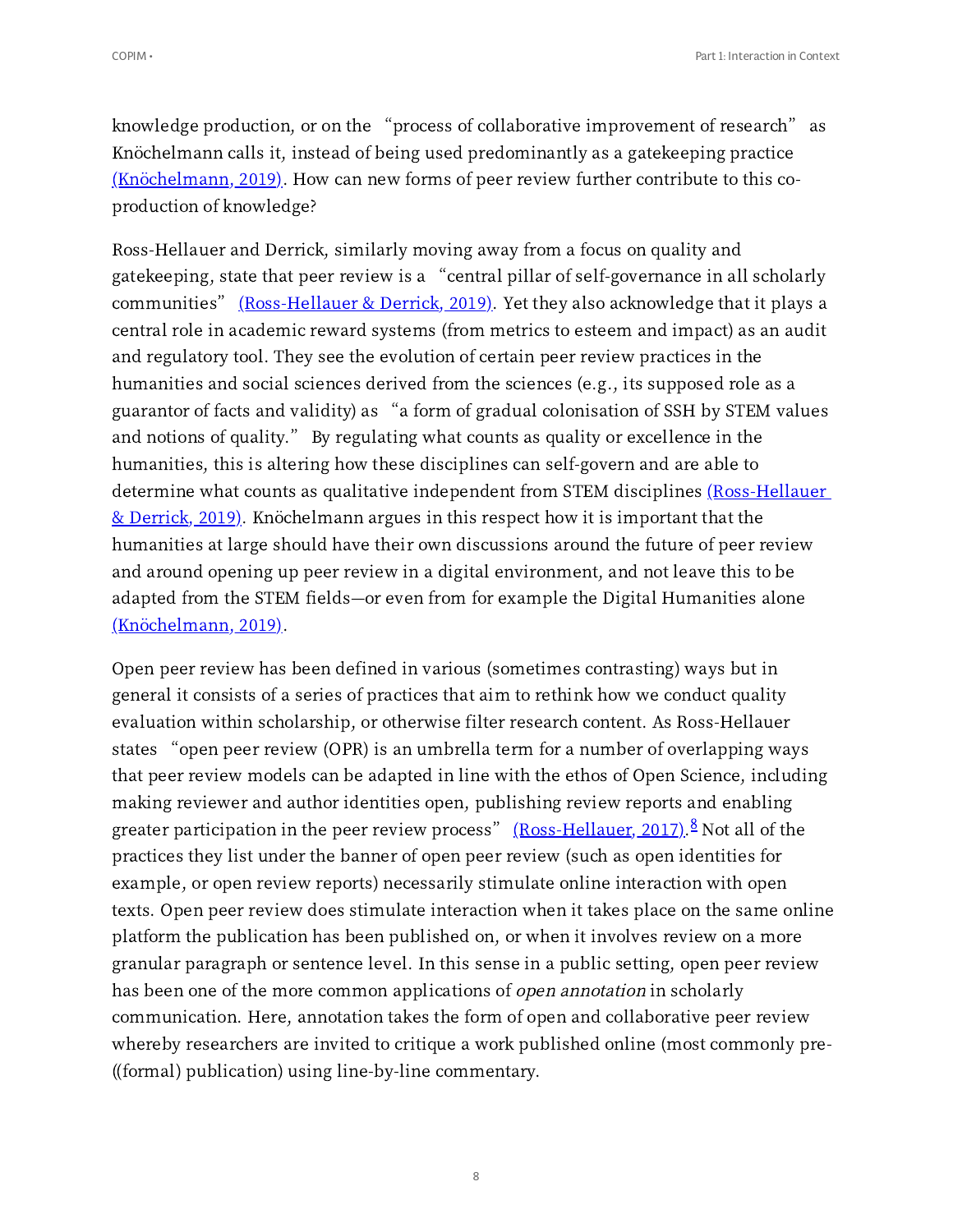<span id="page-8-2"></span><span id="page-8-1"></span><span id="page-8-0"></span>In comparison to the sciences, where, often in combination with the practice of publishing preprints, open peer review has really taken off, in the humanities and in the context of book publishing we haven't seen <sup>a</sup> similar development (yet). One notable context of book publishing we haven't seen a similar development (yet). One notable and often mentioned example of open review by annotation is Kathleen Fitzpatrick's Planned Obsolescence, a book published and reviewed online on the MediaCommons platform that allows line-by-line public annotation of texts ( $\frac{Fitzpatrick, 2011}{.}$ <sup>2</sup> Fitzpatrick, as part of her experiments with open, community, or peer-to-peer review, has also formulated some strong critiques of the "traditional" or double-blind peer review model as it has been increasingly applied in the context of humanities book publishing too. For one, anonymous peer review, Fitzpatrick argues "effectively closes the author out of the main chronology of the conversation, which instead becomes a backchannel<br>discussion between the reviewer and the editor" <u>[Fitzpatrick,](#page-41-5) 2011</u>. The anonymity of authors and reviewers, implemented to prevent bias, is also seen by her and others as authors and reviewers, implemented to prevent bias, is also seen by her and others as<br>overrated in this system. As Fiona Godlee has argued, it doesn't seem right that authors overrated in this system. As Fiona Godlee has argued, it doesn't seem right that auth<br>are assessed or judged via reviewers "hiding" behind anonymity, where anonymous are assessed or judged via reviewers "hiding" behind anonymity, where anonymous review "has the effect of giving reviewers power without responsibility" <u>Godlee, 2000</u>.<br>This "veil of anonymity" and the assessment of research by only a very select group of This "veil of anonymity" and the assessment of research by only a very select group of<br>experts has contributed to what Ross-Hellauer calls "the black box nature of blind peer experts has contributed to what Ross-Hellauer calls "the black box nature of bl<br>review," and its lack of transparency and accountability <u>[\(Ross-Hellauer,](#page-41-3) 2017)</u>. Knöchelmann similarly talks about how double blind peer review is idealised as impartial and objective with respect to gender, nationality, institutional affiliation, or language  $(Knöchelmann, 2019)$  $(Knöchelmann, 2019)$ . As many scholars have already indicated though, blind peer review does not protect against reviewer bias, as the system has not been very effective in masking authorial identity [\(Godlee,](#page-41-6) 2000, Eve, 2013, (Fitzpatrick, 2009)).

<span id="page-8-6"></span><span id="page-8-5"></span><span id="page-8-4"></span><span id="page-8-3"></span>Fitzpatrick talks about alternative forms of "community-based authorisation" or crowdsourced review, that happen after publication instead of before. This opens review up beyond the opinions of a small selection of often senior scholars, which also runs the risk of being a system that breeds conservatism (e.g., towards emerging forms of knowledge). Open dialogue, as Rowe and Fitzpatrick argue "offers the possibility  $(...)$  of airing methodological or theoretical assumptions and biases rather than allowing them to<br>remain covert points of contention within fields" <u>[\(Fitzpatrick](#page-42-0) & Rowe, 2010)</u>. In this context Martin Eve highlights the possible benefits of open peer review in the humanities for shedding light on what is often a secretive and opaque process where two or three reviewers have the ultimate say over whether a manuscript is published  $(Eve, 2014)$ . It may reveal some of the biases and unfair assumptions that can take place within traditional, closed peer review, potentially working in favour of more equitable methods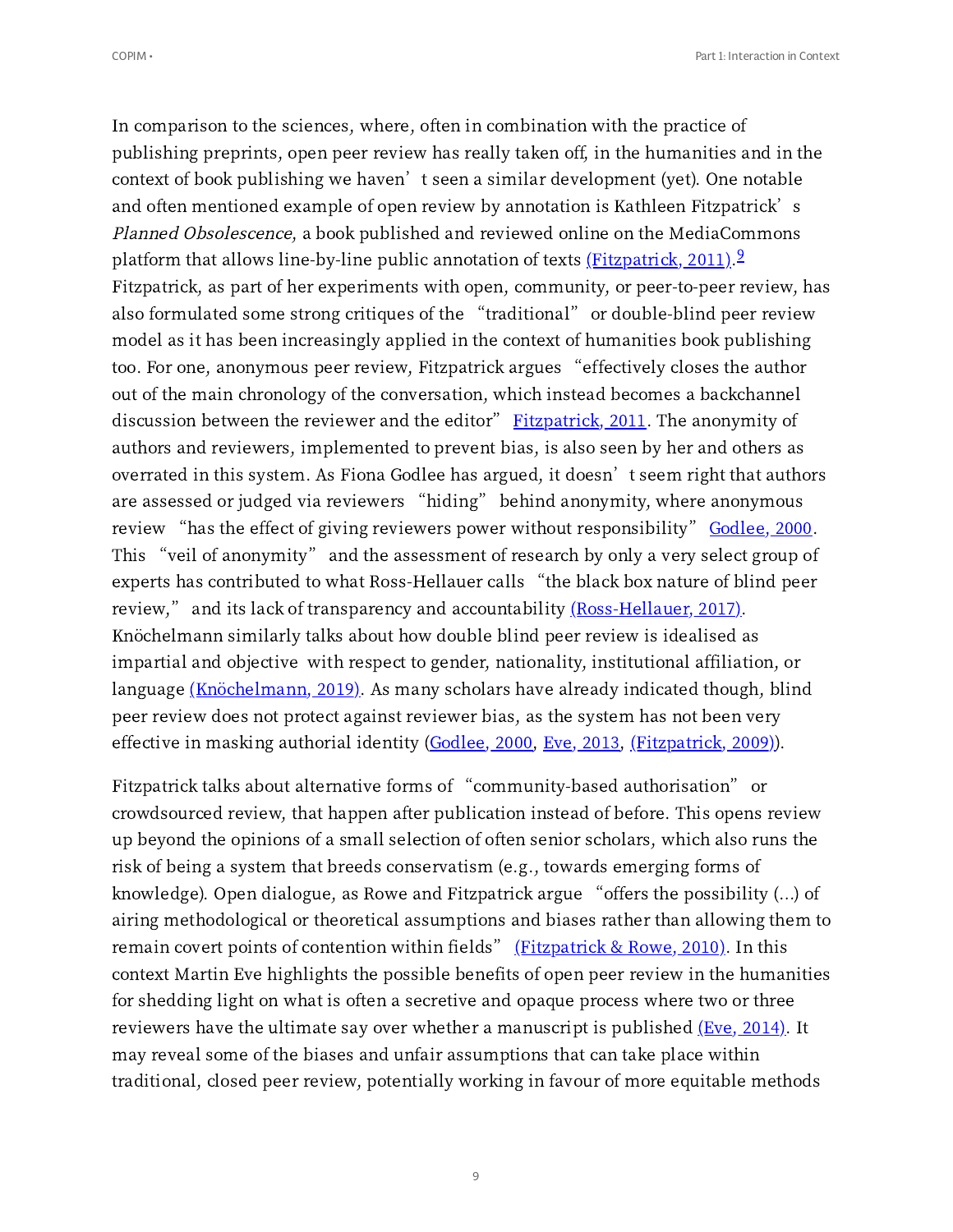<span id="page-9-1"></span><span id="page-9-0"></span>of assessment.<sup>[10](#page-38-1)</sup> It comes down to "laying bare" the mechanisms of review, making this more transparent, Fitzpatrick argues [\(Fitzpatrick,](#page-42-2) 2012), and this includes being transparent over who the reviewers are. Their reputation might also add to the authority of the comments and with that the book under review.

An additional benefit is that readers and authors are placed in a conversation with each other, further, as Fitzpatrick calls it, "deepening the relationship between the text and its other, further, as Fitzpatrick calls it, "deepening the relationship between the text and its audience" [\(Fitzpatrick,](#page-42-2) 2012). In this sense for Fitzpatrick open peer review of long-form text can help build a community around a publication in a way that starts to elide the difference between author, reviewer, and reader. Open review necessitates a collegiate approach to review, being "helpful" rather than demonstrating how "smart" one is  $Fitz$  patrick, 2011. By facilitating a conversation between author and reviewer in the open, editorial feedback can be a collaborative process rather than one necessarily grounded in antagonism or gatekeeping. In a similar vein, Nawrotzki et al. employed open peer antagonism or gatekeeping. In a similar vein, Nawrotzki et al. employed open peer<br>review on their monograph *Writing History in the Digital Age* in order to "reexamine our review on their monograph *Writing History in the Digital Age* in order to "reexar<br>[established](#page-42-3) practices and realign them with our scholarly values" <u>(Dougherty &</u> established practices and realign them with our scholarly values" <u>(Dougherty &</u><br>Nawrotzki, 2013). Katherine Rowe talks in the context of open community review of "our <u>Nawrotzki, 2013)</u>. Katherine Rowe talks in the context of open community review of "our<br>crowd sourcing" where the crowd or public often remains a scholarly one, it isn't "just crowd sourcing" where the crowd or public often remains a scholarly one, it isn't "just anyone" commenting, there is a "preexisting community of practice" one is connecting to  $(Cohen, 2010)$  $(Cohen, 2010)$ . Yet it also opens publications up beyond communities of practices, and to people from outside of academia, which can further enrich the dialogue.

<span id="page-9-6"></span><span id="page-9-5"></span><span id="page-9-4"></span><span id="page-9-3"></span><span id="page-9-2"></span>Finally, open peer review offers improved options for the evaluation of digital scholarship. For Roopika Risam, digital scholarship necessitates a reassessment of peer review practices, particularly because it differs from traditional single-author work. review practices, particularly because it differs from traditional single-author work<br>Digital scholarship is "often collaborative," "rarely finished," and "frequently Digital scholarship is "often collaborative," "rarely finished," and "frequently<br>public," meaning that new methods of assessment may be needed and appropriate public," meaning that new methods of assessment may be needed and appropriate<br>[\(Risam,](#page-42-5) 2014). As Odell and Pollock state in relation to this, "blind pre-publication peer review does not work for a digital project that (by necessity) may be required to grow,<br>evolve and change on the open web" <u>(Odell & [Pollock,](#page-42-6) 2016)</u>. Our common linear publishing and evaluation workflows therefore might need to be adapted. This would involve less assessment, validation, or gatekeeping, and more feedback to roll into the next phase of the digital project. Risam argues that these qualities are affordances rather than limitations of experimental digital scholarship, meaning that it should be "best understood as part of an ongoing trend in academic discourse prevalent enough to require<br>rethinking of the production of academic value" <u>[\(Risam,](#page-42-7) 2014)</u>.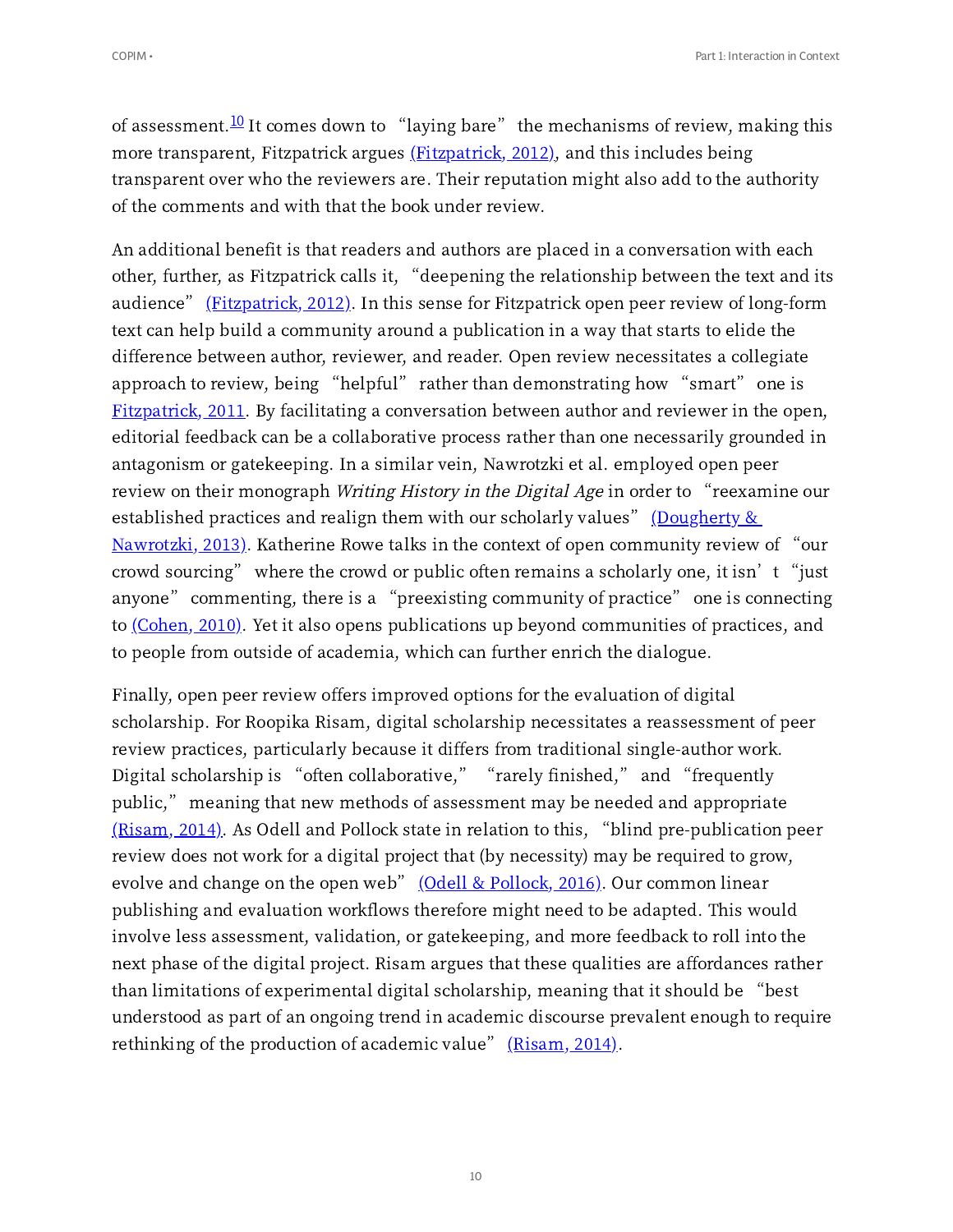One of the main drawbacks of open peer review is the tension between anonymity and openness, where open peer review can lead to the introduction of bias (e.g., gender bias) and of self-censorship, where reviewers might blunt their critique and opinions in an open setting out of fear to cause offence. The anonymity in double-blind peer review can also serve as a means to further protect early-career or untenured reviewers and authors and can provide a protective function for them in an open forum. But on the other hand, and can provide a protective function for them in an open forum. But on the other ha<mark>r</mark><br>as Rowe and Fitzpatrick also indicate "junior scholars are rarely part of a traditional as Rowe and Fitzpatrick also indicate "junior scholars are rarely part of a traditional<br>reviewing process" and in this sense open peer review might offer them more exposure to and experience with the review process  $(Fitz$ <sub>patrick & Rowe, 2010</sub>). Nonetheless this power imbalance in open peer review needs to be taken into consideration and should be seen as a clear challenge within open peer review practices, how can we create an online space safe for interaction?

Another clear problem is creating a sufficiently large community around a scholarly book or publication, where scholars such as Skains have also indicated that this remains an issue in open review. This relates back to what we discussed in the <u>[previous](https://copim.pubpub.org/pub/interactions-with-open-access-books-part-1-interaction-in-context/#open-annotation) section on</u> open [annotation](https://copim.pubpub.org/pub/interactions-with-open-access-books-part-1-interaction-in-context/#open-annotation), that there exists a general reticence to take part in open peer review having to do with the fact that (next to time-restraints) it is not sufficiently acknowledged in reward and evaluation systems. Yet at the same time the argument can be made that open peer review makes more visible the academic labour and service work that is actually done by reviewers to support their fields. In general however, a more substantial cultural switch might be needed, in which we start to focus more on seeing review as a contribution to collective knowledge production.

A challenge that also needs to be taken into consideration is the amount of editorial labour that comes into play with setting up open peer review systems and with moderating the process. From designing and implementing a new workflow, to bringing together a community to review, there is substantial labour involved in curating this process. As Rowe and Fitzpatrick state, "in this context, the editor's role entails something more complex than what is required when processing two reader reports, since publication decisions may involve arbitrating between multiple competing<br>reviews" <u>[\(Fitzpatrick](#page-42-0) & Rowe, 2010)</u>.

What is clear is that in order to develop new systems of review online and rethink peer review both for a digital environment and in the context of the humanities and academic book publishing, the maintenance of a community around publications or publication platforms, or the creation of scholarly communication and publishing networks, might be key to any future publishing system. Scholar-led presses might have an important and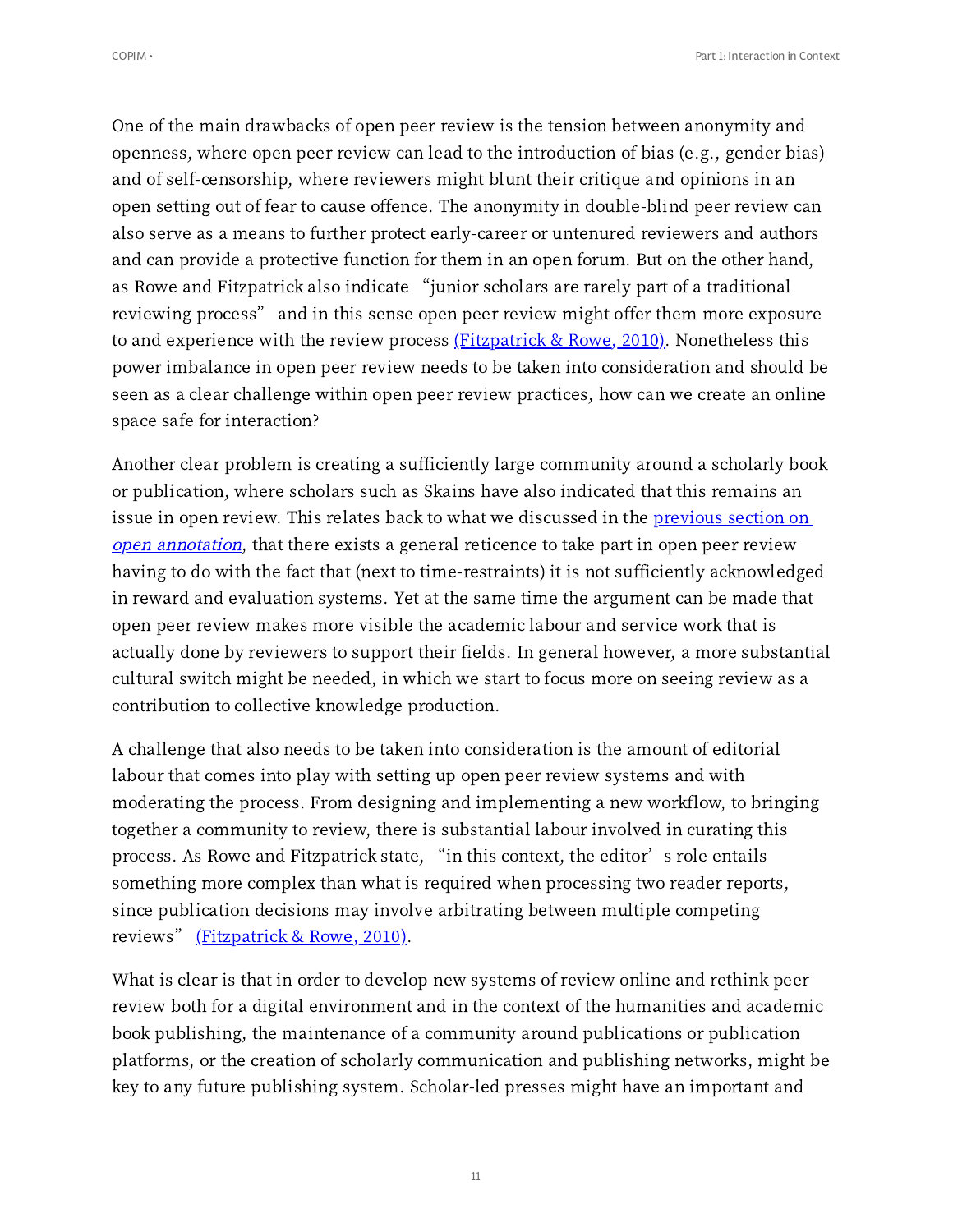privileged role to play in this scenario as they are often deeply embedded already within certain research communities and fields. In addition to more communal forms of review, a move to forms of continual review, or review at different points of the research process, might also be needed (especially in the context of digital scholarship and experimental book publishing). This move might again also involve an investment in more formative forms of review. The *Public Philosophy Journal* already practices this type of peer review,<br>which focuses, as they state on their website, on "transparency, community engagement, which focuses, as they state on their website, on "transparency, community engagement, and ongoing, developmental conversations." Their review process involves supporting both the publications as they go through their development *and* the people involved in<br>the formative peer review process. They do this by setting up "review teams" which the formative peer review process. They do this by setting up "review teams" which<br>"develop an inclusive, supportive space in which ideas are explored and refined

<span id="page-11-0"></span>collaboratively". For them this practice of formative review and publishing is <sup>a</sup> way to create a publics and to support collegiality and academic service work. $^{11}$  $^{11}$  $^{11}$  The focus here is shifted to producing knowledge as a community, which will prove essential to making this earlier mentioned cultural shift, where, as Fitzpatrick explains "for network-based publishing to succeed, the communal emphasis of network culture will have to take the lead over academic culture's individualism" (Fitzpatrick, 2009).

One research and publishing project that deserves highlighting here as it looked at annotation and open peer review as a means to foster communication between scholars, is the HIRMEOS project (High Integration of Research Monographs in the European Open Science Infrastructure). As part of this project hypothes.is was implemented as an annotation service on the OpenEdition Books platform to conduct an open postpublication peer review experiment. The objective of this experiment was to create a space both for scientific conversation around publications and to stimulate new forms of peer review. The project has been really well-documented, among others via an extensive article and a project report (Bertino & [Staines,](#page-39-0) 2019, Dandieu & HIRMEOS Consortium,  $2019$ ). The open peer review experiment included 13 open access books from four publishers and took place over several months. The publications selected for this experiment were monographs already published and peer-reviewed and the annotations were public and open to everyone to contribute. Publishers were involved directly to act as moderators (with the aid of a project assistant), write guidelines, and suggest reviewers. Some of the more interesting takeaways of this project include the importance of community outreach activities (involving both publishers and authors) and the formulation of clear guidelines, user guides, and rules of good conduct. Workload was one of the biggest inhibitions to take part for publishers, where similarly 'lack of time' was the main reason for reviewers. A reviewer community was created by both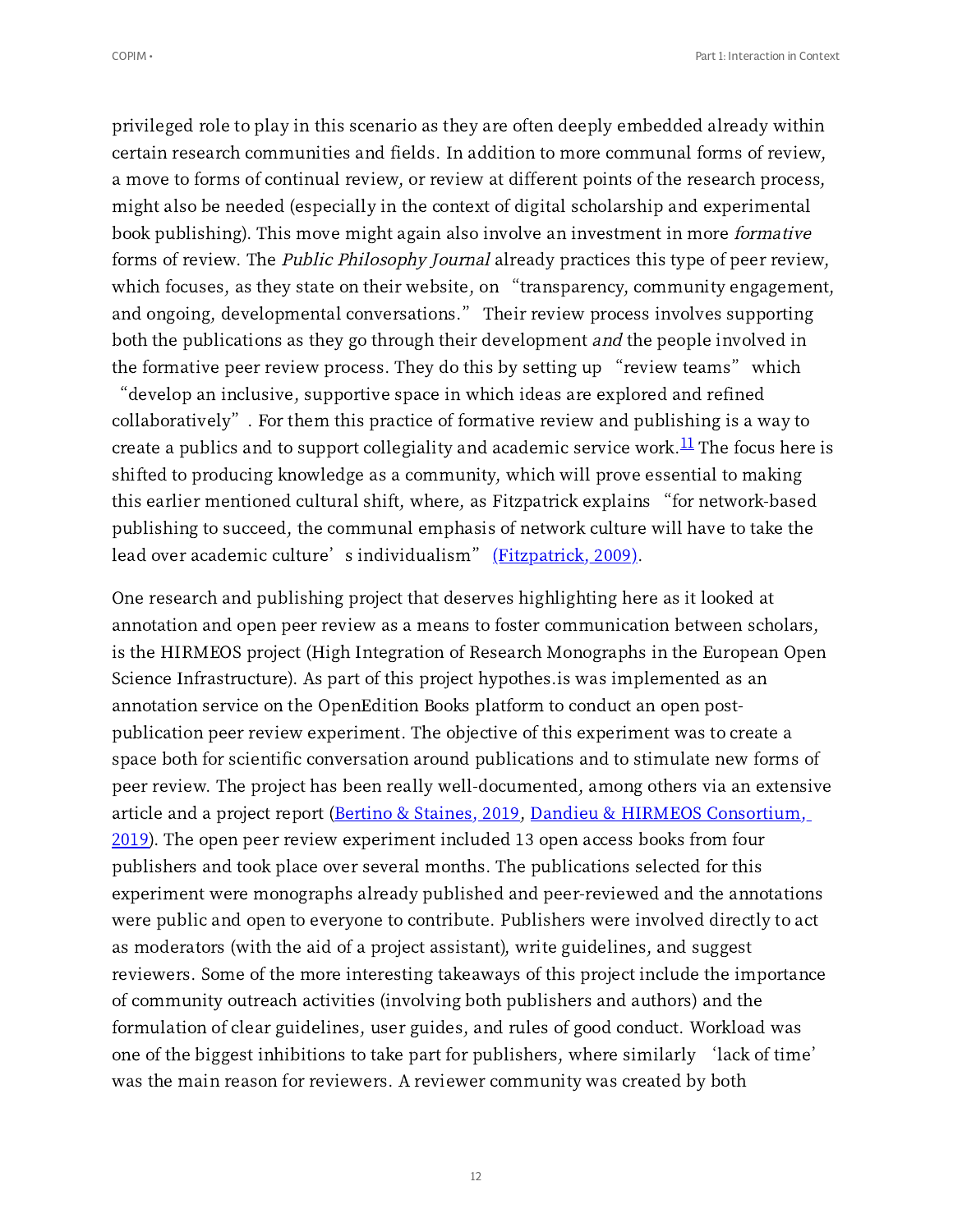publishers and authors mainly through promoting the book on social media (e.g., Twitter, blogs). One issue potential reviewers seemed to be concerned about when they were initially approached was that authors might not be aware that their books were being annotated, which, as the report outlines, highlights the focus on interpersonal exchanges in these kinds of experiments. This direct exchange with the author was also exactly what reviewers appreciated most about their participation. Two further observations from the publishers' side include how publishers mentioned that their first priority was to include open access in their editorial policy and workflows, where the practice of open annotation was not seen as a priority and more as something maybe for a next phase. Secondly publishers questioned whether accommodating open peer review and annotation in this way went beyond the scope of their mission as publishers. The project report has formulated various [recommendations,](https://copim.pubpub.org/pub/interactions-with-open-access-books-part-3-recommendations-guidelines-best-practices) which we will come back to in <u>part 3 of</u> this report.

## **Reuse and Remix**

In addition to annotation and open peer review, digital technologies afford the opportunity to reuse publications in a variety of ways through remix, reuse, and other post-publication experiments. Much of this is predicated on openly licensed research objects that enable reuse of scholarly publications. As Sarah Lippincott writes:

<span id="page-12-2"></span>Digital publishing tools have emerged with a low barrier to entry and excellent user experience for both content creators and audience. These allow scholars to focus on making new forms of digital media-enhanced knowledge, rather than struggling with software. These tools work best when they exist on the open web – that is, when they can interoperate with other tools and systems, and when they facilitate reuse and remixing. Open texts facilitate creative use, reuse and engagement  $(\underline{Lippincott}, 2016)$ .

For Lippincott, the "low barrier to entry" that digital publishing affords, coupled with the open licensing of digital texts, has created a breeding ground for experimentation through reuse and remix of long-form works.

<span id="page-12-1"></span><span id="page-12-0"></span>Reuse and remix are probably most well-known within a scholarly environment through their connection to open licenses, brought on by the increasing adoption of Creative Commons licenses that allow (commercial) reuse or derivatives within academic publishing. $\frac{12}{2}$  $\frac{12}{2}$  $\frac{12}{2}$  In the context of the open access movement, reuse falls under the distinction introduced around 2006 by Peter Suber and Stevan Harnad between gratis and *libre* open access,  $\frac{13}{12}$  $\frac{13}{12}$  $\frac{13}{12}$  capturing a positive connotation (describing kinds of access rather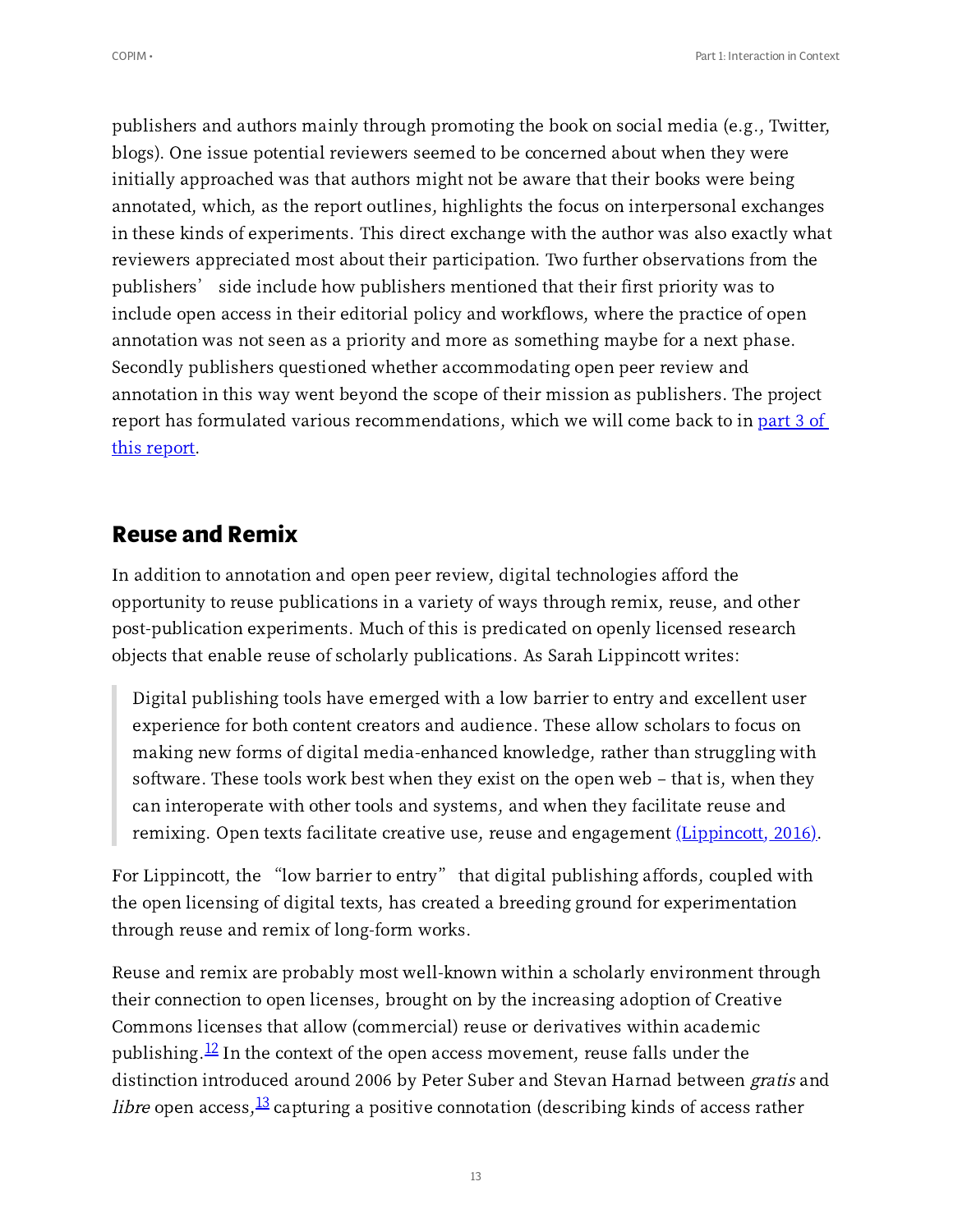than kinds of access barriers) in relation to the removal of price and permission barriers as formulated in the 2002 Budapest Open Access Initiative (part of the BBB definition of open access). But the focus on reuse rights ultimately derives from computer science and from the open software movement, where the original gratis/libre distinction concerns software—or code.<sup>[14](#page-39-7)</sup>

<span id="page-13-0"></span>But reuse and remix can also be seen as lying at the basis of scholarly research and the academic writing process in general, where scholars build upon and extend the works and arguments of other scholars when they cite, reference, critique, analyse and reuse existing sources, and in this sense "derived use" can be seen as fundamental to the way in which scholarship builds on what has been published before and further progresses based on this. There are also specific reuse and remix practices that are already embedded in our publishing systems, such as the practice of including, republishing, or reworking previously published work in edited collections or into a monograph. And beyond that our publications themselves rework and incorporate different snippets of feedback from the various agencies involved in their production (from scholars to typesetters and designers). As Cullen and Bell argue in this context, "in its complex weaving and invocation of other works, the scholarly book is not only a fertile repository<br>of ideas, knowledge, and research; it is also inherently social" <u>[\(Cullen](#page-42-9) & Bell, 2018)</u>.

<span id="page-13-1"></span>Reuse and remix are practised in various ways in academia and are known under a variety of terms and concepts. Adaptation and appropriation are terms that are quite commonly used within an art and literature context, where they are mostly applied in a critical way to engage or critique issues of authorship, originality, intertextuality, ownership, and copyright. Within a legal context the terminology used most often is *open* licensing, which includes modifications, derivatives, fair use, or transformative use of texts, data, and resources, for example. And finally, within an open education context, the term Open Educational Resources (OER), indicating resources that are freely available for reuse by others, is most commonly used. Reuse and remix can include a variety of practices within humanities communication and publishing, including fairly common ones, such as republishing (as discussed earlier), translations, adapting books to new media (e.g., audiobooks), and the incorporation or mixing and sampling of different forms of media content (texts and images or videos for example); but they also include digital humanities derived methods of text and data mining, and data reuse (for example to create visualisations or image and media libraries or to adapt graphs, images, or diagrams). More experimental practices of remix and reuse include those in which open texts, images, or videos (e.g., vidding) are cut or mashed up or are re-interpreted as a form of critical engagement with the source texts, or are published with libre licenses to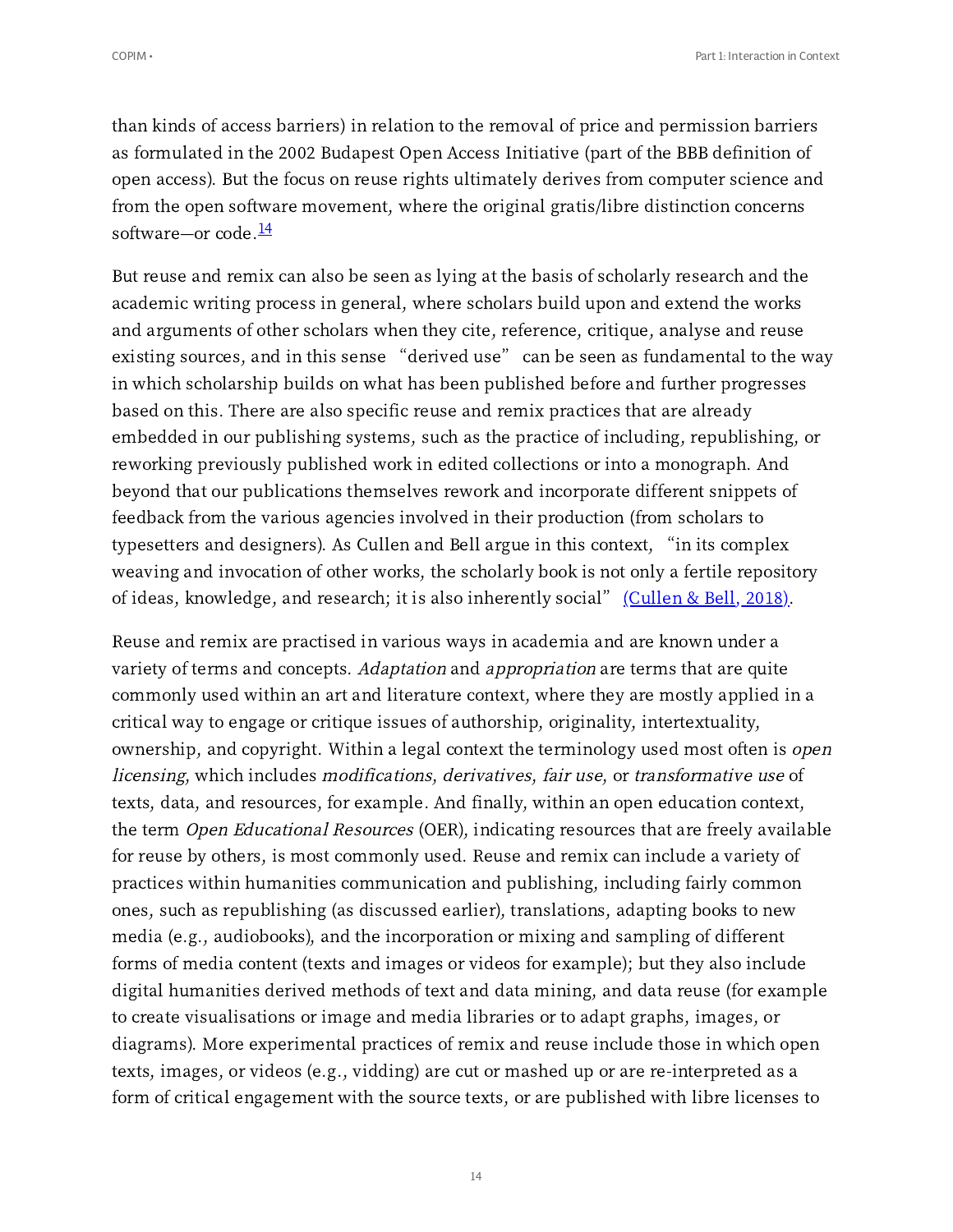allow audiences to do so, or to explore and promote forms more equitable and collaborative forms of knowledge production.

Yet, as Martin Eve highlights, these practices are quite distinct or substantially differ from how reuse is perceived within computer science, and hence the argument for open licensing is different within the humanities—less about freedom of information and code, and more about the fact that existing copyright provisions (e.g., fair use) are not adequate to accommodate existing humanities research practices  $(Eve, 2014)$ . Yet beyond current copyright legislation not covering existing (collaborative and digital) research practices, many researchers also experiment with reuse and remix as a critical practice exactly to challenge existing liberal humanist copyright regimes and established ways of doing and publishing research and the connotations of individual authorship, originality, and the ownership of research that comes with them.

There are various reasons why open licensing might be beneficial for humanities research. For one, it can lead to a wider uptake of research, for example through translations of works. Vézina explains this as follows:

For instance, ND licenses prevent translations. Hence, given that English is the dominant language of academia, ND licenses place barriers to accessing knowledge by non-English speakers and limit the outreach of research beyond the Englishspeaking world. ND licenses also prevent the adaptation of the graphs, images or diagrams included in academic articles (unless separately licensed under a license permitting their adaptation), which are essential to achieve wider dissemination of the ideas expressed therein  $(Vézina, 2020)$  $(Vézina, 2020)$ .

<span id="page-14-1"></span><span id="page-14-0"></span>Peter Suber [\(2012\)](#page-43-0) provides a quite extensive list of the benefits of academic reuse, or of libre open access, many of which involve increased accessibility:

- to quote long excerpts
- to distribute full-text copies to students or colleagues
- to burn copies on CDs for bandwidth-poor parts of the world
- to distribute semantically-tagged or otherwise enhanced (i.e., modified) versions
- to migrate texts to new formats or media
- to keep them readable as technologies change
- to create and archive copies for long-term preservation
- to include works in a database or mashup
- to make an audio recording of a text
- to translate a text into another language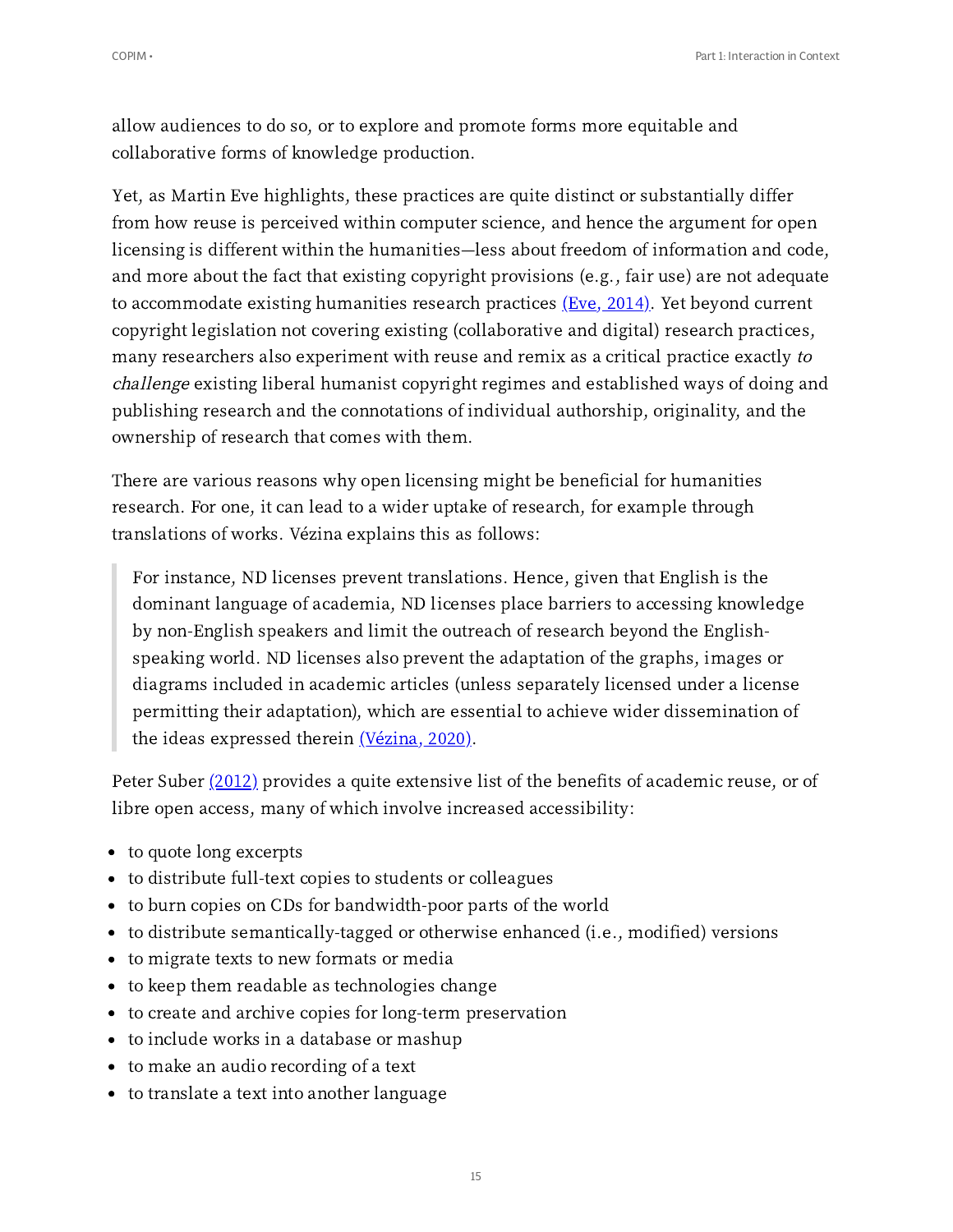to copy a text for indexing, text-mining, or other kinds of processing

What is also important is that with open licensing reuse becomes possible without needing to request permission from the publisher or right owner. This permission seeking, as Martin Eve explains, exposes the power that publishers have to decide what gets published while at the same time putting researchers off from legitimate forms of reuse: "Such permission seeking puts copyright holders in <sup>a</sup> position to exercise veto power over the publication of research, especially research that deals with contemporary or popular media. These results demonstrate that scholars in communication frequently encounter confusion, fear, and frustration around the unlicensed use of copyrighted material. These problems, driven largely by misinformation and gatekeeper material. These problems, driven largely by misinformation and gatekeeper<br>conservatism, inhibit researchers' ability both to conduct rigorous analyses and to conservatism, inhibit researchers' ability both to conduct rigorous analyses and<br>develop creative methodologies for the digital age" <u>(Eve, 2014[\)](#page-42-1)</u>. Similarly, with legislation differing worldwide, clear open licensing (for example in the form of Creative Commons licenses) supports the further uptake or reuse and remix practices in research.

<span id="page-15-0"></span>Due to technological advancements, data-mining and associated technologies, such as visualisation and re-use of collections (e.g., large electronic text collections via methods<br>of distant reading <u>[\(Moretti,](#page-43-1) 2000)</u>) are now within the reach of even the "lay" humanist not well versed in computational methods. However, as Matthew Kirschenbaum points out, there "is <sup>a</sup> deep tradition of scepticism towards quantitative and empirical techniques among humanists, which too often smack of positivism and objectivity in domains for which interpretation, ambiguity, and argumentation are prized far above ground truth and definitive conclusions." [\(Kirschenbaum,](#page-43-2) 2007). Yet as Kirschenbaum makes clear, these methods are rooted in long-standing humanistic methods of reading and communication and are simply being further developed with the aid of the digital medium.

<span id="page-15-1"></span>What is currently preventing the adoption of reuse, remix, and collaboration within the humanities is predominantly researcher inhibitions perpetuated by institutional structures and requirements. As Kathleen Fitzpatrick writes, academics are extremely conservative in their publishing practice and resistant to changing their ways of working, citing 'We Have Never Done It That Way Before' as <sup>a</sup> good motto for the academy more generally **[Fitzpatrick,](#page-41-5) 2011**. One of the main critiques put forward by humanities scholars towards reuse and remix practices and open licensing is that they interfere with the academic integrity of their works, especially in cases where these practices concern perceived misuse of research (e.g., libel, plagiarism, false attribution, piracy). Yet as Vézina argues, copyright and open licensing in general are not the best frameworks to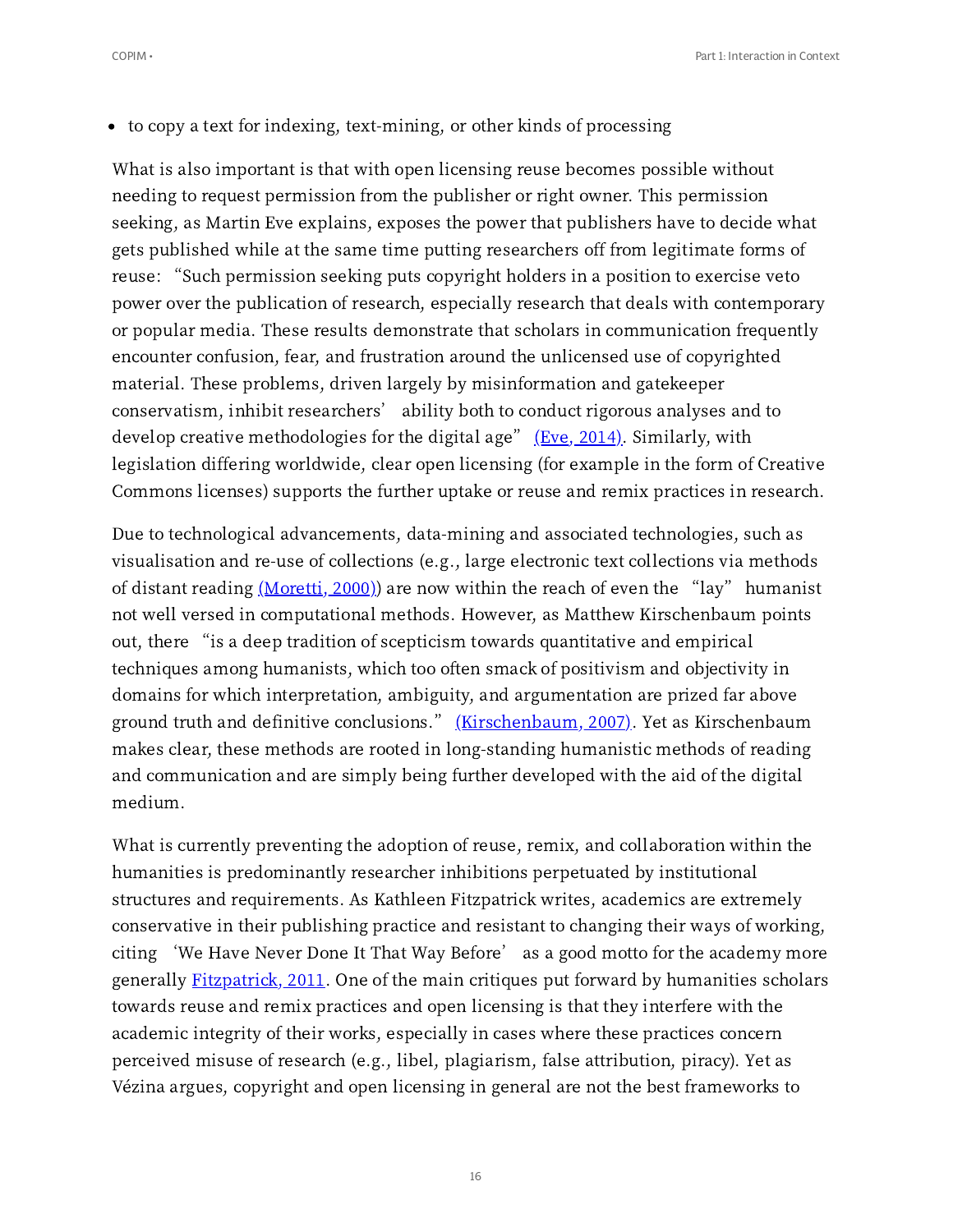address issues of misuse of research, as this is mainly addressed through institutional and social norms and moral codes of conduct around plagiarism and misappropriation <u>[\(Vézina,](#page-42-10) 2020)</u>. Neither traditional copyright, nor open licensing protect against research<br>misuse, as Eve argues: "After all, works whose copyright has expired (therefore holding none of these protections and which the law explicitly permits anyone to use in any fashion) are still subject to these intra-academic norms. Conversely, others have sometimes built valuable, digital, scholarly projects around such works; enterprises that<br>would be practically impossible without permission to modify the original" <u>(Eve, 2014[\)](#page-42-1)</u>.

Others go even further in their critique of these practices, where it is not only misuse that they condemn. For example, the historian Peter Mandler outlines how any remixing or reusing of humanities texts is problematic where he stands by the unique originality of our words as researchers. As he explains, "our form of words is unique to us and it our words as researchers. As he explains, "our form of words is unique to us and it<br>cannot be dismembered and mixed with the words of others." This he states would lead cannot be dismembered and mixed with the words of others." This he states would lea<br>to plagiarism as it doesn't allow us to distinguish anymore (through quotations) which words are owned by whom. Related to this is the strong normative assumptions of the proprietary nature of scholarship, or the idea that (the level of) reuse should be determined by the individual author of a publication. Many of these objections to reuse arise in the literature around Creative Commons licenses, particularly CC BY, that provide blanket permission to reuse scholarship (if attribution is provided). Mandler describes this as the "booby-traps" for humanities scholars that are embedded with the CC BY licence, particularly the ability of a scholar to remix content in ways of which the original author does not approve:

Often it is very difficult to work out how the work has been changed, and meanwhile the new work acquires authority not only from the name but from the words of the original author. There are lots of reasons why humanities scholars – and indeed many scientists, who when given <sup>a</sup> choice most often prefer <sup>a</sup> 'non-derivative' licence over CC BY – have promoted other CC licences that facilitate open access but not this kind of reuse. For one thing, we do not have full ownership of our texts ourselves – we use others' words and images, often by permission  $(Mandler, 2014)$  $(Mandler, 2014)$ .

<span id="page-16-3"></span><span id="page-16-2"></span><span id="page-16-1"></span><span id="page-16-0"></span>Mandler posits an association with CC BY, reuse, and a lack of control over what happens to their work once it has been reused, where remixing and reusing scholarship for him undermines the authority of the original author. Such scepticism of the CC BY licence is common within the humanities, particularly in response to policy consultations that mandate CC BY as the default licence for open access [\(Kingsley,](#page-43-4) 2016, The British Academy, 2018, Arts and [Humanities](#page-43-5) Alliance, 2019).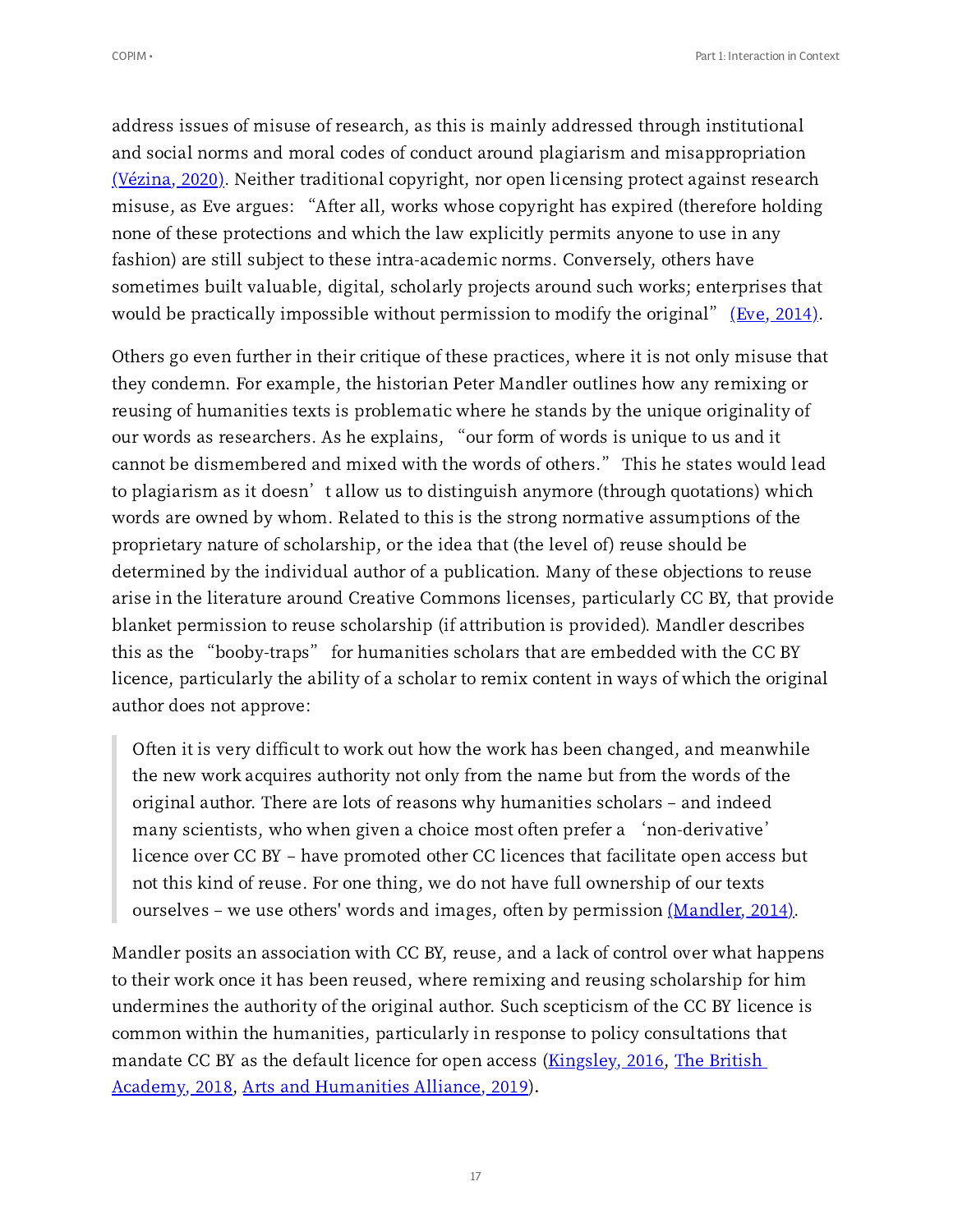Gary Hall interrogates the scepticism with CC BY from an alternative perspective that it affords too much control to the original author by requiring attribution and thus associating the work as property of the author. This works against reuse by preventing the creation of <sup>a</sup> "common stock" of digital materials to be used and reused by whomever creation of a "common stock" of digital materials to be used and reused by whomever<br>wants to do so. Instead, CC BY presumes that the digital material is the author's

<span id="page-17-0"></span>"property" and so offers merely <sup>a</sup> reformist take on intellectual property instead of <sup>a</sup> fundamental critique of it  $(Hall, 2016: 9)$  $(Hall, 2016: 9)$ . For Hall, then, the kinds of reuse and remix encouraged (but not completely supported) by CC BY would thus depend on the dismantling of the "unified, sovereign, proprietorial subject"  $(Hall, 2016: 9)$  $(Hall, 2016: 9)$ . Similarly, Janneke Adema writes "although remix practices in academia (...) have the potential to shake up the authorship function, until now they have not managed to dethrone the traditional academic author-god—and in some cases, they even reinforce her or him"  $(Adema, 2021).$  $(Adema, 2021).$ 

<span id="page-17-1"></span>In practice though, many humanities scholars find potential remix of their books problematic as it interferes with their propriety and sense of ownership of their texts. This is not surprising given how authorship functions within academia, where as we outlined previously, single authored, original thoughts and publications are preferred, and remix, reuse, and other more collaborative forms of research (e.g., creating databases) are not as readily acknowledged as scholarly research, meaning there is little incentive for scholars to (further) experiment with these forms and practices.

<span id="page-17-2"></span>Another complication with reuse is in cases where it concerns the reuse of indigenous or community knowledge, for example in anthropological settings, where "questions of ownership, control, access, and possession (OCAP) of intellectual property and cultural materials are key considerations for Indigenous communities, who since the time of contact with settler populations have seen their cultural content stolen, misappropriated, and misrepresented"  $(Cullen & Bell, 2018)$  $(Cullen & Bell, 2018)$ . In addition to this traditional and indigenous knowledge often has its own cultural and access protocols, determining if and how that knowledge can be (re)used and circulated, by whom, and under which conditions, which also further complicates common open-closed binaries [\(Christen,](#page-43-9) 2012). As Bell and Cullen point out, the publishing process, with its focus on copyright, single authorship, and the bound book (which implies knowledge is not always easily available for further remix by the community) often doesn't accommodate collaboration with diverse remix by the community) often doesn't accommodate collaboration with diverse<br>knowledge communities. As they explain, "authors and local communities often note, knowledge communities. As they explain, "authors and local communities often note,<br>however, that fruitful collaborations often end once a manuscript is 'in press.' At that point, the academic author assumes full responsibility for seeing the book through the editorial and production processes to publication. And when authors and publishers do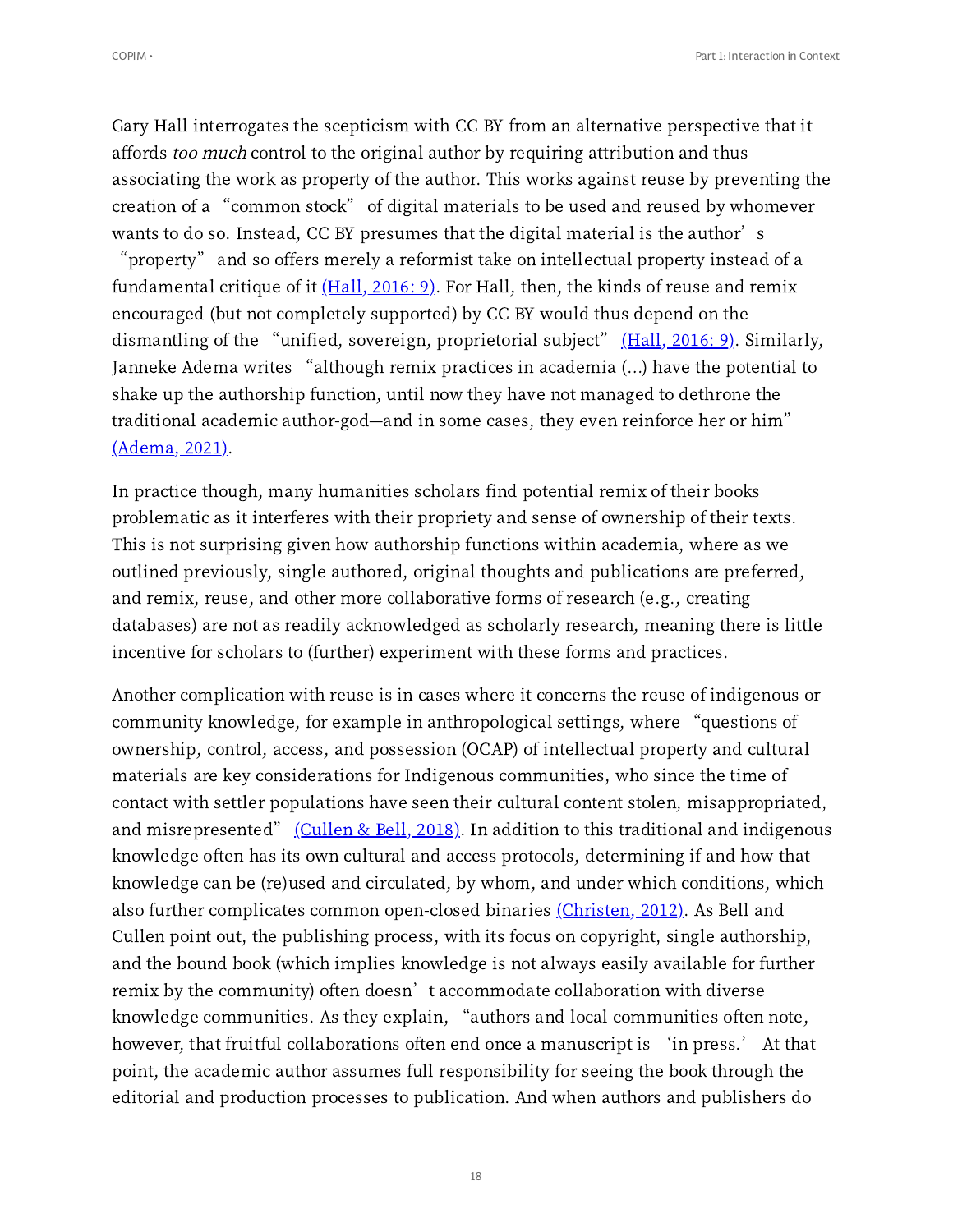attempt to do justice to the rich content at their disposal (audio files, film, images of cultural artefacts), they run up against a publication process that reinstates old authorial hierarchies and the limitations of the printed book"  $\langle$ Cullen & Bell, 2018). Indigenous and traditional knowledge is often audio-visual, which modern digital recording, transmission, and preservation technologies lend themselves well to. In this sense, as transmission, and preservation technologies lend themselves well to. In this sense, as<br>they state: "In these fields, there is a pressing need for a different kind of publishing, they state: "In these fields, there is a pressing need for a different kind of publishing,<br>both for [collaborative](#page-42-9) authorship and for more flexible, interactive publications" <u>(Cullen</u>  $&$  Bell, 2018). What is important in this context, as Okune et al. have outlined, is that clear research contracts with indigenous communities are set-up and co-designed with the communities "to define when, where and how their community knowledge is used the communities "to define when, where and how their community knowledge is used<br>by external researchers" <u>(Okune, Hillyer, Chan, [Albornoz,](#page-43-10) & Posada, 2019)</u>.

<span id="page-18-0"></span>Cullen and Bell explain how the books they are publishing at UBC Press, which draw upon indigenous resources or databases, can, through open licensing (in their case through the use of Traditional [Knowledge](https://localcontexts.org/licenses/traditional-knowledge-licenses/) Licenses) be accessed, shared, and repurposed while respecting cultural protocols and different understandings of OCAP. For them, even though the books and the collections they draw upon remain separate, it proved essential to link the books back to the project or materials they were researching, to ensure the to link the books back to the project or materials they were researching, to ensure the<br>books themselves again become part of the indigenous commons: "It was critical to the books themselves again become part of the indigenous commons: "It was critical t<br>research teams, however, that the books remain a part of the project's full suite of research teams, however, that the books remain a part of the project's full suite of outcomes and resources" [\(Cullen](#page-42-9) & Bell, 2018). The reuse of resources included in books also remains an issue within other settings in relation to third-party rights, for example in the case of images, and/or musical, or choreographical scores included within books. In many arts and humanities disciplines the rights to research materials are owned by others who need to provide permission for their reproduction. This has made it more difficult to attach open licenses to books as a whole.

<span id="page-18-3"></span><span id="page-18-2"></span><span id="page-18-1"></span>Due to these (often perceived) legal and moral difficulties around reuse and remix in the humanities and for books in particular, within the open access movement *libre* access has often (as a matter of strategy) been de-prioritised in order to focus first and foremost on making the majority of the research accessible online without a paywall (*gratis* open access) ( $Adema \& Hall, 2013$ ). Once this is achieved, activists such as Stevan Harnad have argued, libre forms of open access can be explored  $(Harnad, 2012)$  $(Harnad, 2012)$ . Yet many others fear that this strategy has led to a reduced uptake of reuse and remix within the humanities and further strengthens the general tension within open access between access and openness  $(Moore, 2017)$  $(Moore, 2017)$ . A further complication might be that the libre open access strategy has in most settings combined commercial reuse with the right to derivatives and modifications (i.e. a focus on the CC BY license), where for example in the context of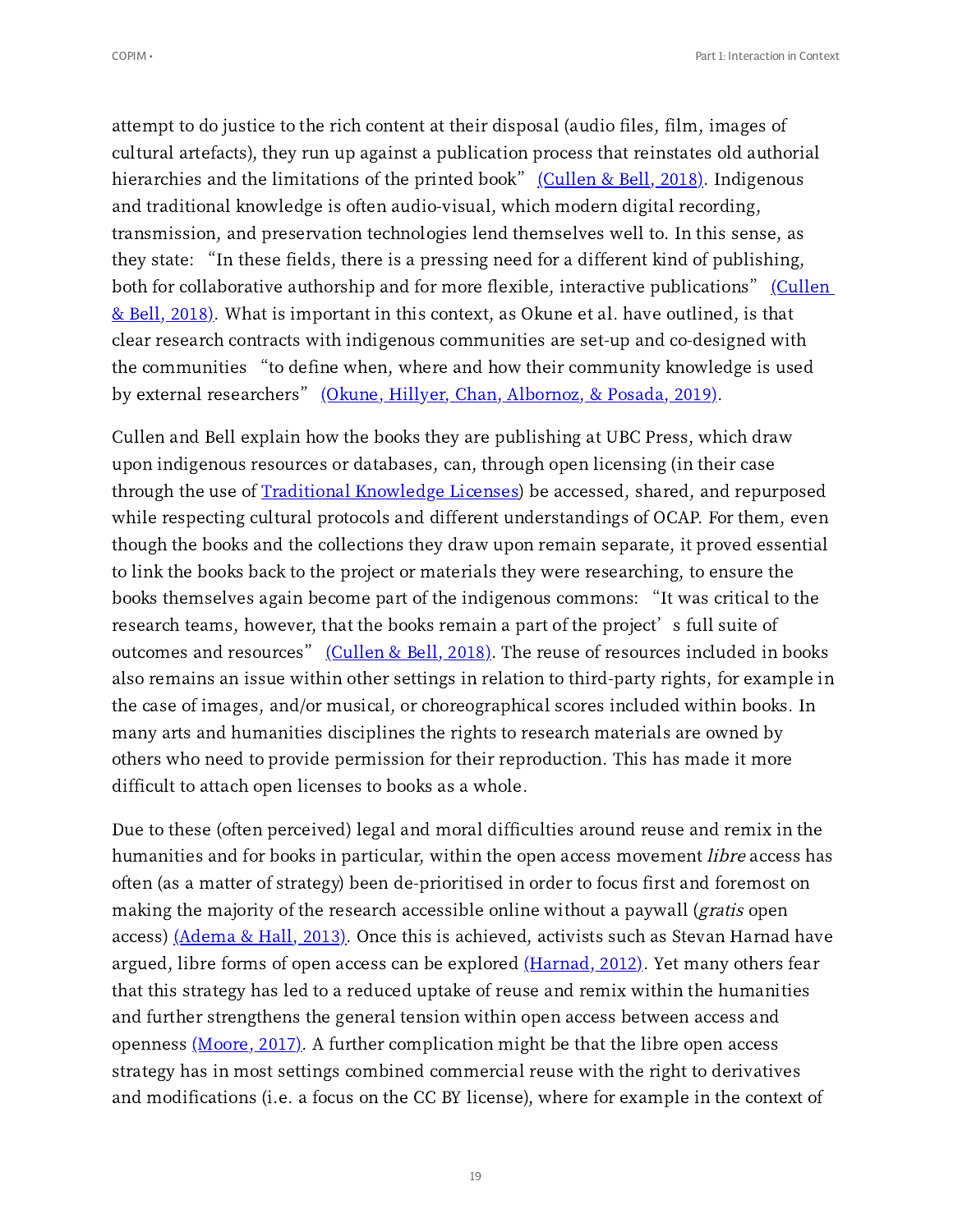much publishing in Latin-America—where, different national and regional contexts notwithstanding, the focus is predominantly on non-commercial scholarship and publishing—there is a distrust of CC BY's focus on commercial reuse  $(Lujano, 2017)$  $(Lujano, 2017)$ .

<span id="page-19-0"></span>Other literature on inhibitions towards reuse and collaboration focus on more technical considerations around software design and implementation. Writing about University of Minnesota's Manifold software, Kasprzak and Smyre highlight how experimental practices need to be embedded within a publishing workflow from the outset. As reuse tends to occur after a work has been published, workflows for iterative publishing need to adopt a more holistic approach to experimental publishing that recognises different starting points within each publishing process (the "end point" of one publication may be the beginning of another). Publishers need to therefore get involved with the editorial workflow in order to "feel [comfortable](#page-44-4)" with the ideas from the early stages (Kasprzak &  $Smyre, 2017: 97$ ). Ball and Eyman explore similar issues from the perspective of the <u>Smyre, 2017: 97)</u>. Ball and Eyman explore similar issues from the perspective of th<br>editorial workflow, or the lack of "any editorial management systems available to editorial workflow, or the lack of "any editorial management systems available<br>support this kind of publishing". Editorial management system design requires consideration of a host of new practices of open review, citation, version control and<br>collaborative review of what they term "webtexts" <u>(Ball & [Eyman,](#page-44-5) 2015)</u>.

<span id="page-19-4"></span><span id="page-19-3"></span><span id="page-19-2"></span><span id="page-19-1"></span>One often-cited example of reuse and remix is the Living Books About Life book series published by Open Humanities Press and edited by Clare Birchall, Gary Hall, and Joanna Zylinska. This series "repackaged" previously published open access content into Zylinska. This series "repackaged" previously published open access content into<br>curated edited collections on particular themes. The books in this series are "living" in curated edited collections on particular themes. The books in this series are "living"<br>the sense that they are "open to ongoing collaborative processes of writing, editing, the sense that they are "open to ongoing collaborative processes of writing, editing, updating, remixing and commenting by readers" (Birchall, Hall, and Zylinska n.d.). In doing this, the researchers showed the ability of reuse to deconstruct some of our preconceptions of what <sup>a</sup> book actually is, leading Gary Hall to pose the question: "What preconceptions of what a book actually is, leading Gary Hall to pose the question: "<br>do we have the right not to call a 'book'' <u>[\(Hall,](#page-44-6) 2013</u>). As Janneke Adema writes, do we have the right not to call a 'book'' <u>(Hall, 2013)</u>. As Janneke Adema writes,<br>*Living Books About Life* displays a "continued theoretical reflection on issues of fixity, authorship and authority, both by its editors and by its contributors in various spaces connected to the project"  $(Adema, 2015)$  $(Adema, 2015)$ . Some observations from the original project included the lack of familiarity of the editors of the collection with open licensing and which publications they were allowed to reuse, next to a lack of actual remixing taking place on the level of the wiki-books (which might have partly to do with how they were still presented as "books" with clear authors and cover pages on the platform). However, on the level of conceptual experimentation with the aim of stimulating conversations around what a scholarly book is and can be (amongst others on the project blog) the project can be said to have made quite some impact  $(\underline{\text{Adema}}, 2021)$ . It has also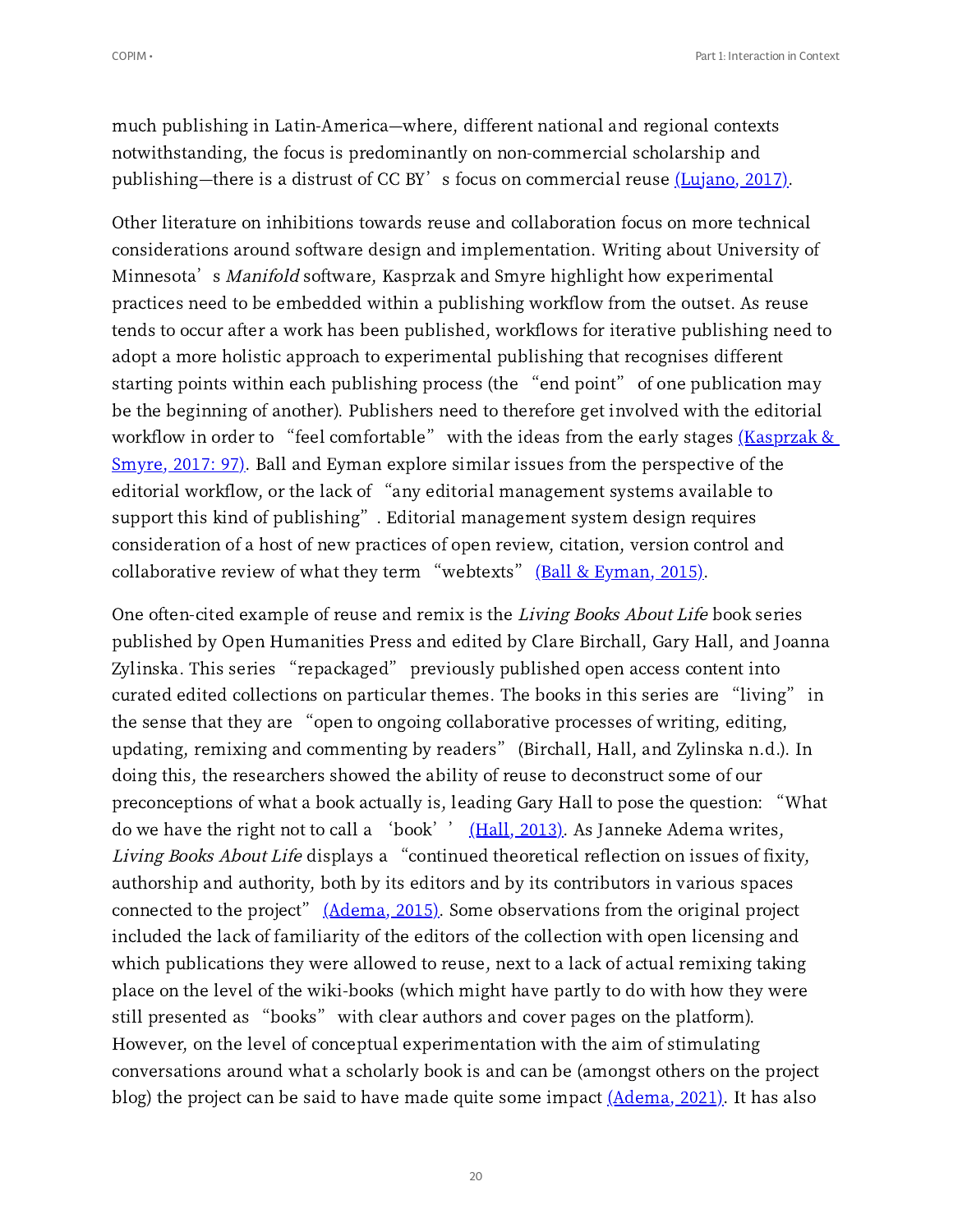stimulated experimentation with living books by other publishers and author communities, including at least three further adaptations of the model, namely *The* Living [Biblio](http://www.lbanimalstudies.org.uk/index.php?title=Main_Page)[g](https://enbuscadelqueliteperdido.net/historia-y-creditos/)[ra](http://www.lbanimalstudies.org.uk/index.php?title=Main_Page)[p](https://enbuscadelqueliteperdido.net/historia-y-creditos/)[h](http://www.lbanimalstudies.org.uk/index.php?title=Main_Page)[y](https://enbuscadelqueliteperdido.net/historia-y-creditos/) of Animal Studies, Living Books about [History,](https://www.livingbooksabouthistory.ch/en) and En busca del quelite perdido.

Within the COPIM project we have been experimenting with still other practices of remix and reuse, including as part of one of our Pilot Projects, *[Combinatorial](https://copim.pubpub.org/pub/combinatorial-books-gathering-flowers-part-i/release/1?readingCollection=1bb570ed) Books: Gathering* Flower[s](https://copim.pubpub.org/pub/combinatorial-books-gathering-flowers-part-i/release/1?readingCollection=1bb570ed), which explores and encourages the revisiting and *rewriting* of books within the Open Humanities Press catalogue as a means of generating radical new responses to them. This Pilot Project wants to create a research and publishing workflow that enables the creation of new combinatorial books out of existing open access books (or collections of books) that are available for reuse. For its first iteration, a group of Mexican scholars and technologists is rewriting and ["](https://copim.pubpub.org/pub/combinatorial-books-gathering-flowers-part-iii/release/1?readingCollection=1bb570ed)re-composing" The Chernobyl Herbarium: Fragments of an Exploded Consciousness by philosopher Michael Marder and artist Anaïs Tondeur "through disappropriation as much as appropriation" ( following Cristina Tondeur "through disappropriation as much as appropriation" (following Cristina<br>Rivera Garza), where the re-writing team is envisioning re-writing as an "exposing the incomplete, processual nature of any text; it is about making time and taking the time,<br>and it is about relating to others in accountable ways" <u>[\(Adema,](#page-44-8) Hall, & Cota, 2021)</u>.

# <span id="page-20-0"></span>**Open and Social Scholarship**

<span id="page-20-1"></span>The opening up of scholarship (beyond gratis and libre openness) includes making sure that books and publications are connected or networked more directly and that conversations around scholarship can arise. For many scholars "openness" does not mean a lot if there is no actual engagement around a work or if no further connections are being made with related scholarship. Open access, or making books openly available, is in this respect not an end in itself in a scholarly communication context, where openness might also have to include "active collaboration, community building, and knowledge might also have to include "active collaboration, community building, and knowledge<br>mobilization" <u>[\(Arbuckle,](#page-44-9) Meneses, & Siemens, 2019)</u>. Scholarly conversations are partly reflected in our referencing systems, but digital tools and networked environments open up the possibility for our books to be engaged with more extensively and directly. However, this engagement can be hampered by the sheer volume of work being published and the lack of time available to scholars to interact with it in a meaningful way, which means filtering for relevance has become an essential knowledge management strategy (for example by publishing in certain venues). But beyond preventing "filter failure", authors and publishers might also want to think about presenting open scholarship in such a way that others want to engage with it. As Alyssa Arbuckle argues: "straightforward access does not suffice for all readers—how can we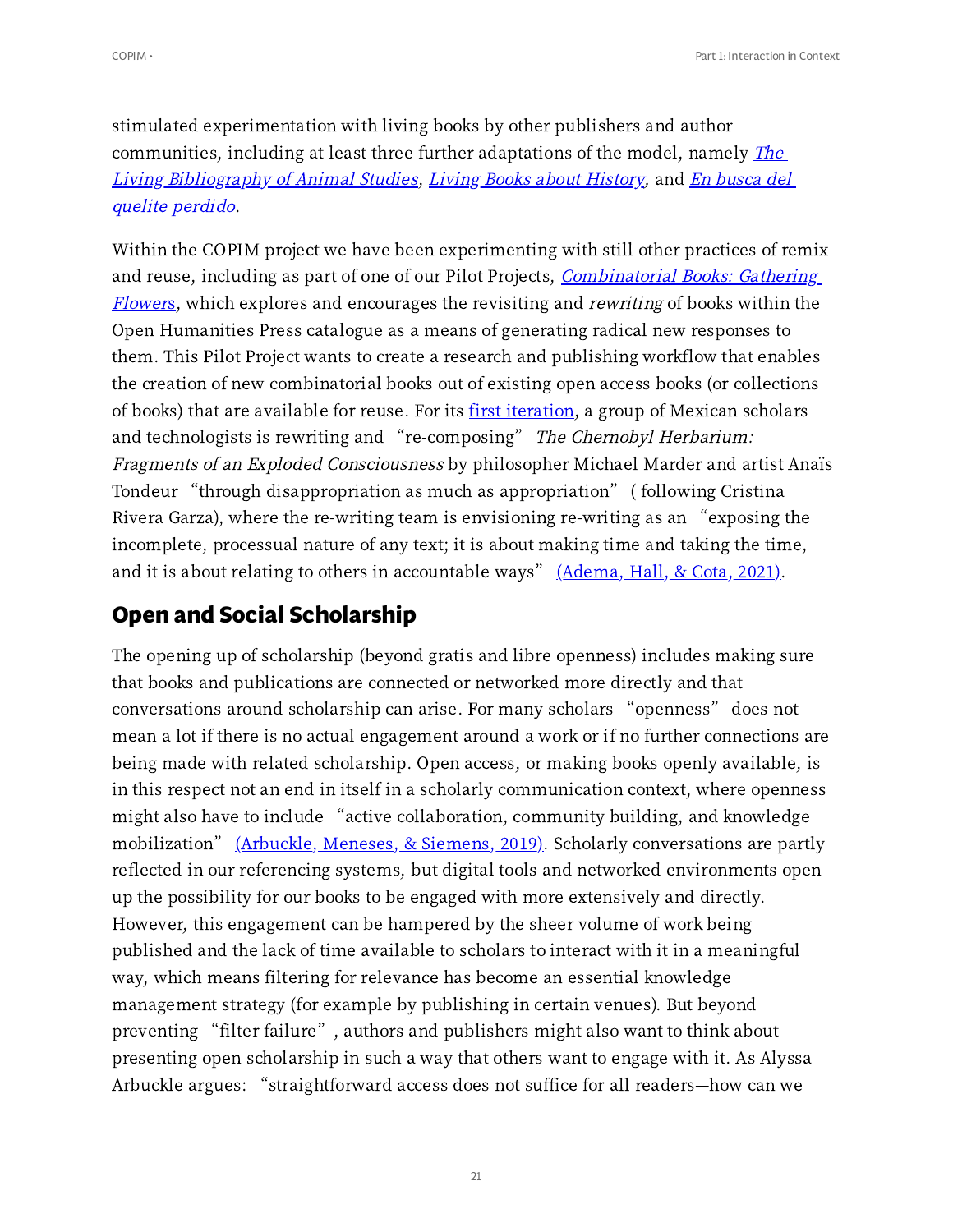<span id="page-21-0"></span>present research in ways that our colleagues across disciplines and institutions, as well as other members of the general public, can find, understand, and use?" (Arbuckle, as other members of the general public, can find, understand, and use?" <u>(Arbuckle, .</u><br><u>2019)</u>. How can we facilitate "social knowledge creation, public engagement, and broad <u>2019)</u>. How can we facilitate ["](#page-44-10)social knowledge creation, public engagement, and broa<br>collaboration" in a move that Arbuckle and her colleagues from the <u>INKE [partnership](https://inke.ca/)</u> have formulated as a move from open access to open, social scholarship, or scholarship that is more socially engaged?

<span id="page-21-3"></span><span id="page-21-2"></span><span id="page-21-1"></span>Social media has been very influential in this context, as has the increasing networked state of our knowledge, which has enabled us to create communities around our scholarship, and likewise open and digital books have played an active role in the creation of communities (<u>Fitzpatrick, 2011; [Hyde,](#page-45-0) 2016; [McHardy,](#page-45-1) 2021</u>). As Maxwell<br>argues in this respect "publication is not making things available to a pre-existing argues in this respect "publication is not making things available to a pre-existing<br>public; it is the very constitution or gathering of that public" [\(Maxwell,](#page-45-2) 2015). Creating these relationalities around books to be able to connect with others also partly determines their relevance, where, as Maxwell argues, relevance is not only defined by our publication venues, but it is much more dynamic and is defined in an ongoing way by the engagement of readers. In this sense, as he argues, we can increase the relevance of our engagement of readers. In this sense, as he argues, we can increase the relevance of o<br>publications by "making it more easily linkable, shareable, portable, commentable, publications by "making it more easily linkable, shareable, portable, commentable,<br>convertible, and transformable" <u>[\(Maxwell,](#page-45-2) 2015)</u>. McGregor and Guthrie are similarly interested in exploring how beyond offering free access to our publications, we can enable more "productive use" of our research (which relies on several factors, from promoting literacy and awareness, to access to technology), where Maxwell focuses on how we can enable more "transformational uses by scholars and other readers" ([McGregor](#page-45-3) & Guthrie, 2015; [\(Maxwell,](#page-45-2) 2015)).

<span id="page-21-4"></span>Within the humanities and social sciences, most marketing, dissemination, and discovery has traditionally been done by publishers. But increasingly scholars themselves through their networks and via social media, and through their establishment as "academic brands" or "entrepreneurs of themselves" within the scholarly reputation economy, play an important role in the promotion of research  $(Hall, 2013)$  $(Hall, 2013)$ . Digital tools and networked environments make it easier to create communities around books, where a project or platform such as for example CommentPress, was set up to channel the social and participatory strengths of the blog format into a (book) publication platform. Fitzpatrick asked specifically whether we could refashion the blog form to

<span id="page-21-5"></span>"enable social interaction around long-form texts" (Fitzpatrick, 2007). The digital text in this sense is very well suited to, as Fitzpatrick states ["](#page-45-4)produces the greatest possible readerly and writerly engagement, that enables both the intensive development of an idea within the bounds of the electronic text and the extensive situation of that idea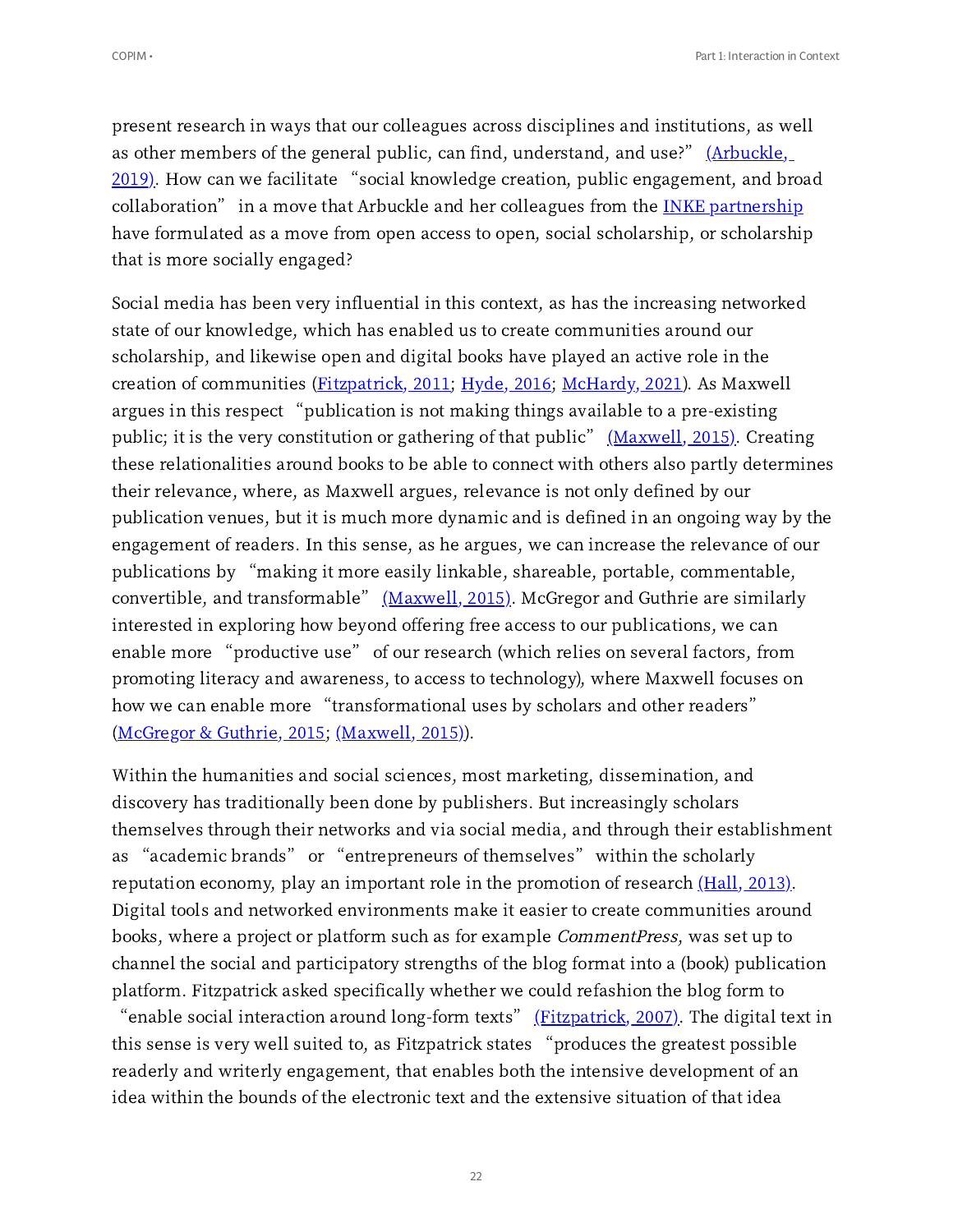within a network of other such ideas and texts"  $(Fitzpatrick, 2007)$  $(Fitzpatrick, 2007)$ . Hypertext, as a networked data structure, has been crucial in creating this interaction, for example by delinearising text, and by promoting readerly interaction and interconnections between texts via hyperlinks. Hypertext, as Fitzpatrick argues was thus seen as "a means of texts via hyperlinks. Hypertext, as Fitzpatrick argues was thus seen as "a means o<br>creating a new, more active relationship between the reader and the text", where creating a new, more active relationship between the reader and the text", where<br>CommentPress was set up to fulfill this need of situating long-form text "within a social network, within the community of readers who wish to interact with that text, and with one another through and around that text"  $(Fitz$ <sub>natrick</sub>, 2007). In a way what we want to recreate with our social and networked text, she argues, is the digital equivalent of a "coffeehouse" or even of <sup>a</sup> scholarly conference.

But next to engagements around or connected to books and their publication platforms as exemplified in *CommentPress* or platforms such as *PubPub* or via practices such as open annotation and open peer review—social interactions and conversations around research also take place elsewhere (and maybe increasingly so), on different communication platforms. Similar to how we discuss research at physical or online conferences, conversations are taking place on social media or on dedicated and often proprietary platforms, making connections to the publications being discussed via hyperlinking and tags. Next to "academic" Twitter and Facebook these conversations are also taking place on Social Research Sharing Networks (SRSNs) such as Academia.edu, ResearchGate, and Humanities Commons. Although academics use of social media goes well beyond conversations or discussions around specific pieces of scholarship, there is of course a clear opportunity here for scholars and publishers to both explore how they can harness these platforms more to increase engagement around scholarship and how they can make links back to the scholarship under discussion to ensure these conversations are collected, findable, and archived. At the same time it is a matter of concern how these "external conversations" for <sup>a</sup> large part take place on commercial networks or

<span id="page-22-0"></span>platforms, some of which (such as for example academia.edu) are directly invested in creating profits based on scholarly interactions on these platforms (and often ask scholars to pay to access their interactive features as part of their business models)  $(\text{Adema} \&)$ Hall, ongoing). Making these kinds of [conversations](#page-45-5) that take place elsewhere visible and findable is also increasingly being explored by alternative evaluation systems such as altmetrics that collect and collate these disparate online conversations, but in the form of a metric that says little about the actual conversations taking place or the relationalities between publications that are being woven. As Maxwell argues in this respect, how can we "re-inscribe the relation between works, publications, and discourse more broadly" we "re-inscribe the relation between works, publications, and discourse more broadly"<br><u>[\(Maxwell,](#page-45-2) 2015)</u>. Fitzpatrick makes clear here that "the issue of engagement, moreover,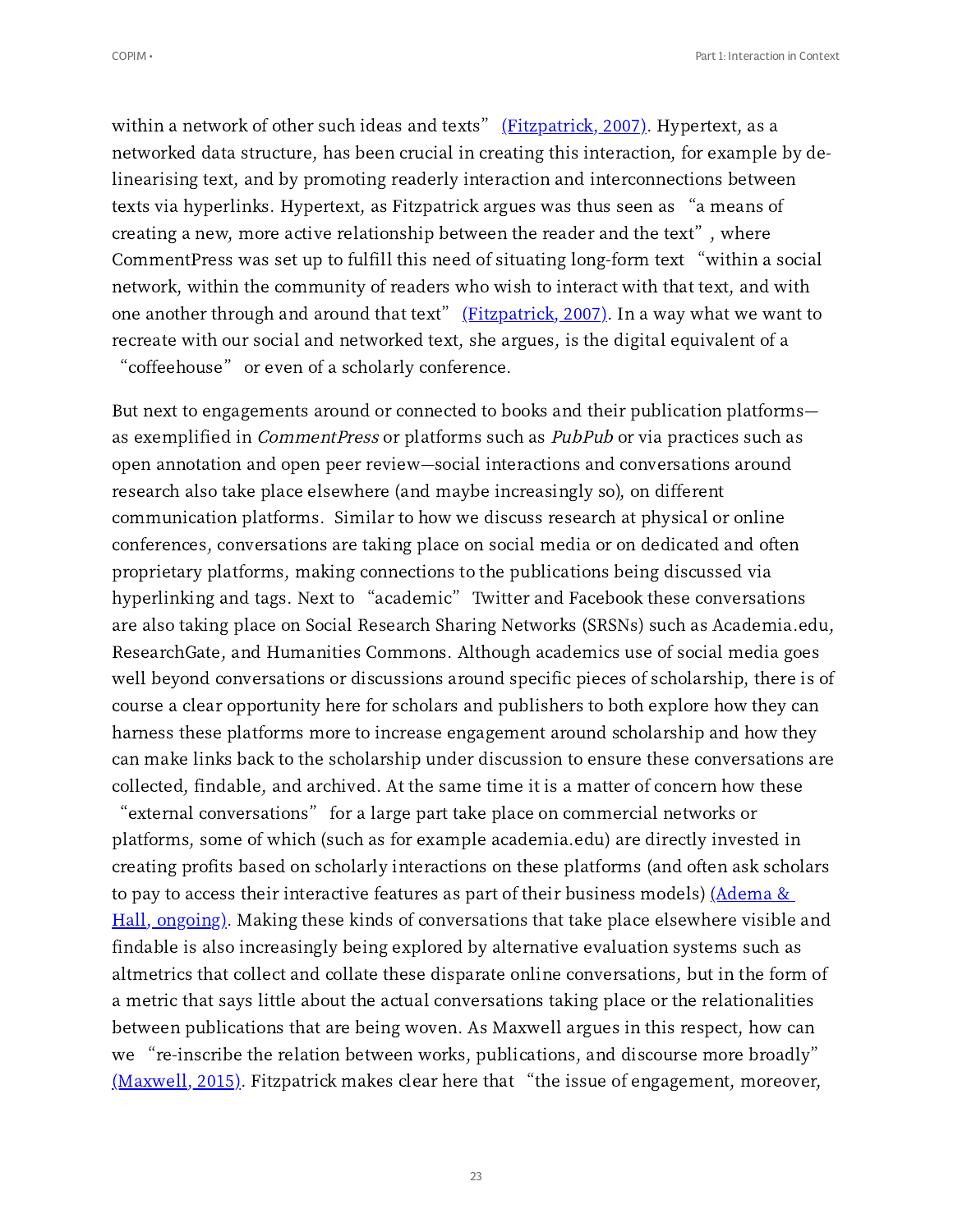is not simply about locating the text within the technological network, but also, and primarily, about locating it within the social network" and from there "making those conversations as accessible and inviting as possible should be the goal in imagining the<br>textual communications circuit of the future" <u>[\(Fitzpatrick,](#page-45-4) 2007)</u>.

<span id="page-23-1"></span><span id="page-23-0"></span>One clear example of long-form scholarship that has made use of the affordances of social scholarship and social media are hashtag syllabi (#Syllabus), which are found on the Internet and are "often compiled by people inside and outside of the academe, including activists and scholars and are often People of Color, women, and other minoritized<br>peoples" (<u>[Lyons,](#page-45-6) 2019; [Graziano,](#page-45-7) Mars, & Medak, 2019</u>). Other examples include crowdsourced projects (often drawing on citizen science and citizen scholarship principles) such as [Transcribe](http://transcribe-bentham.ucl.ac.uk/td/Transcribe_Bentham) Bentham, where the public was asked to assist with transcribing the manuscripts of the English philosopher Jeremy Bentham, which were subsequently used in the production of the edition of The [Collected](http://www.ucl.ac.uk/bentham-project/publications/collected-works) Works of Jeremy Bentham. A great resource to explore additional works of open social scholarship is the *Open Social* Scholarship Annotated [Bibliography](https://kula.uvic.ca/index.php/kula/article/view/82/158), where the bibliography is itself an example of open social scholarship too, as "the authors of the 'Open Social Scholarship Annotated social scholarship too, as "the authors of the 'Open Social Scholarship Annotated<br>Bibliography' enacted social knowledge creation practices in the assemblage of this bibliography by collaboratively setting the intellectual direction of the work, compiling resources, and annotating them"  $(EI Khatib et al., 2019)$  $(EI Khatib et al., 2019)$  $(EI Khatib et al., 2019)$ .

# <span id="page-23-2"></span>**Emergent Practices: Versioning, Forking, and Computational Interactions**

<span id="page-23-3"></span>Various forms of interaction and engagement around texts and publications are experimented with within a STEM or Digital Humanities environment initially, from where they then become more widely applied and used in general humanities and social sciences contexts too. This is the case with several of the practices described above, for example (open peer review, open annotation etc.)—although the humanities itself also has an established track record of being at the vanguard of experimenting with hypertext, networked books, and new emergent genres. This final section describes various interactive practices that are increasingly used in STEM and DH but that are making their way into wider scholarly contexts too. One of these is *versioning*, also known as processual, iterative, or continuous publishing, which is a practice that within STEM fields has been initially pioneered with the use of preprints and postprints, for example.<br>Adema <u>[\(2021\)](#page-45-9)</u> argues that as "a concept and practice*, versioning,* as it has come to be used within academic research and publishing, refers to the frequent updating, rewriting, or modification of academic material that has been published in a formal or informal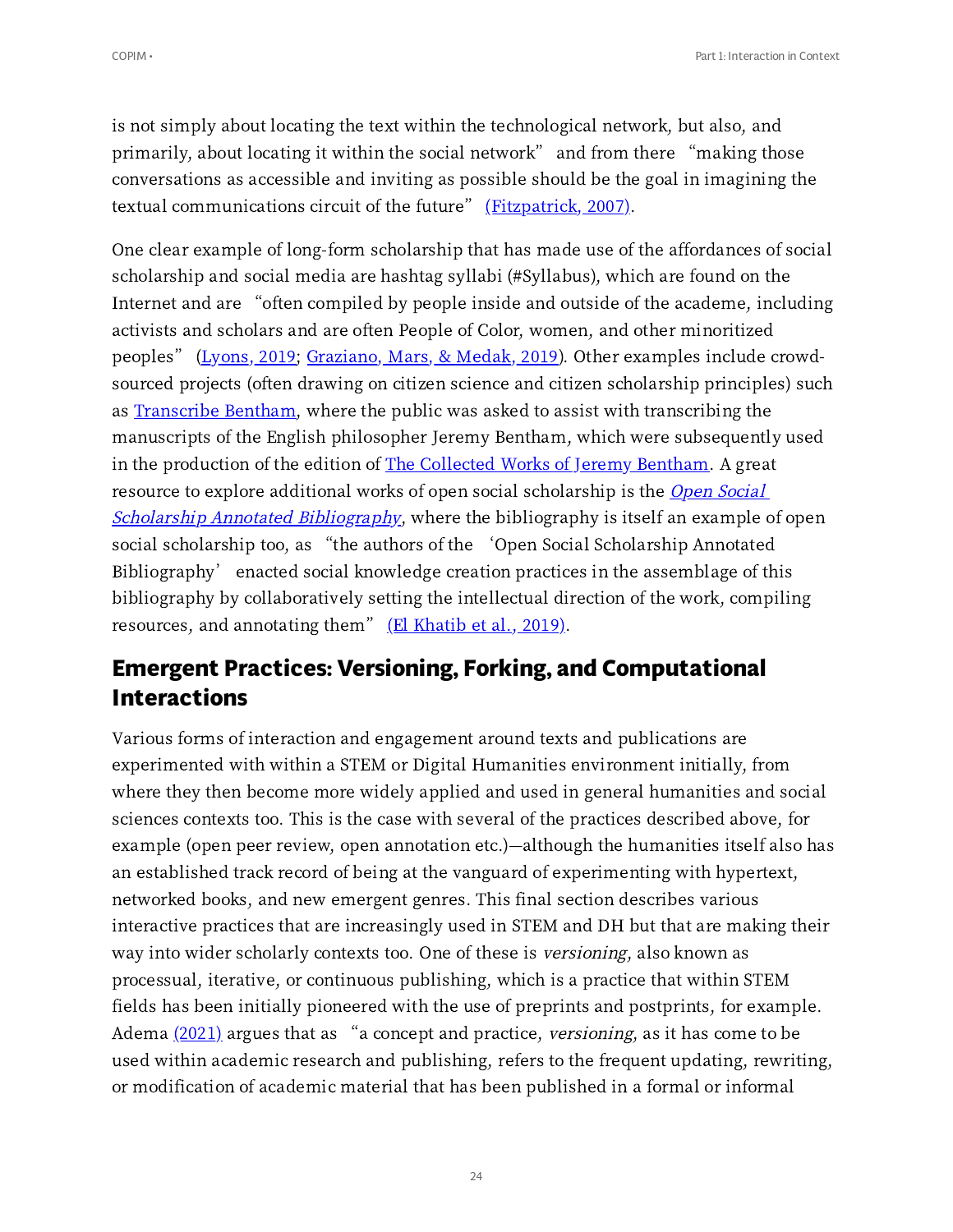way. As a practice, it has affinity with software development, in which it is used to distinguish the various installments of <sup>a</sup> piece of software." However, she explains that versioning and revision has a rich tradition within the humanities too (see disciplines such as textual criticism, for example). Increasingly open publishing platforms that focus on humanities and social sciences fields have started to formally incorporate versioning and options to update and revise works. PubPub and the Manifold [Scholarship](https://cuny.manifoldapp.org/) publishing program are two key examples here, which allow material (text, data, sound, video) to be added to a publication as it progresses or is iteratively published. With the possibility to keep changelogs and previous versions available, the modifications, interactions, comments, annotations, and updates to publications can become more visible, which offers possibilities to highlight the co-creation of and engagement with scholarship. Various <u>[experiments](https://copim.pubpub.org/pub/books-contain-multitudes-part-2-typology-of-experimental-books/release/1#versioned-books)</u> with versioning in the humanities and social sciences have<br>previously taken place, including Lawrence Lessig's *[Code](https://web.archive.org/web/20190314234037/http:/www.codev2.cc/) 2.0* and Mckenzie Wark's Gamer [Theory](http://futureofthebook.org/mckenziewark/index.html), for example.

Another form of interaction not dissimilar from versioning is the practice of *forking*, similarly derived from software development. Forking refers to the creation of a derivative version of a previously published text or publication to make revisions to it or customise it to a different context. Syllabi are for example sometimes '[forked](https://github.com/open-organization/open-org-educators-guide/issues/10)' to be adapted to specific courses or educational environments. Where versioning often happens by the same (group of) authors of the original text, forking tends to involve different author communities, and can be seen as a more direct reuse of existing research in this sense. But forking books is also being proposed as a potential future for publishing by scholars such as Sarah Ciston and Mark Marino, who describe their experiment in forking Soon and Cox's book *Aesthetic Programming* as "participating in the development of their book and the evolution of the codex book itself from a static product into an ongoing,<br>iterative, process" <u>[\(Marino](#page-45-10) & Ciston, 2021)</u>. As they describe it their fork both reuses and iterative, process"  $(Marino & Ciston, 2021)$ . As they describe it their fork both reuses and extends the existing book and as to the conversation, as they state "following the 'yes-<br>and' ethos of its collaborating first authors." Previously developed forking and collaborative scholarship projects include [Workbench](https://web.archive.org/web/20180118150527/http:/scalar.usc.edu:80/aclsworkbench/) (now obsolete), a fork of the publishing platform Scalar, designed by Jessica Pressman, Mark C Marino, and Jeremy Douglass in collaboration with Lucas Miller, Craig Dietrich, and Erik Loyer. Workbench Douglass in collaboration with Lucas Miller, Craig Dietrich, and Erik Loyer. Workbench<br>promoted scholarly collaboration by allowing scholars to "create, join, or clone online promoted scholarly collaboration by allowing scholars to "create, join, or clone or<br>arguments enhanced with multimedia content" where "the clone feature allows arguments enhanced with multimedia content" where "the clone feature allows scholars to copy entire books so they can build their own interpretations" [\(Marino,](#page-46-0) 2015).

<span id="page-24-1"></span><span id="page-24-0"></span>Beyond versioning and forking, still based on human iterations and adaptations, interaction with texts increasingly also happens in automated ways (e.g., through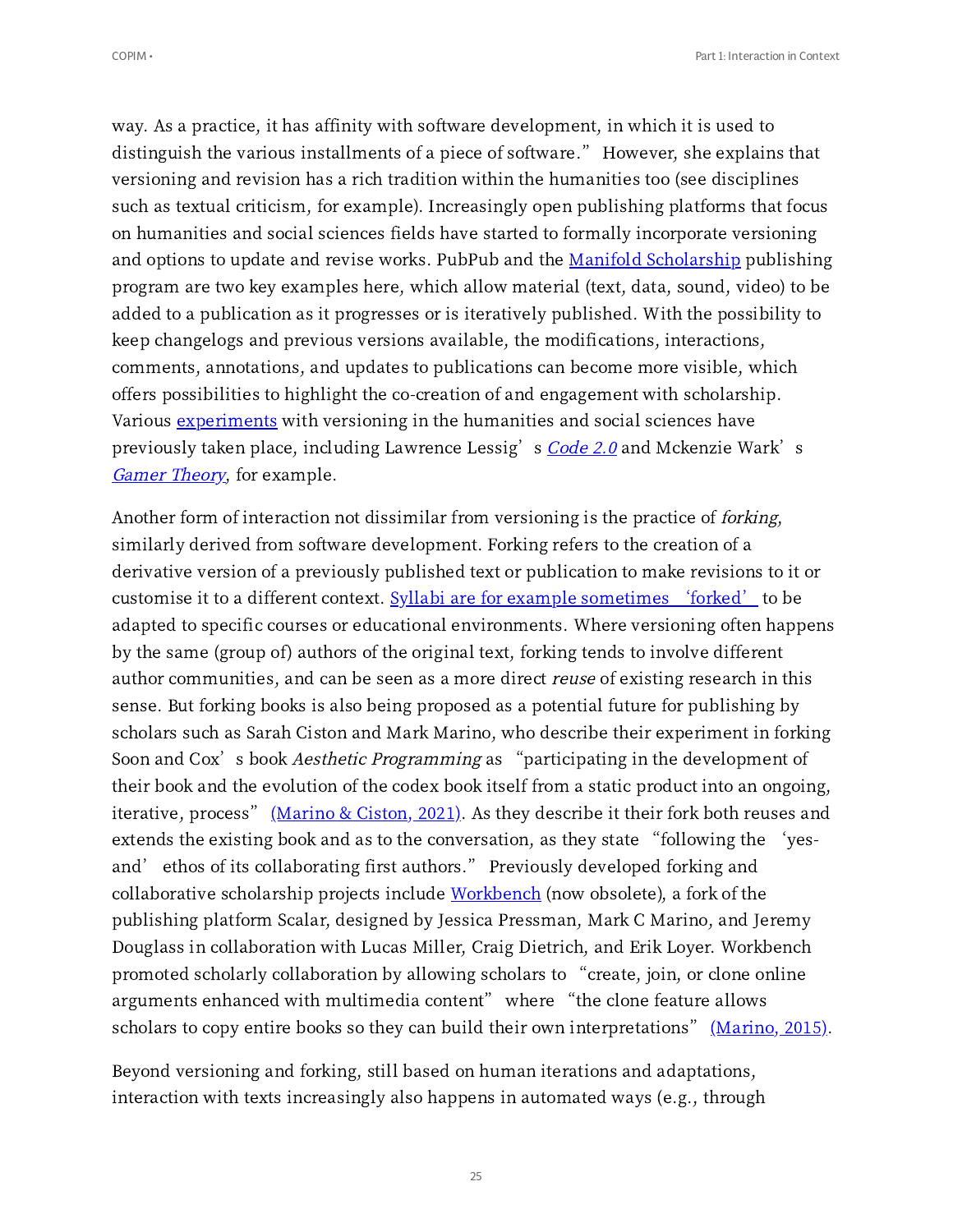<span id="page-25-1"></span><span id="page-25-0"></span>automated discovery) or through computational interactions.<sup>[15](#page-39-8)</sup> Computational interactions are increasingly important to establish semantic links in plain texts, but what is needed to support this is that texts are machine readable, which will allow semantic discovery and the linking of online texts and data (for example indexes and references in scholarly books) as well as further text and data mining and distant reading applications  $(Kirschenbaum, 2007)$  $(Kirschenbaum, 2007)$ . Yet beyond the lack of openly available books in the humanities, the prevalence of the static PDF format in open publishing has been much derided within DH circles and by scholars experimenting with networked books and semantic linking  $(Walkowski, 2019)$  $(Walkowski, 2019)$ . Notable projects that have explored linking and networking (collections of) books (or data within and connected to books) include the Enhanced Networked [Monographs](https://wp.nyu.edu/enmproject/) (ENM) project, an experimental publishing project funded by The Andrew W. Mellon Foundation, which provided an integrated index based on back-of-book indexes of a corpus of 110 back-list scholarly monographs from various (mainly humanities) disciplines by extracting topics from indexes, which were subsequently curated and presented on a platform for reading  $(Provo, 2019)$  $(Provo, 2019)$ .

<span id="page-25-4"></span><span id="page-25-3"></span><span id="page-25-2"></span>But beyond the need to situate texts and books into technological networks, there is still the need to situate them, as the Fitzpatrick quote mentioned earlier, within a social network too, "within the community of readers who wish to interact with that text, and network too, "within the community of readers who wish to interact with that text, and<br>with one another through and around that text." Similarly, Christie <u>([2014\)](#page-46-4)</u> argues that with one another through and around that text." Similarly, Christie <u>(2014)</u> argues that<br>interactivity is "not (uniquely) a function of interface, but rather one of interpretation and interactivity is "not (uniquely) a function of interface, but rather one of interpretation an<mark>e</mark><br>argument." In this respect, Christie argues, it is the combination of interactivity as both an aspect of scholarship and a design principle, that will help us make strategic infrastructural investments to ensure attention and engagement are optimally cultivated. The next section of this report will discuss some of the ways, tools, technologies and platforms can stimulate this kind of engagement, while discussing and showcasing examples of publishing projects, best practices, and guidelines to support this.

## **References**

4.1: Annotating a Text. (2020, May 6). Humanities LibreTexts.

[https://human.libretexts.org/Bookshelves/Languages/English\\_as\\_a\\_Foreign\\_Language/Boo](https://human.libretexts.org/Bookshelves/Languages/English_as_a_Foreign_Language/Book%3A_Advanced_Community_College_ESL_Composition_-_An_Integrated_Skills_Approach_(Perez_et_al.)/04%3A_Critical_Thinking_and_Reading/4.01%3A_Annotating_a_Text) k%A\_Advanced\_Community\_College\_ESL\_Composition\_-

\_An\_Integrated\_Skills\_Approach\_(Perez\_et\_al.)/04%3A\_Critical\_Thinking\_and\_Reading/4. %A\_Annotating\_a\_Text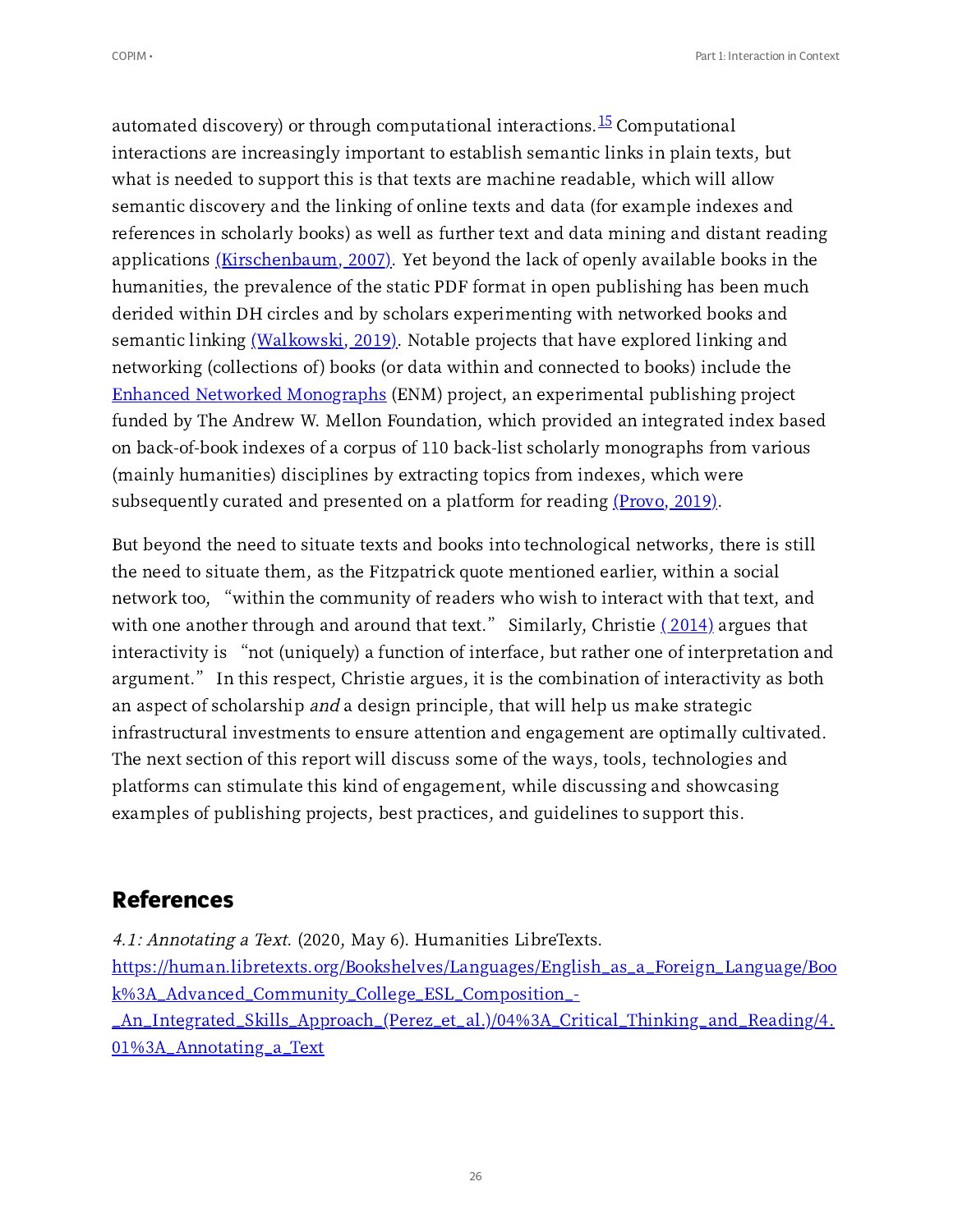Adema, J. (2015). Knowledge Production Beyond The Book? Performing the Scholarly Monograph in Contemporary Digital Culture [Coventry University]. http://curve.coventry.ac.uk/open/items/8222ccb2-f6b0-4e5f-90de-f4c62c77ac86/1/

Adema, J. (2018). Performative Publication (T&F published version). Journal of Media Practice and Education, 19(1), 68–81. https://doi.org/10.1080/14682753.2017.1362174

Adema, J. (2021). Living Books: Experiments in the Posthumanities. MIT Press.

Adema, J., & Hall, G. (n.d.). *Liquidbooks / The Academia\_edu Files*. Retrieved 20 October 2021, from http://liquidbooks.pbworks.com/w/page/106236504/The%20Academia\_edu%20Files

Adema, J., Hall, G., & Cota, G. M. (2021). Combinatorial Books—Gathering Flowers—Part I. COPIM. https://doi.org/10.21428/785a6451.d3ecc6cc

Adema, J., & Stone, G. (2017). *Changing publishing ecologies: A landscape study of new* university presses and academic-led publishing (p. 102). Jisc. http://doi.org/10.5281/zenodo.4420993

Ahearn, C. (2020). Pathways to PubPub. MIT Press Open. [https://mitpressonpubpub.mitpress.mit.edu/pub/pathways/release/](https://mitpressonpubpub.mitpress.mit.edu/pub/pathways/release/1)

Angell, N. (n.d.). AnnotatED Bibliography. *Hypothesis*. Retrieved 30 November 2020, from <https://web.hypothes.is/education/annotated/bibliography/>

Annotations on OpenEdition Books. (n.d.). Retrieved 21 November 2020, from [https://www.openedition.org/](https://www.openedition.org/22530)

Arbuckle, A. (2019). Open+: Versioning Open Social Scholarship. KULA: Knowledge Creation, Dissemination, and Preservation Studies, 3, 18-18.  $\frac{https://doi.org/10.5334/kula.39}{https://doi.org/10.5334/kula.39}$ 

Arbuckle, A., Meneses, L., & Siemens, R. (2019). Introduction, Beyond Open: Implementing Social Scholarship. KULA: Knowledge Creation, Dissemination, and Preservation Studies, 3, 8-8. https://doi.org/10.5334/kula.55

Arts and Humanities Allianc. (2019, January). Plan S Consultation response from the Arts and Humanities Alliance. http://artsandhums.org/news-2/plan-s-consultation-response/

Ball, C. E., & Eyman, D. (2015). Editorial Workflows for Multimedia-Rich Scholarship. Journal of Electronic Publishing, 18(4). https://doi.org/10.3998/3336451.0018.406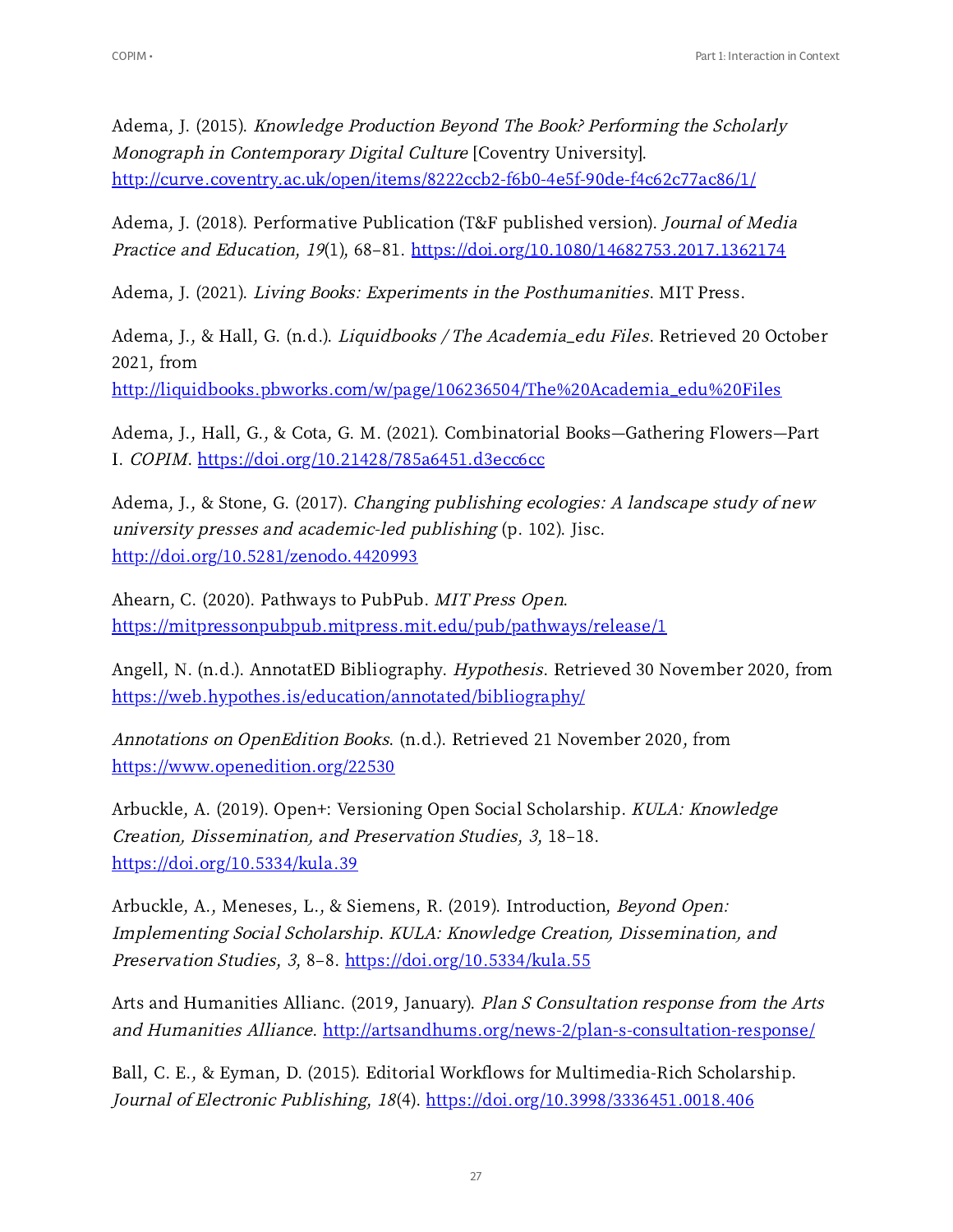Bauer, M., & Zirker, A. (2015). Whipping Boys Explained: Literary Annotation and Digital Humanities. Literary Studies in the Digital Age. [https://dlsanthology.mla.hcommons.org/whipping-boys-explained-literary-annotation](https://dlsanthology.mla.hcommons.org/whipping-boys-explained-literary-annotation-and-digital-humanities/)and-digital-humanities/

Bertino, A. C., & Staines, H. (2019). Enabling A Conversation Across Scholarly Monographs through Open Annotation. Publications, 7(2), 41. https://doi.org/10.3390/publications7020041

Borgman, C. (2007). Scholarship in the digital age: Information, infrastructure, and the Internet. MIT Press.

Brown, M., & Croft, B. (2020). Social Annotation and an Inclusive Praxis for Open Pedagogy in the College Classroom. Journal of Interactive Media in Education, 2020(1), 8.  $\frac{\text{https://doi.org/10.5334/jime.561}}{$ 

Chan, L., Okune, A., Hillyer, B., Albornoz, D., & Posada, A. (Eds.). (2019). Contextualizing Openness: Situating Open Science (Illustrated edition). University of Ottawa Press and the International Development Research Centre.

Chen, B. (2020, May 11). Using Web Annotation for Web Annotation Research. Bodong Chen. https://meefen.github.io/post/2020-05-11-web-annotation/

Chenoweth, K. (2018, April 16). *Derrida's Margins* [Text]. Derrida's Margins. <https://derridas-margins.princeton.edu/>

Christen, K. A. (2012). Does Information Really Want to be Free? Indigenous Knowledge Systems and the Question of Openness. International Journal of Communication, 6(0), 24.

Christie, A. (2014). Interdisciplinary, Interactive, and Online: Building open communication through multimodal scholarly articles and monographs. Scholarly and Research Communication,  $5(4)$ . https://doi.org/10.22230/src.2014v5n4a190

Ciston, S., & Marino, M. C. (2021, August 19). How to Fork a Book: The Radical Transformation of Publishing. Medium. https://markcmarino.medium.com/how-to-fork-abook-the-radical-transformation-of-publishing-3e1f4a39a66c

Cohen, P. (2010, August 23). Scholars Test Web Alternative to Peer Review. The New York Times. https://www.nytimes.com/2010/08/24/arts/24peer.html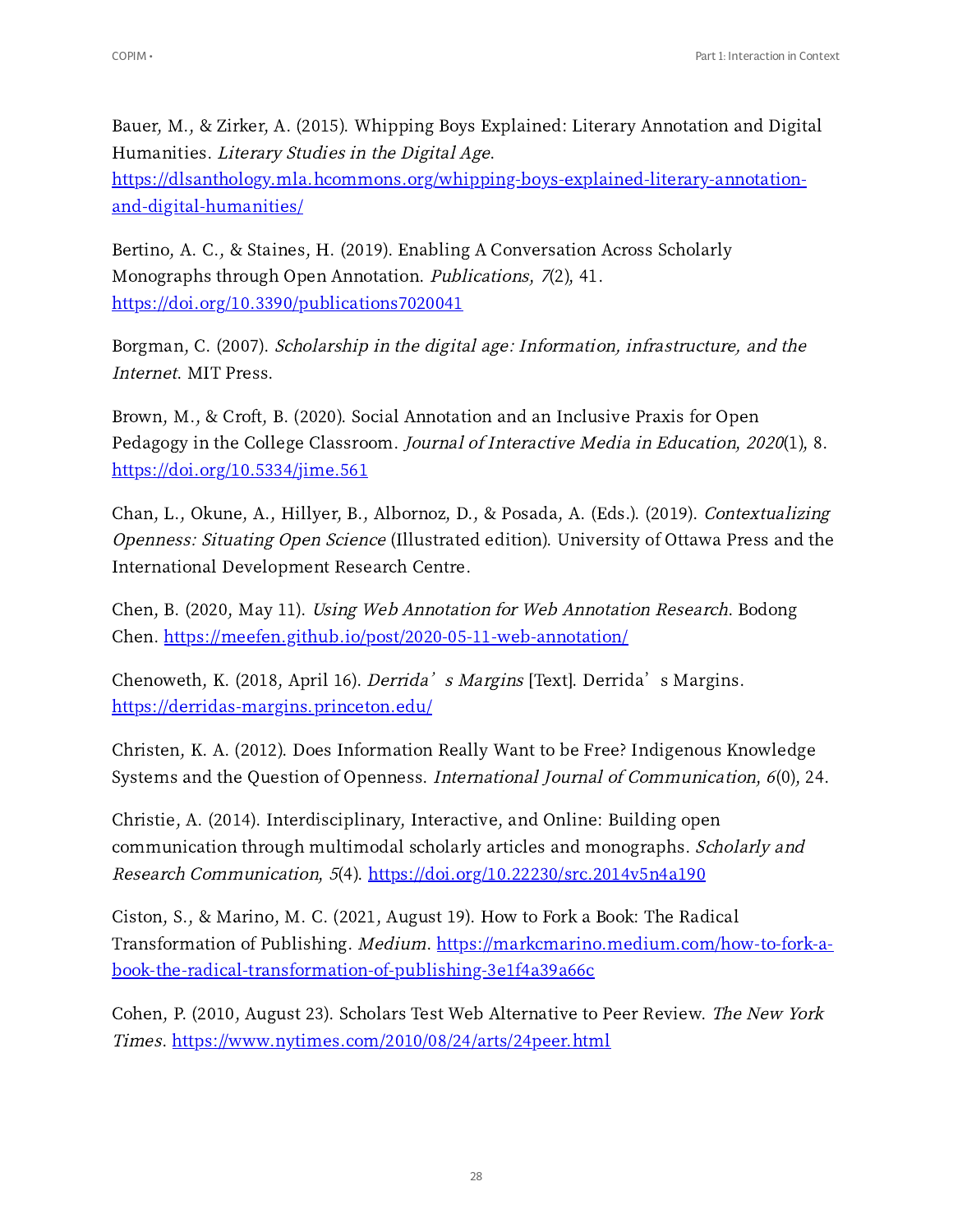Critchlow, T. (n.d.). Annotations. Retrieved 1 December 2020, from <http://tomcritchlow.com/blogchains/annotations/>

Crossick, G. (2016). Monographs and Open Access. Insights, 29(1), 14–19. https://doi.org/10.1629/uksg.280

Cullen, D., & Bell, A. (2018). The Social Text and Networked Knowledge: New Modes of Scholarly Book Publishing in Indigenous Studies. Journal of Scholarly Publishing, <sup>49</sup>(2), 193-212. https://doi.org/10.3138/jsp.49.2.193

Dandieu, C., & HIRMEOS Consortium. (2019). Report on Post-Publication Open Peer Review Experiment. https://doi.org/10.5281/zenodo.3275651

Dougherty, J., & Nawrotzki, K. (Eds.). (2013). Writing History in the Digital Age. University of Michigan Press. https://doi.org/10.2307/j.ctv65sx57

Drucker, J. (2013). The Virtual Codex from Page Space to E-Space. In A Companion to Digital Literary Studies (pp. 216-232). John Wiley & Sons, Ltd. https://doi.org/10.1002/9781405177504.ch11

Dyson, E. (2017, May 12). Keynote. I Annotate 2017. [https://www.youtube.com/watch?](https://www.youtube.com/watch?v=T_mTCFFrQ4A) v=T\_mTCFFrQA

El Khatib, R., Seatter, L., Hajj, T. E., Leibel, C., Arbuckle, A., Siemens, R., Winter, C., & Groups, the E. and I. R. (2019). Open Social Scholarship Annotated Bibliography. KULA: Knowledge Creation, Dissemination, and Preservation Studies, <sup>3</sup>, 24‒24.  $https://doi.org/10.5334/kula.58$ 

Eve, M. P. (2013, March 15). The Future of Peer Review. *Martin Paul Eve*. https://eve.gd/2013/03/15/the-future-of-peer-review/

Eve, M. P. (2014). Open Access and the Humanities. Cambridge University Press.

Faulkes, Z. (2014). The Vacuum Shouts Back: Postpublication Peer Review on Social Media. Neuron, 82(2), 258-260. https://doi.org/10.1016/j.neuron.2014.03.032

Fitzpatrick, K. (2007). CommentPress: New (Social) Structures for New (Networked) Texts. https://doi.org/10.3998/3336451.0010.305

Fitzpatrick, K. (2009). Peer-to-Peer Review and the Future of Scholarly Authority. *Cinema* Journal, 48(2), 124-129. https://doi.org/10.1353/cj.0.0095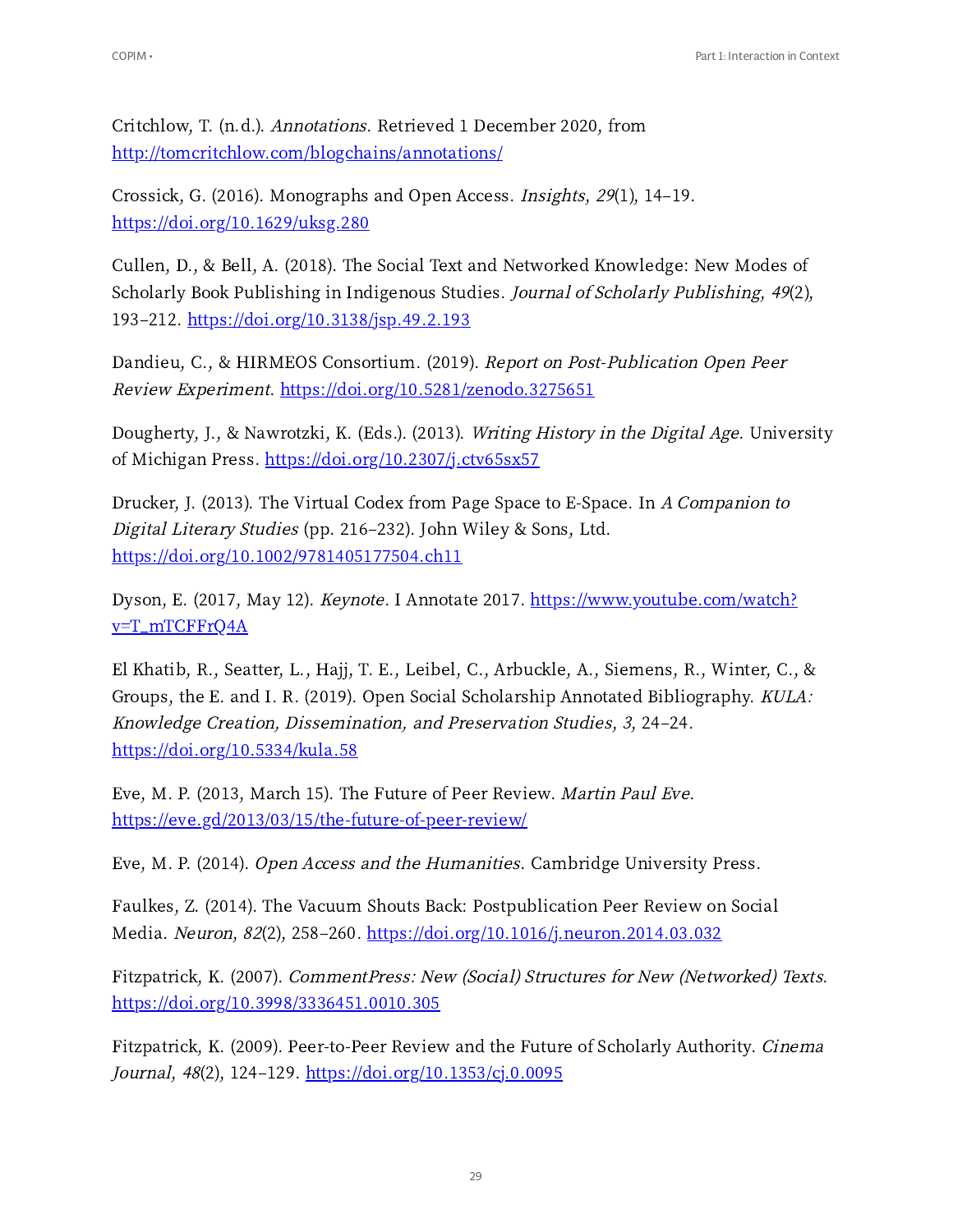Fitzpatrick, K. (2012). Beyond Metrics: Community Authorization and Open Peer Review. In Debates in the Digital Humanities. University of Minnesota Press. https://doi.org/10.5749/minnesota/9780816677948.003.0046 online at https://dhdebates.gc.cuny.edu/read/untitled-88c11800-9446-469b-a3be-3fdb36bfbd1e/section/85c853b3-1660-4bdf-b3e2-69ade8bf3c7b#ch26

Fitzpatrick, K., & Rowe, K. (2010). Keywords for Open Review. *LOGOS: The. Journal of the* World Book Community, 21(3-4), 133-141.

Fyfe, A. (2015, June 25). Peer review: Not as old as you might think. Times Higher Education (THE). [https://www.timeshighereducation.com/features/peer-review-not-old](https://www.timeshighereducation.com/features/peer-review-not-old-you-might-think)you-might-think

Fyfe, A., Coate, K., Curry, S., Lawson, S., Moxham, N., & Røstvik, C. M.  $(2017)$ . Untangling Academic Publishing: <sup>A</sup> history of the relationship between commercial interests, academic prestige and the circulation of research. Zenodo. https://doi.org/10.5281/zenodo.546100

Gius, E., & Jacke, J. (2017). The Hermeneutic Profit of Annotation: On Preventing and Fostering Disagreement in Literary Analysis. International Journal of Humanities and Arts Computing, 11(2), 233-254. https://doi.org/10.3366/ijhac.2017.0194

Godlee, F. (2000). The Ethics of Peer Review. In A. H. Jones & F. McLellan (Eds.), *Ethical* Issues in Biomedical Publication. Johns Hopkins University Press. [http://ebookcentral.proquest.com/lib/coventry/detail.action?docID=](http://ebookcentral.proquest.com/lib/coventry/detail.action?docID=3318111)

Graziano, V., Mars, M., & Medak, T. (2019). Learning from #Syllabus. Humanities Commons. https://doi.org/10.17613/NKTX-KA69

Grove, J. (2020, March 20). Licence to 'remix' research alarms humanities scholars. Times Higher Education (THE). [https://www.timeshighereducation.com/news/licence](https://www.timeshighereducation.com/news/licence-remix-research-alarms-humanities-scholars)remix-research-alarms-humanities-scholars

Gunn, L. (2016, May 24). Involving Page Owners in Annotation. *Hypothesis*. <https://web.hypothes.is/blog/involving-page-owners-in-annotation/>

Hall, G. (2013a). #Mysubjectivation. New Formations: A Journal of Culture/Theory/Politics, 79(79), 83-102. https://doi.org/10.3898/NEWF.79.05.2013

Hall, G. (2013b). The Unbound Book: Academic Publishing in the Age of the Infinite Archive. Journal of Visual Culture, 12(3), 490-507.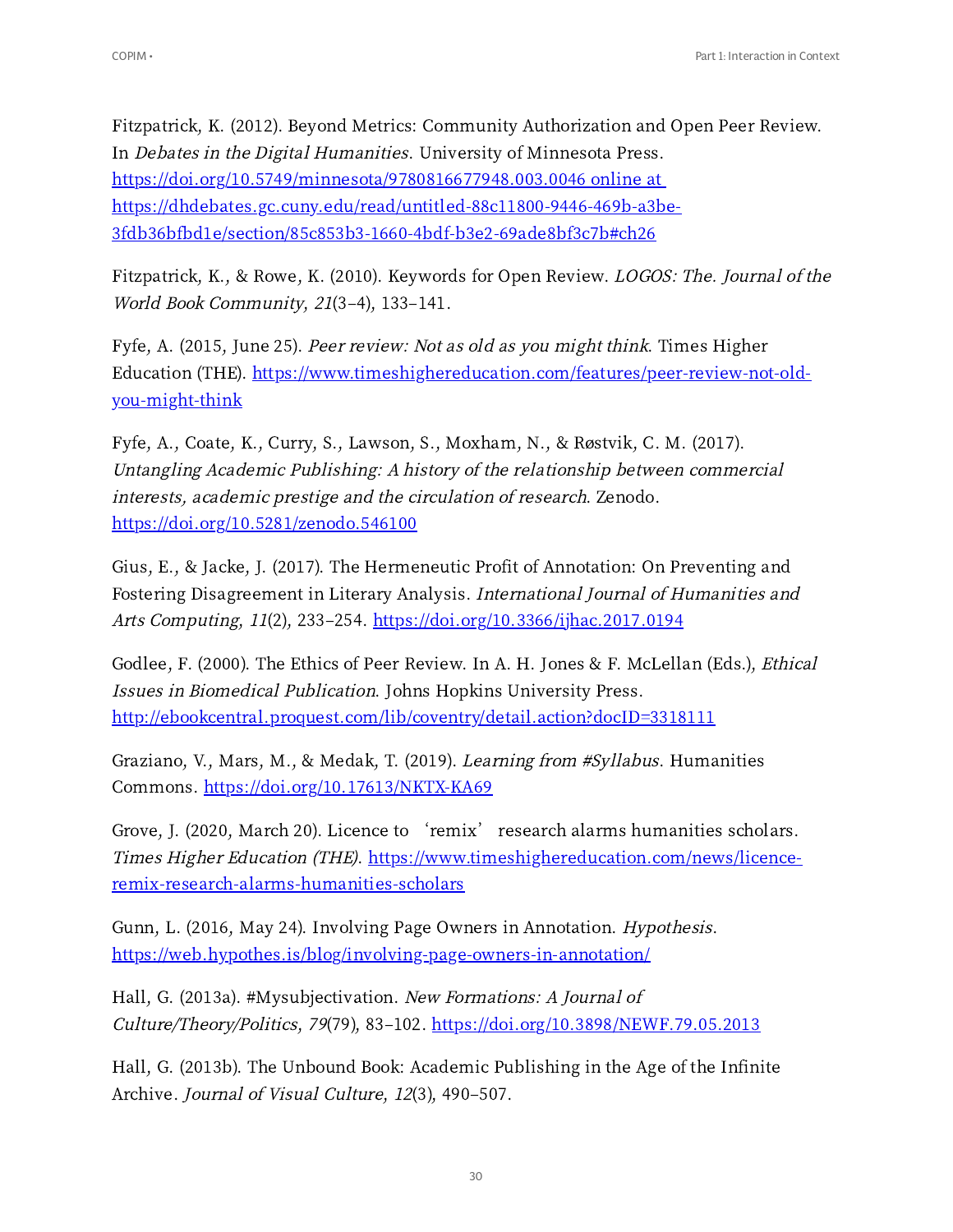https://doi.org/10.1177/1470412913502032

Hall, G. (2016). Pirate Philosophy: For a Digital Posthumanities. MIT Press.

Harnad, S. (2012, May 3). Open Access: Gratis and Libre. Open Access Archivangelism. http://openaccess.eprints.org/index.php?/archives/885-Open-Access-Gratis-and-Libre.html

Hilton III, J., Wiley, D., Stein, J., & Johnson, A. (2010). The four 'R's of openness and ALMS analysis: Frameworks for open educational resources. Open Learning: The Journal of Open, Distance and e-Learning, <sup>25</sup>(1), 37‒44. https://doi.org/10.1080/02680510903482132

HIRMEOS Consortium. (2019). Annotation Service for Digital Monographs. https://web.archive.org/web/20201230170353/https://www.hirmeos.eu/wpcontent/uploads/2019/06/HIRMEOS\_Annotation\_-Fact\_sheet-Final-version.pdf

Humphreys, A., Spencer, C., Brown, L., Loy, M., & Snyder, R. (2018a). Reimagining the Digital Monograph: Design Thinking to Build New Tools for Researchers. The Journal of Electronic Publishing, 21(1). https://doi.org/10.3998/3336451.0021.102

Humphreys, A., Spencer, C., Brown, L., Loy, M., & Snyder, R. (2018b). Reimagining the Digital Monograph: Design Thinking to Build New Tools for Researchers. The Journal of Electronic Publishing, 21(1). https://doi.org/10.3998/3336451.0021.102

Hyde, A. (2016, November 30). Facilitators not Editors, Collaborators not Writers. Adam Hyde. <https://www.adamhyde.net/facilitators-not-editors-collaborators-not-writers/>

Hypothes.is. (2019). User guide: Finding your way. La Maison Des Revues. Site d' information et d'accompagnement Éditorial.  $\frac{http://www.maisondesrevues.org/1281}{http://www.maisondesrevues.org/1281}$  $\frac{http://www.maisondesrevues.org/1281}{http://www.maisondesrevues.org/1281}$  $\frac{http://www.maisondesrevues.org/1281}{http://www.maisondesrevues.org/1281}$ 

Hyvönen, E. (2020). Using the Semantic Web in digital humanities: Shift from data publishing to data-analysis and serendipitous knowledge discovery. Semantic Web, 11(1), 187-193. https://doi.org/10.3233/SW-190386

Ide, N., & Pustejovsky, J. (Eds.). (2017). Handbook of Linguistic Annotation. Springer Netherlands. https://doi.org/10.1007/978-94-024-0881-2

Jankowski, N. W., Scharnhorst, A., Tatum, C., & Tatum, Z. (2012). Enhancing Scholarly Publications: Developing Hybrid Monographs in the Humanities and Social Sciences (SSRN Scholarly Paper ID 1982380). Social Science Research Network. https://doi.org/10.2139/ssrn.1982380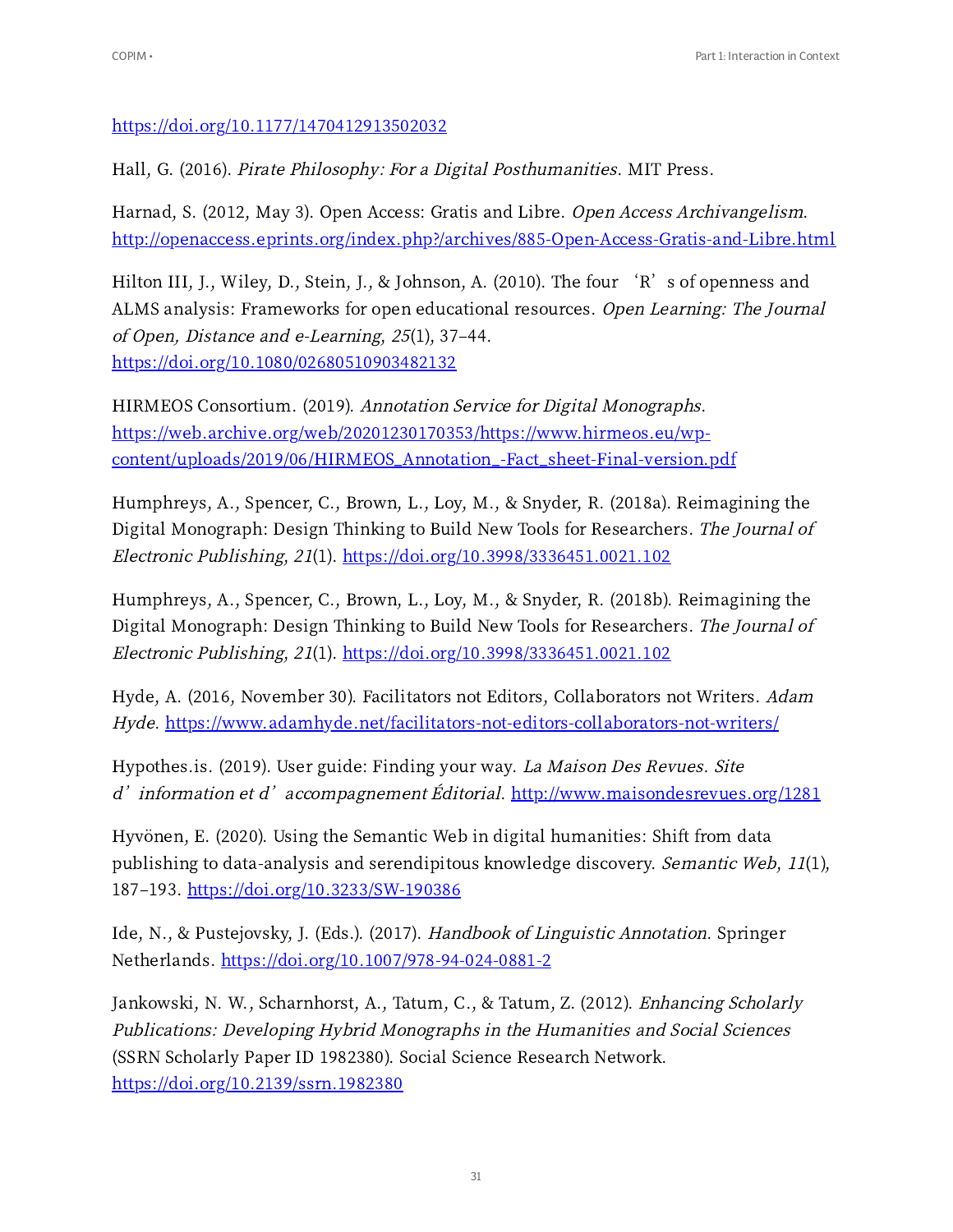John Maxwell, Leena Desai, Carmen Tiampo, Kim <sup>O</sup>'Donnell, Avvai Ketheeswaran, Melody Sun, Emma Walter, & Ellen Michelle. (2019). Mind the Gap: A Landscape Analysis of Open Source Publishing Tools and Platforms (1st ed.). Canadian Institute for Studies in Publishing, Simon Fraser University. [https://mindthegap.pubpub.org/](https://mindthegap.pubpub.org/%20DOI:%2010.21428/6bc8b38c.2e2f6c3f) DOI: 10.21428/6bc8b38c.2e2f6c3f

Johnson, G. J. (2017). Through struggle and indifference: The UK academy's engagement with the open intellectual commons [Doctoral, Nottingham Trent University]. http://irep.ntu.ac.uk/id/eprint/31531/

Joy, E. A. (2018). 'An Instrument for Adoration': A Mini-Manifesto Against Metrics for the Humanities (To Be Elaborated Upon at a Further Date). In meson press (Ed.), Humane Metrics/Metrics Noir. Post Office Press, Rope Press, and meson press. https://hcommons.org/deposits/item/hc:19823/

Kalir, J. H. (2019). Open Web annotation as collaborative learning. *First Monday*. [https://doi.org/](https://doi.org/1593460390)1593460390

Kalir, R. (n.d.). Annotation  $\cdot$  MIT Press Open. Retrieved 15 April 2021, from <https://mitpressonpubpub.mitpress.mit.edu/annotation>

Kalir, R. (2020). Remarking on Annotation. *Commonplace*. https://doi.org/10.21428/6ffd8432.8b15fafc

Kalir, R., & Dean, J. (2017a). Web Annotation as Conversation and Interruption. The Disrupted Journal of Media Practice. http://journal.disruptivemedia.org.uk/web[annotation-as-conversation-and-interruption/](http://journal.disruptivemedia.org.uk/web-annotation-as-conversation-and-interruption/)

Kalir, R., & Dean, J. (2017b). Web Annotation as Conversation and Interruption. The Disrupted Journal of Media Practice. http://journal.disruptivemedia.org.uk/web[annotation-as-conversation-and-interruption/](http://journal.disruptivemedia.org.uk/web-annotation-as-conversation-and-interruption/)

Kalir, R., & Garcia, A. (2019a). Chapter 1. In Annotation. PubPub. https://mitpressonpubpub.mitpress.mit.edu/pub/926svib6/release/1

Kalir, R., & Garcia, A. (2019b). Chapter 4. In Annotation. https://mitpressonpubpub.mitpress.mit.edu/pub/iy18elkf/release/1

Kalir, R., & Garcia, A. (2021a). Annotation. The MIT Press. <https://mitpressonpubpub.mitpress.mit.edu/annotation>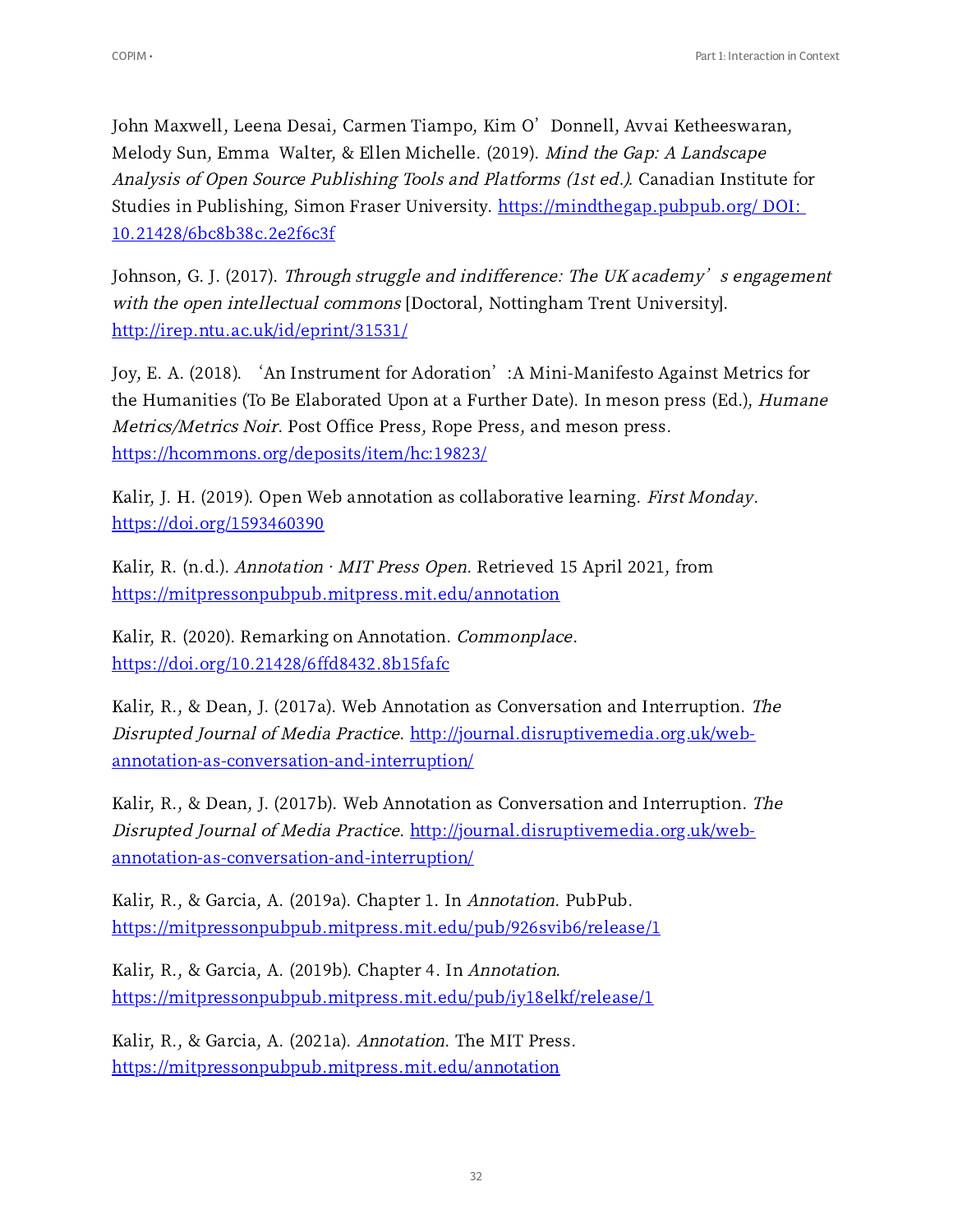Kalir, R., & Garcia, A. (2021b). Curating a Public Conversation about Annotation. Commonplace. https://doi.org/10.21428/6ffd8432.3f25b263

Kasprzak, D. M., & Smyre, T. (2017). Forerunners and Manifold: A Case Study in Iterative Publishing. Journal of Scholarly Publishing, 48(2), 90-98.  $https://doi.org/10.3138/jsp.48.2.90$ 

Kember, S. (2014). Opening Out from Open Access: Writing and Publishing in Response to Neoliberalism. Ada: <sup>A</sup> Journal of Gender, New Media, and Technology. http://adanewmedia.org/2014/04/issue4-kember/

Kennedy, M. (2016). Open Annotation and Close Reading the Victorian Text: Using Hypothes.is with Students. Journal of Victorian Culture, 21(4), 550-558. https://doi.org/10.1080/13555502.2016.1233905

Kingsley, D. (2016a, March 3). Is CC-BY really a problem or are we boxing shadows?  $|$ Unlocking Research. Unlocking Research. [https://unlockingresearch-blog.lib.cam.ac.uk/?](https://unlockingresearch-blog.lib.cam.ac.uk/?p=555)  $p=555$ 

Kingsley, D. (2016b, March 3). Is CC-BY really a problem or are we boxing shadows?  $|$ Unlocking Research. [https://unlockingresearch-blog.lib.cam.ac.uk/?p=](https://unlockingresearch-blog.lib.cam.ac.uk/?p=555)555

Kirschenbaum, M. G. (2007). The Remaking of Reading: Data Mining and the Digital Humanities. 134, 5.

Klein, S. (2020). Understander: A Science Annotator. KFG Notes. [https://notes.knowledgefutures.org/pub/annotator/release/](https://notes.knowledgefutures.org/pub/annotator/release/3)

Knöchelmann, M. (2019). Open Science in the Humanities, or: Open Humanities? Publications,  $7(4)$ , 65. https://doi.org/10.3390/publications7040065

Lange, F. (2020). An Online Field Study on Scholarly Journal Annotations. In J. Nantke & F. Schlupkothen (Eds.), Annotations in Scholarly Editions and Research (pp. 221–248). De Gruyter. https://doi.org/10.1515/9783110689112-011

Larivière, V., Haustein, S., & Mongeon, P. (2015). The Oligopoly of Academic Publishers in the Digital Era.  $PLOS$  ONE,  $10(6)$ , e0127502. https://doi.org/10.1371/journal.pone.0127502

Lessig, L. (2008). Remix: Making art and commerce thrive in the hybrid economy. Penguin Press.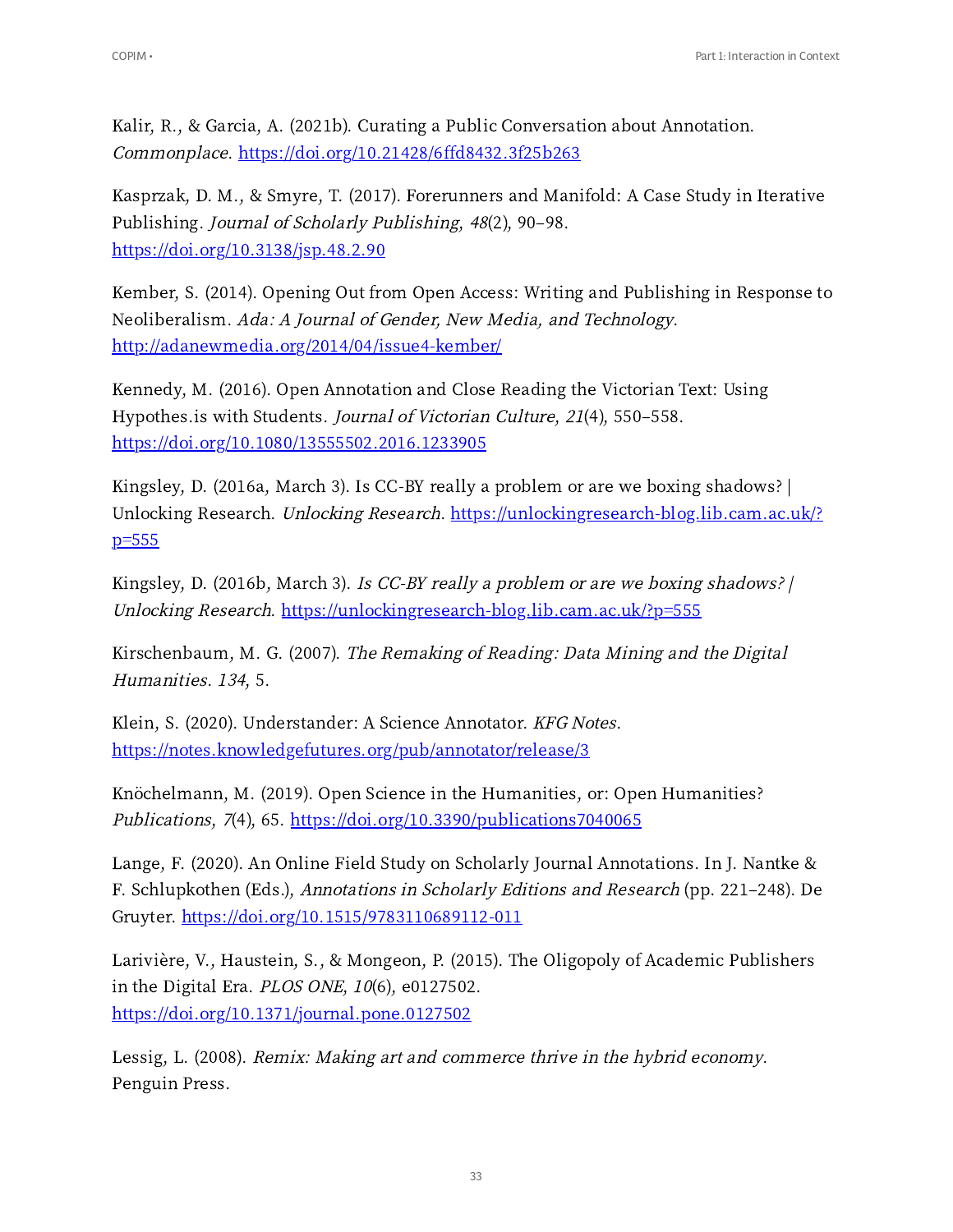Lewis, V., Spiro, L., Wang, X., Cawthorne, J. E., & Council on Library and Information Resources. (2015). Building Expertise to Support Digital Scholarship: A Global Perspective.

Lippincott, S. K. (2016). The Library Publishing Coalition: Organizing libraries to enhance scholarly publishing. 29(2), 186-191. https://doi.org/10.1629/uksg.296

Lujano, I. (2017, January 17). Challenges of the Latin American Open Access Publishing Model. DOAJ News Service. https://blog.doaj.org/2017/01/17/challenges-of-the-latinamerican-open-access-publishing-model/

Lyons, A. P. (2019). Hashtag Syllabus. Contexts, 18(4), 16-21. https://doi.org/10.1177/1536504219883847

Mandler, P. (2014). Open access: A perspective from the humanities. *Insights*, 27(2), 166– 170. https://doi.org/10.1629/2048-7754.89

Marino, M. (2015, June 8). Announcing a New Platform for Collaborative Scholarship of Elit. Electronic Literature Organization. https://eliterature.org/2015/06/announcing-a-newplatform-for-collaborative-scholarship-of-e-lit/

Maxwell, J. W. (2015). Beyond Open Access to Open Publication and Open Scholarship. Scholarly and Research Communication, 6(3), Article 3. https://doi.org/10.22230/src.2015v6n3a202

McCarty, W. (2020). Making and Studying Notes. In Annotations in Scholarly Editions and Research: Functions, Differentiation, Systematization (pp. 271-298). De Gruyter. https://doi.org/10.1515/9783110689112-013

McGregor, H., & Guthrie, K. (2015). Delivering Impact of Scholarly Information: Is Access Enough? The Journal of Electronic Publishing, <sup>18</sup>(3). https://doi.org/10.3998/3336451.0018.302

McPherson, T. (2010). Scaling Vectors: Thoughts on the Future of Scholarly Communication. Journal of Electronic Publishing, <sup>13</sup>(2). https://doi.org/10.3998/3336451.0013.208

McPherson, T. (2014). Designing for Difference. Differences. A Journal of Feminist Cultural Studies, 25(1), 177-188. https://doi.org/10.1215/10407391-2420039

McPherson, T. (2017). Feminist in a Software Lab: Difference + Design. Harvard University Press.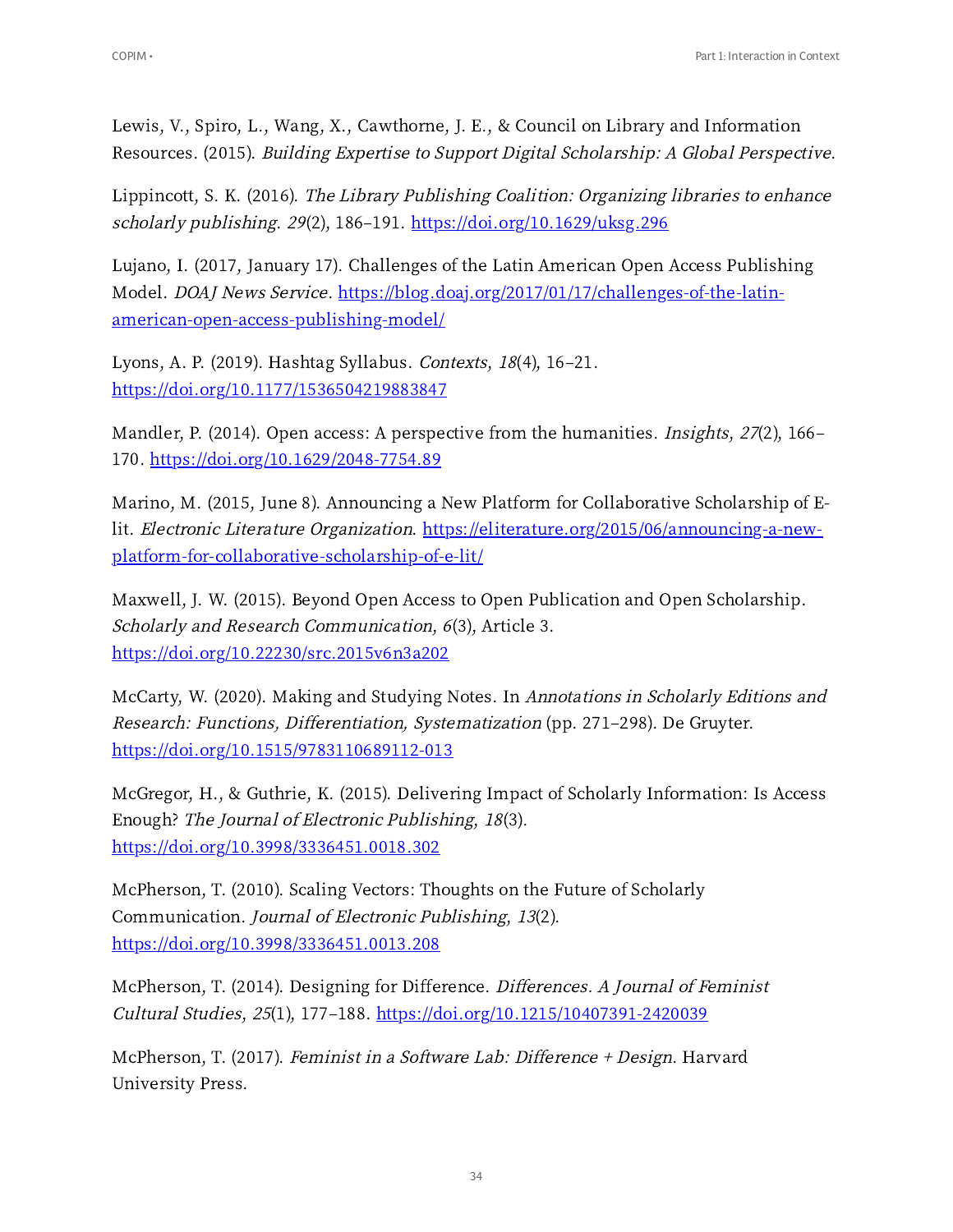Montgomery, L., Hartley, J., Neylon, C., Gillies, M., & Gray, E. (2021). Open Knowledge Institutions: Reinventing Universities. The MIT Press. https://doi.org/10.7551/mitpress/13614.001.0001

Montgomery, L., Hartley, J., Neylon, C., Gillies, M., Gray, E., Herrmann-Pillath, C., Huang, C.-K. (Karl), Leach, J., Potts, J., Ren, X., Skinner, K., Sugimoto, C. R., & Wilson, K. (2018). Open Knowledge Institutions. https://doi.org/10.21428/99f89a34

Moore, S. A. (2017). A genealogy of open access: Negotiations between openness and access to research. Revue Française Des Sciences de l'information et de La Communication, 11, Article 11. https://doi.org/10.4000/rfsic.3220

Moretti, F. (2000). Conjectures on World Literature. New Left Review, 1, 54-68.

Odell, J. D., & Pollock, C. M. J. (2016). Open Peer Review for Digital Humanities Projects: A Modest Proposal [Working Paper]. https://doi.org/10.7912/C2NC7S

Okune, A., Hillyer, R., Chan, L., Albornoz, D., & Posada, A. (2019). Whose Infrastructure? Towards Inclusive and Collaborative Knowledge Infrastructures in Open Science. In P. Mounier (Ed.), Connecting the Knowledge Commons—From Projects to Sustainable Infrastructure: The 22nd International Conference on Electronic Publishing – Revised Selected Papers. OpenEdition Press. [http://books.openedition.org/oep/](http://books.openedition.org/oep/9072)9072

Perkel, J. M. (2015). Annotating the scholarly web. *Nature*,  $528(7580)$ , 153–154. https://doi.org/10.1038/528153a

Pinto, P. (2021). Annotation as social construction of knowledge. *Commonplace*. https://doi.org/10.21428/6ffd8432.2751b969

Poslusny, A. (2019, December 8). Digital Technology & Learning. Issues in Art History. <http://annieposlusny.com/uncategorized/digital-technology-learning/>

Provo, A. (2019). From index to network: Topic maps in the Enhanced Networked Monographs project. The Indexer: The International Journal of Indexing, 37(1), 13-35. https://doi.org/10.3828/indexer.2019.3

Risam, R. (2014). Rethinking Peer Review in the Age of Digital Humanities. Ada: A Journal of Gender, New Media, and Technology, 4. https://doi.org/10.7264/n3wq0220

Ross-Hellauer, T. (2017). What is open peer review? A systematic review (6:588). F1000Research. https://doi.org/10.12688/f1000research.11369.2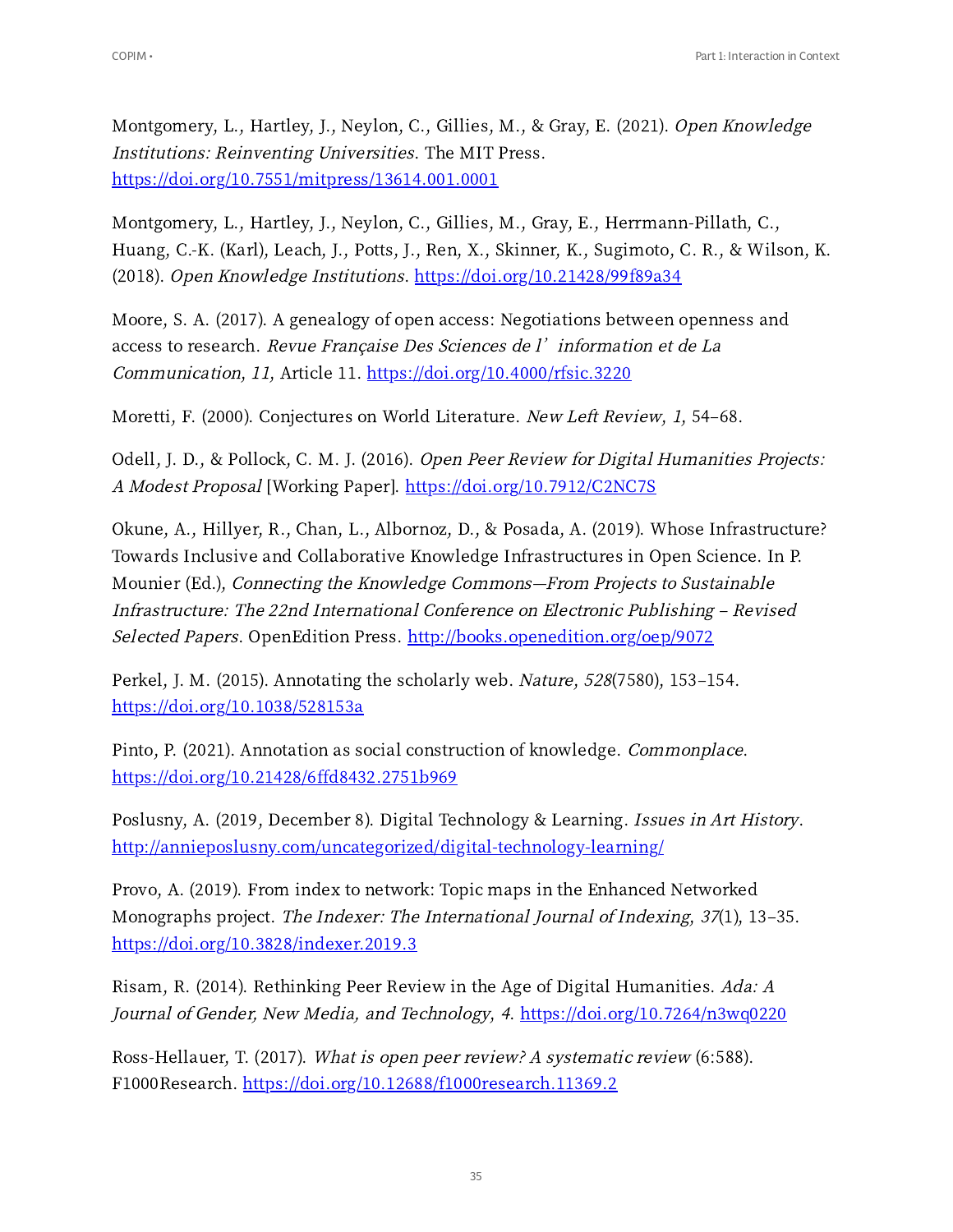Ross-Hellauer, T., & Derrick, G. E. (2019). Decolonising the social sciences and humanities through peer review. https://ressh2019.webs.upv.es/wpcontent/uploads/2019/10/ressh\_2019\_paper\_2.pdf

Ross-Hellauer, T., & Görögh, E. (2019). Guidelines for open peer review implementation. Research Integrity and Peer Review, 4(1), 4. https://doi.org/10.1186/s41073-019-0063-9

Seatter, L. (2019). Towards Open Annotation: Examples and Experiments. KULA: Knowledge Creation, Dissemination, and Preservation Studies, <sup>3</sup>(1), 12.  $\frac{https://doi.org/10.5334/kula.49}{https://doi.org/10.5334/kula.49}$ 

Skains, R. L. (2020). Discourse or gimmick? Digital marginalia in online scholarship. Convergence, 26(4), 942-955. https://doi.org/10.1177/1354856519831988

Snijder, R. (2019). The deliverance of open access books: Examining usage and dissemination. Amsterdam University Press. https://library.oapen.org/handle/20.500.12657/25287

Suber, P. (2008, August 2). Gratis and libre open access. SPARC Open Access Newsletter, Issue #124. https://dash.harvard.edu/bitstream/handle/1/4322580/suber\_oagratis.html

Suber, P. (2012). Open access. MIT Press.

Sullivan, D. (2013). Tech Services on the Web: CATMA: Computer Aided Textual Markup & Analysis; http://www.catma.de/. Technical Services Quarterly, 30(3), 337-338. https://doi.org/10.1080/07317131.2013.788370

The British Academy. (2018). Open access and monographs: Where are we now? https://www.thebritishacademy.ac.uk/documents/83/British\_Academy\_paper\_on\_Open\_acc ess\_and\_monographs-May\_2018.pdf

The English Association. (2020, May 29). The English Association and University English response to the UK Research and Innovation (UKRI) Open Access consultation. The English Association. [https://englishassociation.ac.uk/response-to-the-ukri-open-access](https://englishassociation.ac.uk/response-to-the-ukri-open-access-consultation/)consultation/

Tulley, C., & Blair, K. (2009). Remediating the Book Review: Toward Collaboration and Multimodality across the English Curriculum. *Pedagogy*,  $9(3)$ , 441–469. https://doi.org/10.1215/15314200-2009-005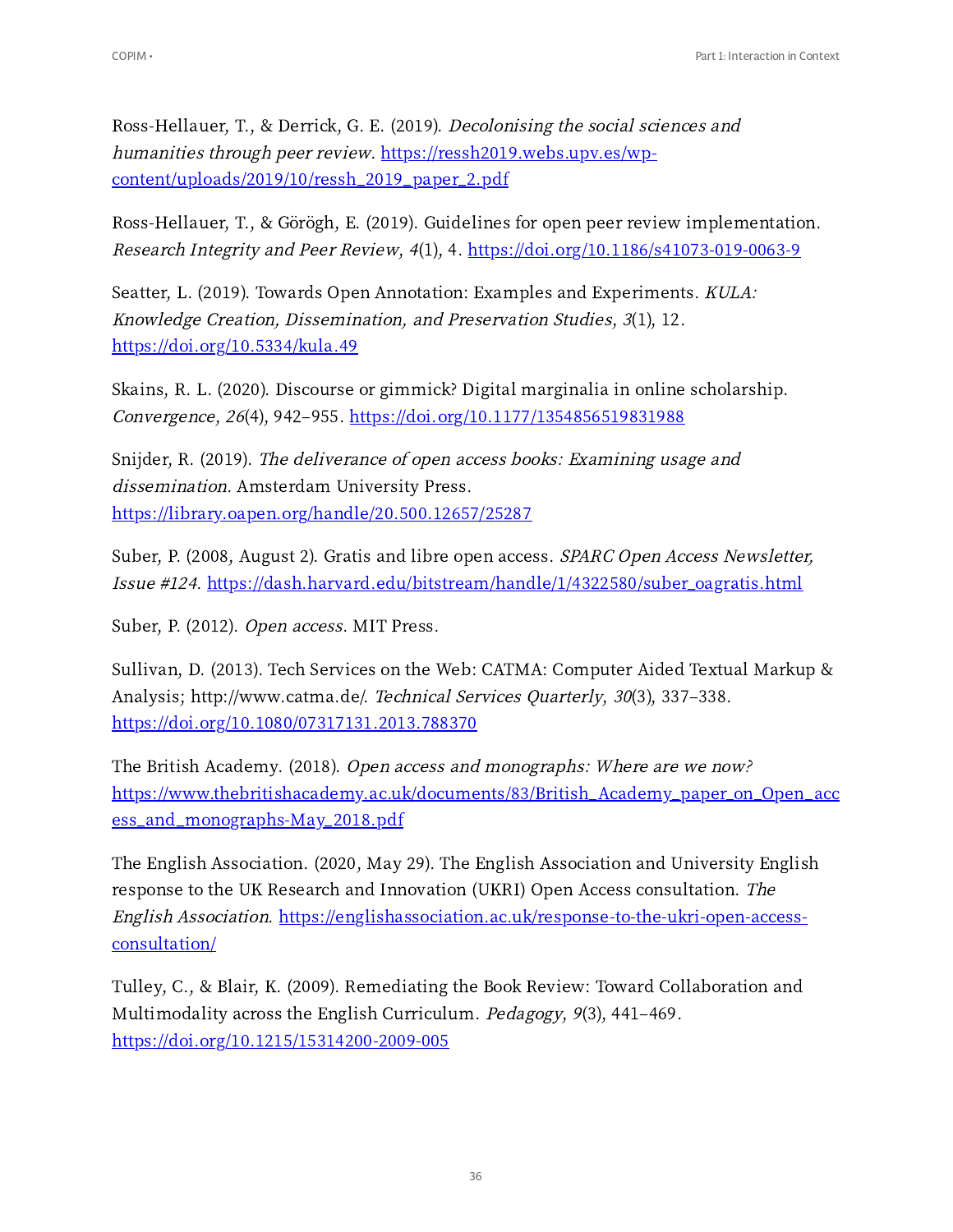van den Broeke, G. (2014, October 7). Supporting Open Annotation. Hypothesis. <https://web.hypothes.is/blog/supporting-open-annotation/>

van Rooyen, S., Black, N., & Godlee, F. (1999). Development of the Review Quality Instrument (RQI) for Assessing Peer Reviews of Manuscripts. Journal of Clinical  $Epidemiology, 52(7), 625-629. [https://doi.org/10.1016/S0895-4356\(99\)00047-5](https://doi.org/10.1016/S0895-4356(99)00047-5)$ 

Vézina, B. (2020, April 21). Why Sharing Academic Publications Under "No Derivatives" Licenses is Misguided. Creative Commons.

https://creativecommons.org/2020/04/21/academic-publications-under-no-derivativeslicenses-is-misguided/

W3C Web Annotation Working Group. (n.d.). Retrieved 7 September 2021, from https://via.hypothes.is/https://www.w3.org/annotation/

W3C Web Annotation Working Group. (2017). https://www.w3.org/annotation/

Walkowski, N.-O. (2019). Beyond the Flow: Scholarly Publications During and After the Digital. meson press. https://doi.org/10.14619/1600

Watters, A. (2017, April 26). Un-Annotated. Audrey Watters. http://audreywatters.com/2017/04/26/no-annotations-thanks-bye

Whaley, D. (2016, March 29). Preventing Abuse. Hypothesis. <https://web.hypothes.is/blog/preventing-abuse/>

Wiley, D. (n.d.). *Defining the 'Open' in Open Content and Open Educational Resources.* Retrieved 9 August 2021, from <https://opencontent.org/definition/>

Wissler, L., Almashraee, M., Monett, D., & Paschke, A. (2014). The Gold Standard in Corpus Annotation. https://doi.org/10.13140/2.1.4316.3523

Zucker, L., Kalir, J., Sprouse, M., & Dean, J. (2021). Foregrounding the Margins: A Dialogue about Literacy, Learning, and Social Annotation. Teaching/Writing: The Journal of Writing Teacher Education, 10(1). https://scholarworks.wmich.edu/wte/vol10/iss1/10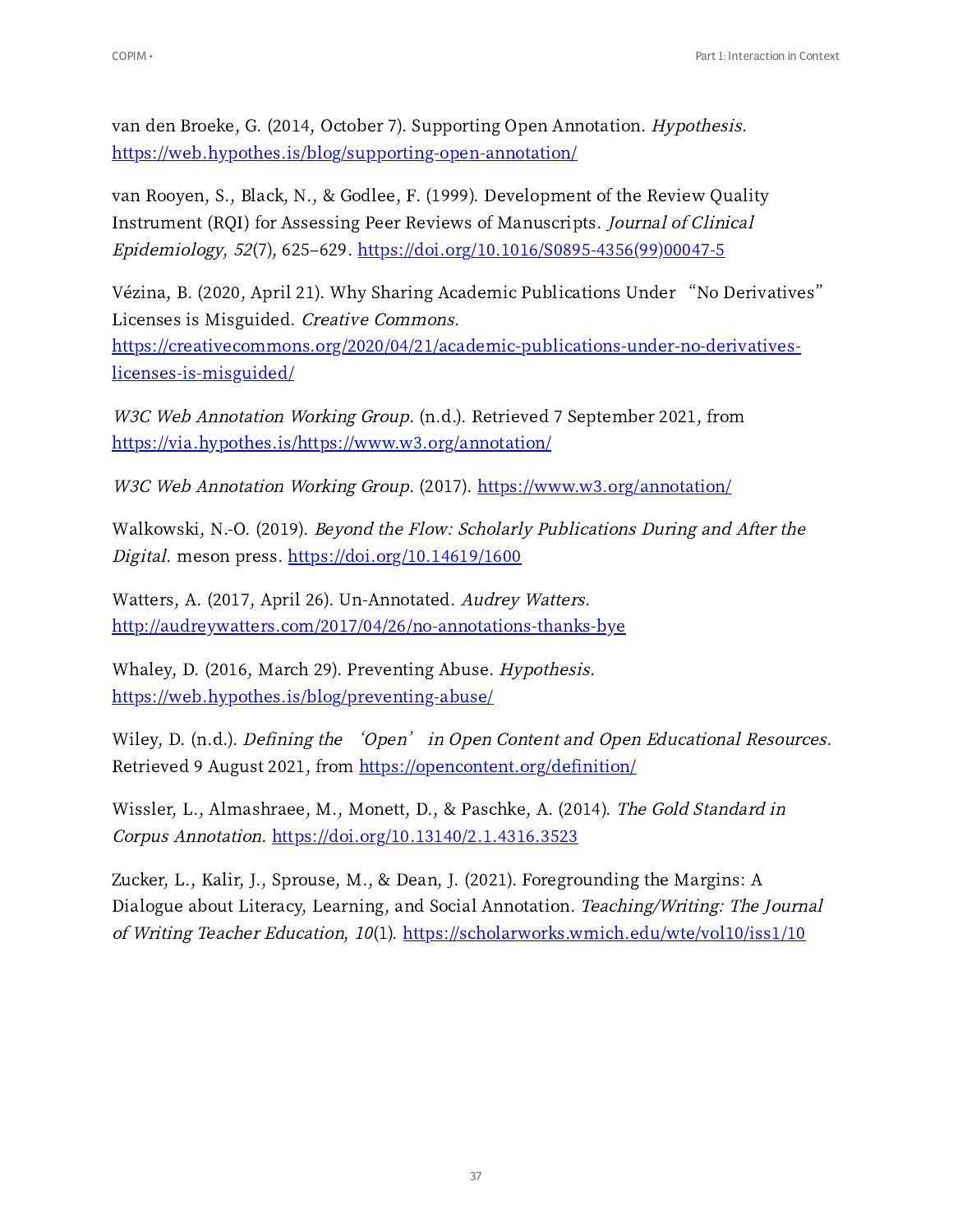### **Footnotes**

<span id="page-37-0"></span>1. According to the Cambridge Dictionary, "Annotation" refers to "a short explanation or note added to a text or image, or the act of adding short explanations or notes" (Cambridge Dictionary, 2021).  $\leq$ 

<span id="page-37-1"></span>2. For an excellent overview of the possibilities and drawbacks of social annotation in open educational sections, which this report doesn't engage itself with in depth, see [Brown](http://doi.org/10.5334/jime.561) and Croft 2020.  $\div$ 

<span id="page-37-2"></span>3. See  $\frac{https://www.w3.org/annotation/\leftarrow}{}$ 

<span id="page-37-3"></span>4. Also see Lukas Zimmer's and Anthon Astrom's project Lines as a good example of the ever-expanding book (thanks to Rebekka Kiesewetter for pointing out this project): <http://lines.thecafesociety.org/>  $\leq$ 

<span id="page-37-4"></span>5. Also see the importance of pre-digital forms of (private) note-taking such as index cards and zettelkasten (e.g., [https://niklas-luhmann-archiv.de](https://niklas-luhmann-archiv.de/)/) [\(McCarty](https://doi.org/10.1515/9783110689112-013) 2020).  $\epsilon$ 

<span id="page-37-5"></span>6. Hypothes. is can be configured to store annotation data somewhere else, which is what the HIRMEOS project and publishers such as OpenEdition Books (together with DOAB), Lever Press, and Pressbooks have done (see Part 2 for further details).  $\geq$ 

<span id="page-37-6"></span>7. See for example Audrey Watters' argument on why she decided to explicitly block annotation overlay tools [\(Watters](http://audreywatters.com/2017/04/26/no-annotations-thanks-bye) 2017) in her blog.  $\epsilon$ 

<span id="page-37-7"></span>8.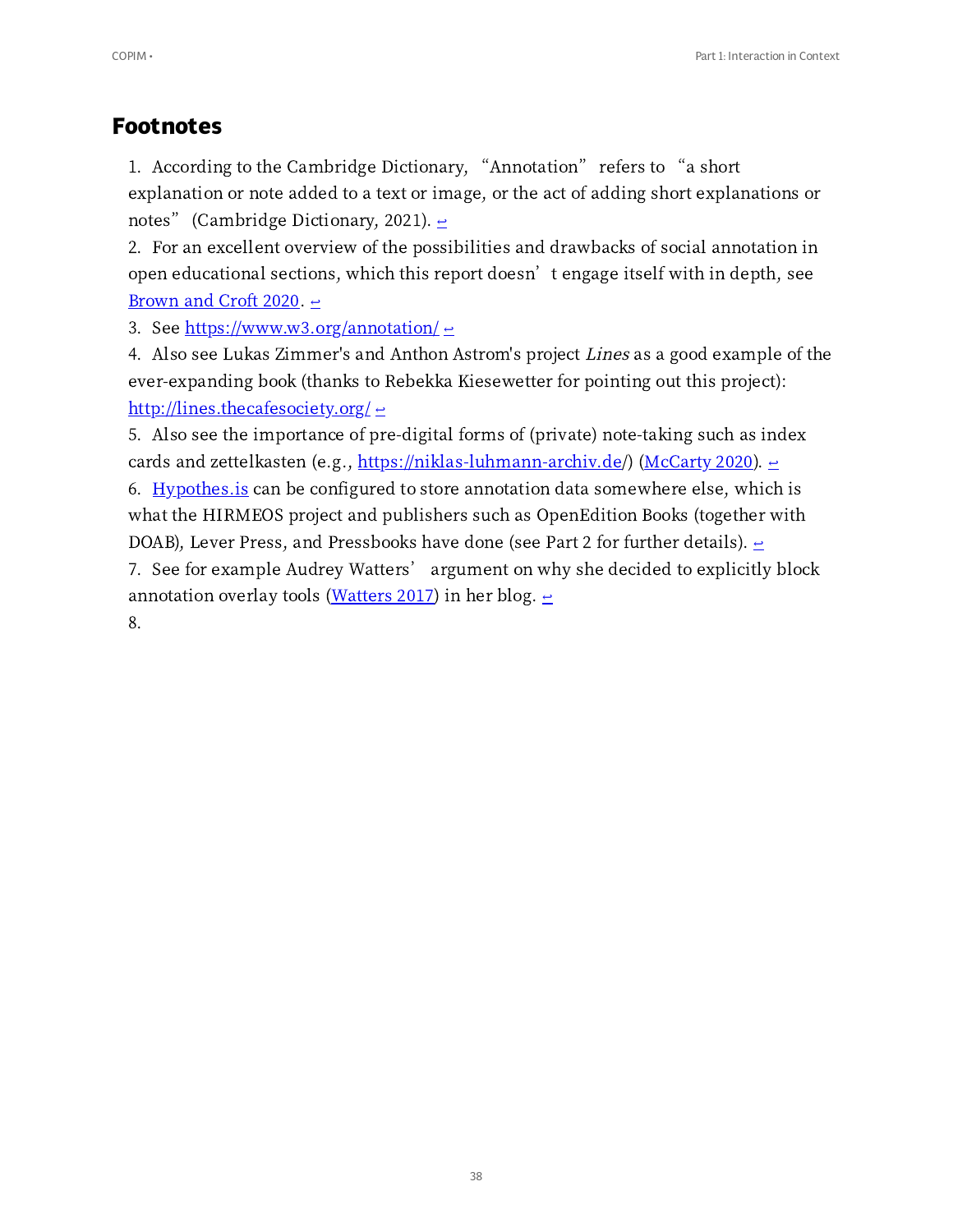The full list of open peer review traits Ross-Hellauer mentions includes:

**Open identities:** Authors and reviewers are aware of each other's identity

Open reports: Review reports are published alongside the relevant article.

Open participation: The wider community are able to contribute to the review process.

Open interaction: Direct reciprocal discussion between author(s) and reviewers, and/or between reviewers, is allowed and encouraged.

Open pre-review manuscripts: Manuscripts are made immediately available (e.g., via pre-print servers like arXiv) in advance of any formal peer review procedures.

Open final-version commenting: Review or commenting on final "version of record" publications.

Open platforms: Review is de-coupled from publishing in that it is facilitated by a different organizational entity than the venue of publication. $\epsilon$ 

<span id="page-38-0"></span>9. Fitzpatrick has since repeated this process for her book Generous Thinking: The University and the Public Good, which was available for open or community peer review on the Humanities Commons platform, again using CommentPress. The revised version was published by Johns Hopkins University Press in 2019.  $\geq$ 

<span id="page-38-1"></span>10. Eve notes though that the problems with peer review are *social* in nature and cannot be fixed by "techno-fetishism" (Eve 2014: 146). There is therefore no guarantee that open peer review will not rehearse the biases of closed review or even lead to new forms of bias.  $\leq$ 

<span id="page-38-2"></span>11. See <https://publicphilosophyjournal.org/overview/>and

 $\frac{https://publicphilosophyjournal.org/instructions-for-particle)$ 

<span id="page-38-3"></span>12. Lawrence Lessig research on remix has also been influential in this context where he refers to remix as a Read/Write (RW) culture, as opposed to a Read/Only (RO) culture  $(\underline{Lessig}, 2008, 2). \underline{\in}$ 

<span id="page-38-4"></span>13. As Suber explains, "Gratis OA removes no permission barriers and libre OA removes one or more permission barriers. (Both of them remove price barriers)"  $(Suber 2008).$  $(Suber 2008).$   $\rightleftharpoons$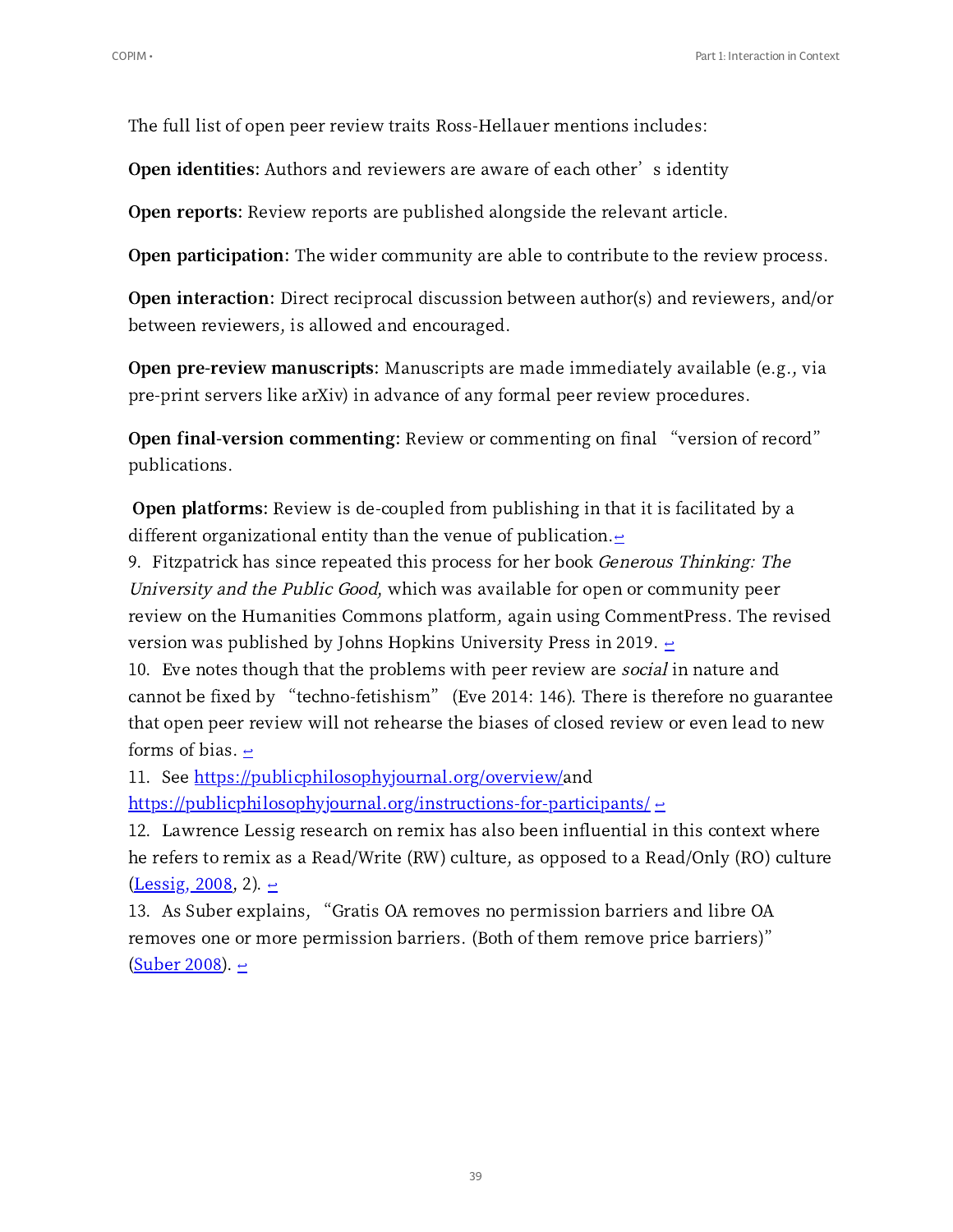<span id="page-39-7"></span>14. Open source describes a model of peer production in which users are free to access and use (gratis), and modify, reuse, and collaborate on code (libre), for example to build new software following the reusability principles.  $\epsilon$ 

<span id="page-39-8"></span>15. There are also further options for augmented reality interactions, to bridge the connection between print and digital and enhance print or hybrid publications with digital interactions.  $\epsilon$ 

## **Citations**

<span id="page-39-0"></span>1. Bertino, A. C., & Staines, H. (2019). Enabling A Conversation Across Scholarly Monographs through Open Annotation. *Publications*, 7(2), 41.  $\frac{\text{https://doi.org/10.3390/publications7020041}}{$ 

2. McPherson, T. (2010). Scaling Vectors: Thoughts on the Future of Scholarly Communication. Journal of Electronic Publishing, <sup>13</sup>(2). [https://doi.org/./..](https://doi.org/10.3998/3336451.0013.208) ↩

3. Kalir, R., & Garcia, A. (2021). Annotation. Cambridge, Massachusetts: The MIT Press. Retrieved from <https://mitpressonpubpub.mitpress.mit.edu/annotation> e

<span id="page-39-1"></span>4. Lange, F. (2020). An Online Field Study on Scholarly Journal Annotations. In J. Nantke & F. Schlupkothen (Eds.), Annotations in Scholarly Editions and Research (pp. 221-248). De Gruyter. https://doi.org/10.1515/9783110689112-011  $\leq$ 

<span id="page-39-2"></span>5. van den Broeke, G. (2014). Supporting Open Annotation. Hypothesis. Retrieved from <u><https://web.hypothes.is/blog/supporting-open-annotation/>  $\leq$ </u>

<span id="page-39-3"></span>6. Perkel, J. M. (2015). Annotating the scholarly web. Nature, 528(7580), 153-154. https://doi.org/10.1038/528153a  $\leftrightarrow$ 

<span id="page-39-4"></span>7. Montgomery, L., Hartley, J., Neylon, C., Gillies, M., Gray, E., Herrmann-Pillath, C., ... Wilson, K. (2018). Open Knowledge Institutions. MIT Press OA Books.  $\frac{\text{https://doi.org/10.21428/99f89a34}}{10}$ 

<span id="page-39-5"></span>8. Adema, J. (2018). Performative Publications. *Media Practice and Education*, 19(1), 68– 81. https://doi.org/10.1080/14682753.2017.1362174  $\leq$ 

<span id="page-39-6"></span>9. Kalir, R., & Dean, J. (2017). Web Annotation as Conversation and Interruption. The Disrupted Journal of Media Practice. Retrieved from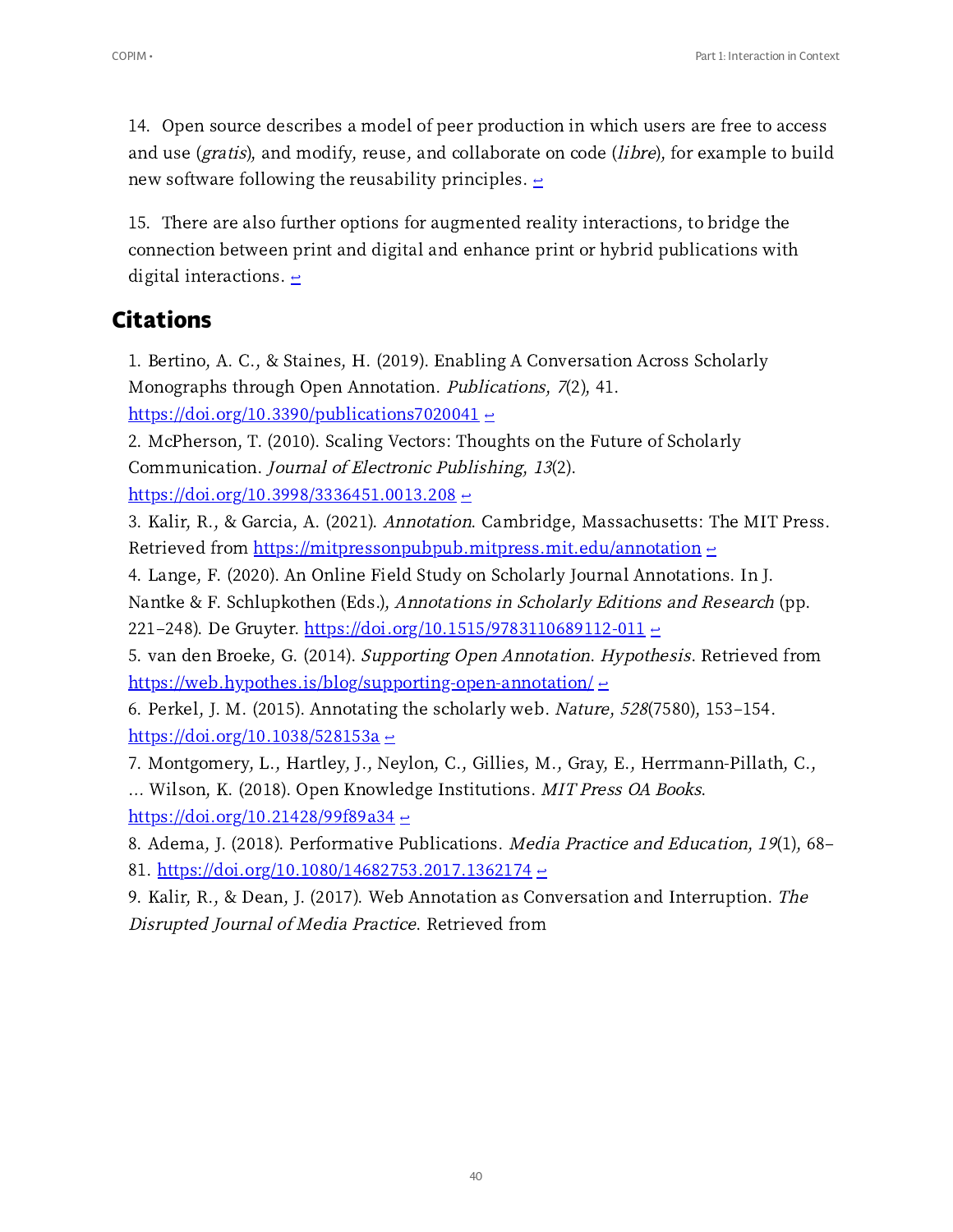<http://journal.disruptivemedia.org.uk/web-annotation-as-conversation-and-interruption/>  $\triangleq$ 

<span id="page-40-0"></span>10. Kalir, R., & Garcia, A. (2019). Chapter 4. In Annotation. Retrieved from  $\frac{https://mitpressionpubpub.mitpress.mit.edu/pub/iy18elkf/release/1 \rightarrow}{}$ 

<span id="page-40-1"></span>11. Humphreys, A., Spencer, C., Brown, L., Loy, M., & Snyder, R. (2018). Reimagining the Digital Monograph: Design Thinking to Build New Tools for Researchers. The Journal of Electronic Publishing, 21(1).  $\frac{https://doi.org/10.3998/3336451.0021.102}{?}$ 12. Chenoweth, K. (2018). *Derrida's Margins*. Retrieved from https://derridas $margins.princeton.edu / e$ 

<span id="page-40-3"></span><span id="page-40-2"></span>13. Skains, R. L. (2020). Discourse or gimmick? Digital marginalia in online scholarship. Convergence, 26(4), 942-955. https://doi.org/10.1177/1354856519831988  $\pm$ 

14. Perkel, J. M. (2015). Annotating the scholarly web. Nature, 528(7580), 153-154. https://doi.org/10.1038/528153a  $\leftrightarrow$ 

15. Faulkes, Z. (2014). The Vacuum Shouts Back: Postpublication Peer Review on Social Media. Neuron, 82(2), 258–260. https://doi.org/10.1016/j.neuron.2014.03.032  $\leq$ 

<span id="page-40-4"></span>16. Skains, R. L. (2020). Discourse or gimmick? Digital marginalia in online scholarship. Convergence, 26(4), 942-955. https://doi.org/10.1177/1354856519831988  $\pm$ 

<span id="page-40-5"></span>17. Whaley, D. (2016). Preventing Abuse. Hypothesis. Retrieved from  $https://web.hypothes.is/blog/preventing-abuse/  $\in$$  $https://web.hypothes.is/blog/preventing-abuse/  $\in$$  $https://web.hypothes.is/blog/preventing-abuse/  $\in$$ </u>

<span id="page-40-6"></span>18. Gunn, L. (2016). Involving Page Owners in Annotation. Hypothesis. Retrieved from <https://web.hypothes.is/blog/involving-page-owners-in-annotation/>  $\leq$ 

<span id="page-40-7"></span>19. Dyson, E. (2017). Keynote. Retrieved from [https://www.youtube.com/watch?](https://www.youtube.com/watch?v=T_mTCFFrQ4A)  $v=T_mTCFFrQ4A \approx$ 

<span id="page-40-8"></span>20. Ahearn, C. (2020). Pathways to PubPub. MIT Press Open. Retrieved from [https://mitpressonpubpub.mitpress.mit.edu/pub/pathways/release/](https://mitpressonpubpub.mitpress.mit.edu/pub/pathways/release/1)1  $\leq$ 

<span id="page-40-9"></span>21. Fyfe, A. (2015). Peer review: not as old as you might think. Times Higher Education (THE). Retrieved from [https://www.timeshighereducation.com/features/peer-review-not-](https://www.timeshighereducation.com/features/peer-review-not-old-you-might-think)<u>old-you-might-think  $\epsilon$ </u>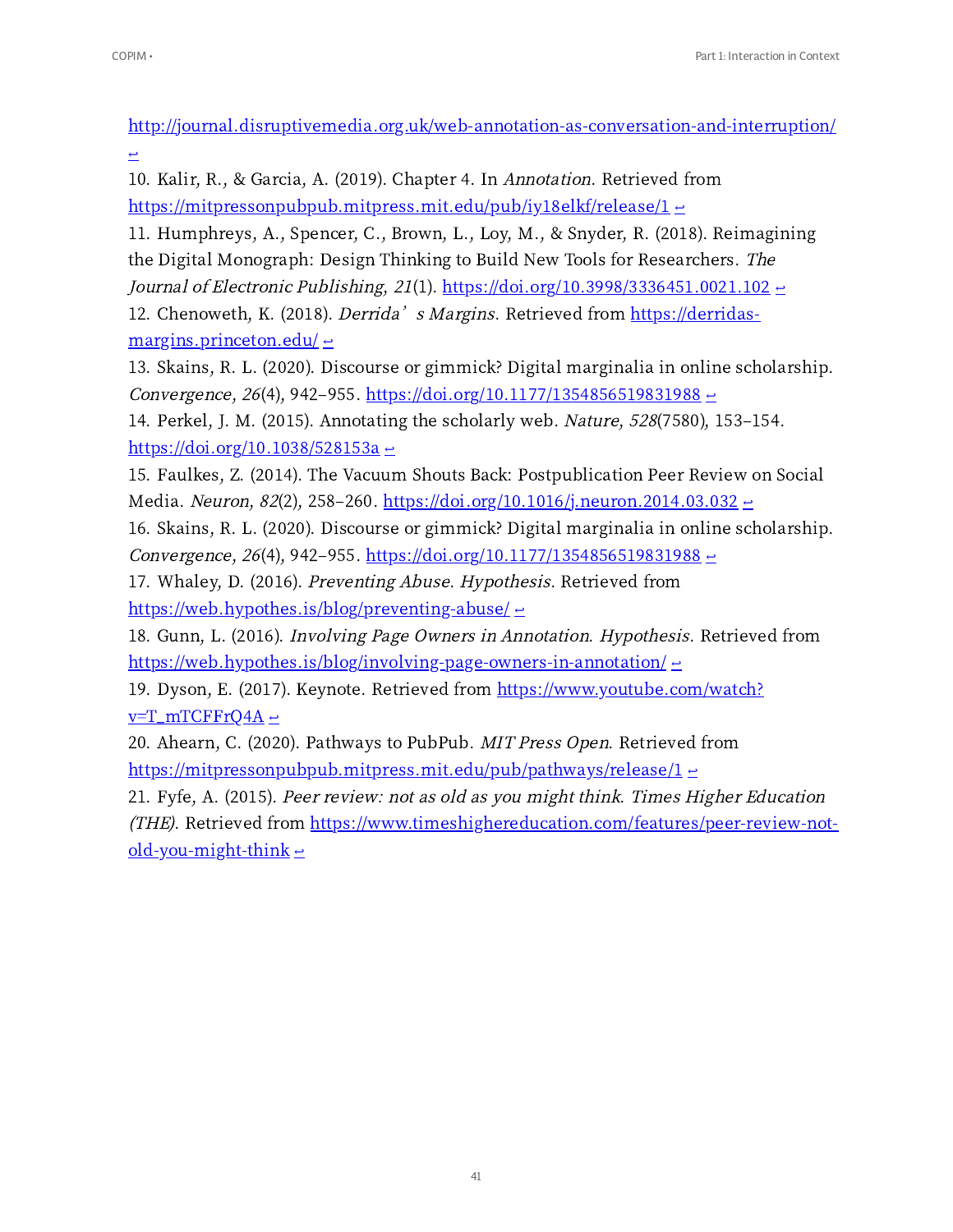22. Fyfe, A., Coate, K., Curry, S., Lawson, S., Moxham, N., & Røstvik, C. M. (2017). Untangling Academic Publishing: <sup>A</sup> history of the relationship between commercial interests, academic prestige and the circulation of research.  $\frac{\text{https://doi.org/10.5281/zenodo.546100} \div \cdots}{\text{https://doi.org/10.5281/zenodo.546100}}$ 

23. Fyfe, A. (2015). Peer review: not as old as you might think. Times Higher Education (THE). Retrieved from [https://www.timeshighereducation.com/features/peer-review-not-](https://www.timeshighereducation.com/features/peer-review-not-old-you-might-think)<u>old-you-might-think  $\epsilon$ </u>

<span id="page-41-0"></span>24. Godlee, F. (2000). The Ethics of Peer Review. In A. H. Jones & F. McLellan (Eds.), Ethical Issues in Biomedical Publication. Baltimore, UNITED STATES: Johns Hopkins University Press. Retrieved from

[http://ebookcentral.proquest.com/lib/coventry/detail.action?docID=](http://ebookcentral.proquest.com/lib/coventry/detail.action?docID=3318111)3318111  $\leftrightarrow$ 

<span id="page-41-1"></span>25. Knöchelmann, M. (2019). Open Science in the Humanities, or: Open Humanities? Publications, 7(4), 65. https://doi.org/10.3390/publications7040065  $\triangle$ 

<span id="page-41-2"></span>26. Ross-Hellauer, T., & Derrick, G. E. (2019). *Decolonising the social sciences and* humanities through peer review. Retrieved from https://ressh2019.webs.upv.es/wp- $content-uploads/2019/10/ressh_2019$  paper 2.pdf  $\approx$ </u>

<span id="page-41-3"></span>27. Ross-Hellauer, T. (2017). What is open peer review? A systematic review.  $\frac{\text{https://doi.org/10.12688/f1000research.11369.2}}{$ 

<span id="page-41-4"></span>28. Fitzpatrick, K. (2011). Planned obsolescence: publishing, technology, and the future of the academy. New York: New York University Press. Retrieved from

<https://mcpress.media-commons.org/plannedobsolescence/>  $\epsilon$ 

<span id="page-41-5"></span>29. Fitzpatrick, K. (2011). Planned obsolescence: publishing, technology, and the future of the academy. New York: New York University Press. Retrieved from

<https://mcpress.media-commons.org/plannedobsolescence/>  $\epsilon$ 

<span id="page-41-6"></span>30. Godlee, F. (2000). The Ethics of Peer Review. In A. H. Jones & F. McLellan (Eds.), Ethical Issues in Biomedical Publication. Baltimore, USA: Johns Hopkins University Press. Retrieved from [http://ebookcentral.proquest.com/lib/coventry/detail.action?](http://ebookcentral.proquest.com/lib/coventry/detail.action?docID=3318111) docID= $3318111 \div$ 

<span id="page-41-7"></span>31. Eve, M. P. (2013). The Future of Peer Review. Martin Paul Eve. Retrieved from https://eve.gd/2013/03/15/the-future-of-peer-review/  $\leq$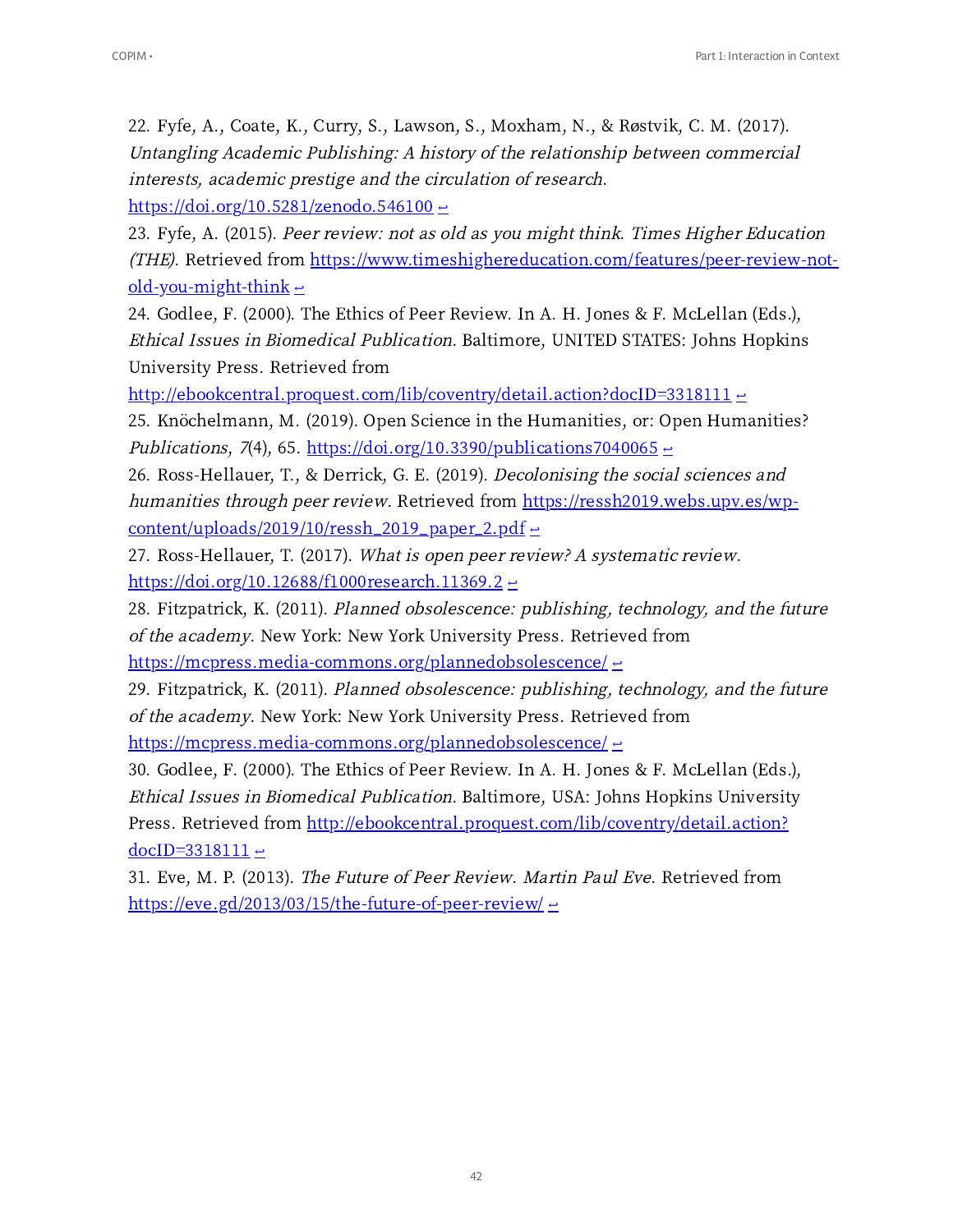32. Fitzpatrick, K. (2009). Peer-to-Peer Review and the Future of Scholarly Authority. Cinema Journal,  $48(2)$ , 124-129. https://doi.org/10.1353/cj.0.0095  $\approx$ 

<span id="page-42-0"></span>33. Fitzpatrick, K., & Rowe, K. (2010). Keywords for Open Review. LOGOS: The. Journal of the World Book Community, 21(3-4), 133-141.  $\epsilon$ 

<span id="page-42-1"></span>34. Eve, M. P. (2014). Open Access and the Humanities. Cambridge: Cambridge University Press.  $\epsilon$ 

<span id="page-42-2"></span>35. Fitzpatrick, K. (2012). Beyond Metrics: Community Authorization and Open Peer Review. In Debates in the Digital Humanities. University of Minnesota Press.  $\frac{\text{https://doi.org/10.5749/minnesota/9780816677948.003.0046}}{2}$ 

<span id="page-42-3"></span>36. Dougherty, J., & Nawrotzki, K. (Eds.). (2013). Writing History in the Digital Age. University of Michigan Press. https://doi.org/10.2307/j.ctv65sx57  $\leq$ 

<span id="page-42-4"></span>37. Cohen, P. (2010). Scholars Test Web Alternative to Peer Review. The New York Times. Retrieved from https://www.nytimes.com/2010/08/24/arts/24peer.html  $\approx$ 

<span id="page-42-5"></span>38. Risam, R. (2014). Rethinking Peer Review in the Age of Digital Humanities. Ada *New Media.* Retrieved from https://adanewmedia.org/2014/04/issue4-risam/ $\leq$ 

<span id="page-42-6"></span>39. Odell, J. D., & Pollock, C. M. J. (2016). Open Peer Review for Digital Humanities Projects: A Modest Proposal. https://doi.org/10.7912/C2NC7S  $\approx$ 

<span id="page-42-7"></span>40. Risam, R. (2014). Rethinking Peer Review in the Age of Digital Humanities. Ada *New Media.* Retrieved from https://adanewmedia.org/2014/04/issue4-risam/ $\leq$ 

41. Dandieu, C., & HIRMEOS Consortium. (2019). Report on Post-Publication Open Peer Review Experiment.  $\frac{https://doi.org/10.5281/zenodo.3275651}{https://doi.org/10.5281/zenodo.3275651}$ 

<span id="page-42-8"></span>42. Lippincott, S. K. (2016). The Library Publishing Coalition: organizing libraries to enhance scholarly publishing, 29(2), 186–191. https://doi.org/ $10.1629$ /uksg.  $296 \div$ 

<span id="page-42-9"></span>43. Cullen, D., & Bell, A. (2018). The Social Text and Networked Knowledge: New Modes of Scholarly Book Publishing in Indigenous Studies. Journal of Scholarly Publishing, 49(2), 193–212. https://doi.org/10.3138/jsp.49.2.193  $\leftrightarrow$ 

```
44. Vézina, B. (2020). Why Sharing Academic Publications Under "No Derivatives"
Licenses is Misguided. Creative Commons. Retrieved from
```
https://creativecommons.org/2020/04/21/academic-publications-under-no-derivativeslicenses-is-misguided/ $\epsilon$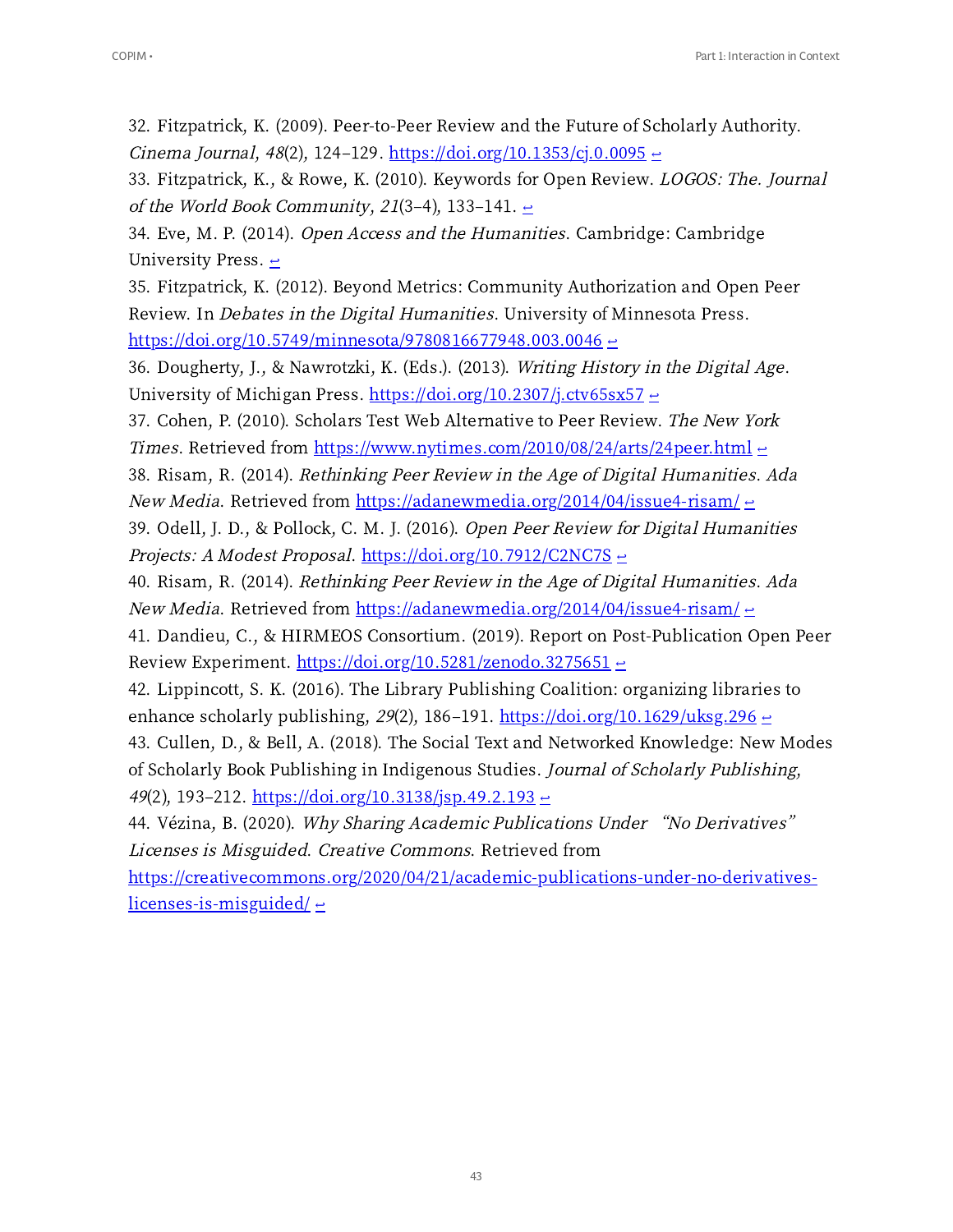<span id="page-43-0"></span>45. Suber, P. (2012). Open access. Cambridge, Mass: MIT Press.  $\epsilon$ 

<span id="page-43-1"></span>46. Moretti, F. (2000). Conjectures on World Literature. New Left Review, (1), 54–68.  $\epsilon$ 

<span id="page-43-2"></span>47. Kirschenbaum, M. G. (2007). The Remaking of Reading: Data Mining and the Digital Humanities (Vol. 134, p. 5). Baltimore, Md.  $\geq$ 

<span id="page-43-3"></span>48. Mandler, P. (2014). Open access: a perspective from the humanities. *Insights*,  $27(2)$ , 166–170. https://doi.org/10.1629/2048-7754.89  $\leq$ 

<span id="page-43-4"></span>49. Kingsley, D. (2016). Is CC-BY really a problem or are we boxing shadows?  $\text{text}$ Unlocking Research. Unlocking Research. Retrieved from [https://unlockingresearch-](https://unlockingresearch-blog.lib.cam.ac.uk/?p=555) $\underline{blog.lib.cam.ac.uk/?p=555}$ 

<span id="page-43-5"></span>50. The British Academy. (2018). Open access and monographs: Where are we now? Retrieved from

[https://www.thebritishacademy.ac.uk/documents//British\\_Academy\\_paper\\_on\\_Open\\_a](https://www.thebritishacademy.ac.uk/documents/83/British_Academy_paper_on_Open_access_and_monographs-May_2018.pdf) <u>ccess\_and\_monographs-May\_2018.pdf  $\div$ </u>

<span id="page-43-6"></span>51. Arts and Humanities Alliance. (2019). Plan S Consultation response from the Arts and Humanities Alliance. Retrieved from http://artsandhums.org/news-2/plan-sconsultation-response/  $\leftrightarrow$ 

<span id="page-43-7"></span>52. Hall, G. (2016). Pirate Philosophy: For a Digital Posthumanities. Cambridge, Massachusetts: MIT Press.  $\epsilon$ 

<span id="page-43-8"></span>53. Adema, J. (2021). Living Books: Experiments in the Posthumanities. Cambridge, MA, USA: MIT Press.  $\leftrightarrow$ 

<span id="page-43-10"></span><span id="page-43-9"></span>54. Christen, K. A. (2012). Does Information Really Want to be Free? Indigenous Knowledge Systems and the Question of Openness. International Journal of *Communication, 6, 24.* Retrieved from [https://ijoc.org/index.php/ijoc/article/view/](https://ijoc.org/index.php/ijoc/article/view/1618)1618  $\approx$ 55. Okune, A., Hillyer, R., Chan, L., Albornoz, D., & Posada, A. (2019). Whose Infrastructure? Towards Inclusive and Collaborative Knowledge Infrastructures in Open Science. In P. Mounier (Ed.), *Connecting the Knowledge Commons - From Projects to* Sustainable Infrastructure: The 22nd International Conference on Electronic Publishing ‒ Revised Selected Papers. Marseille: OpenEdition Press. Retrieved from [http://books.openedition.org/oep/](http://books.openedition.org/oep/9072)9072  $\leftrightarrow$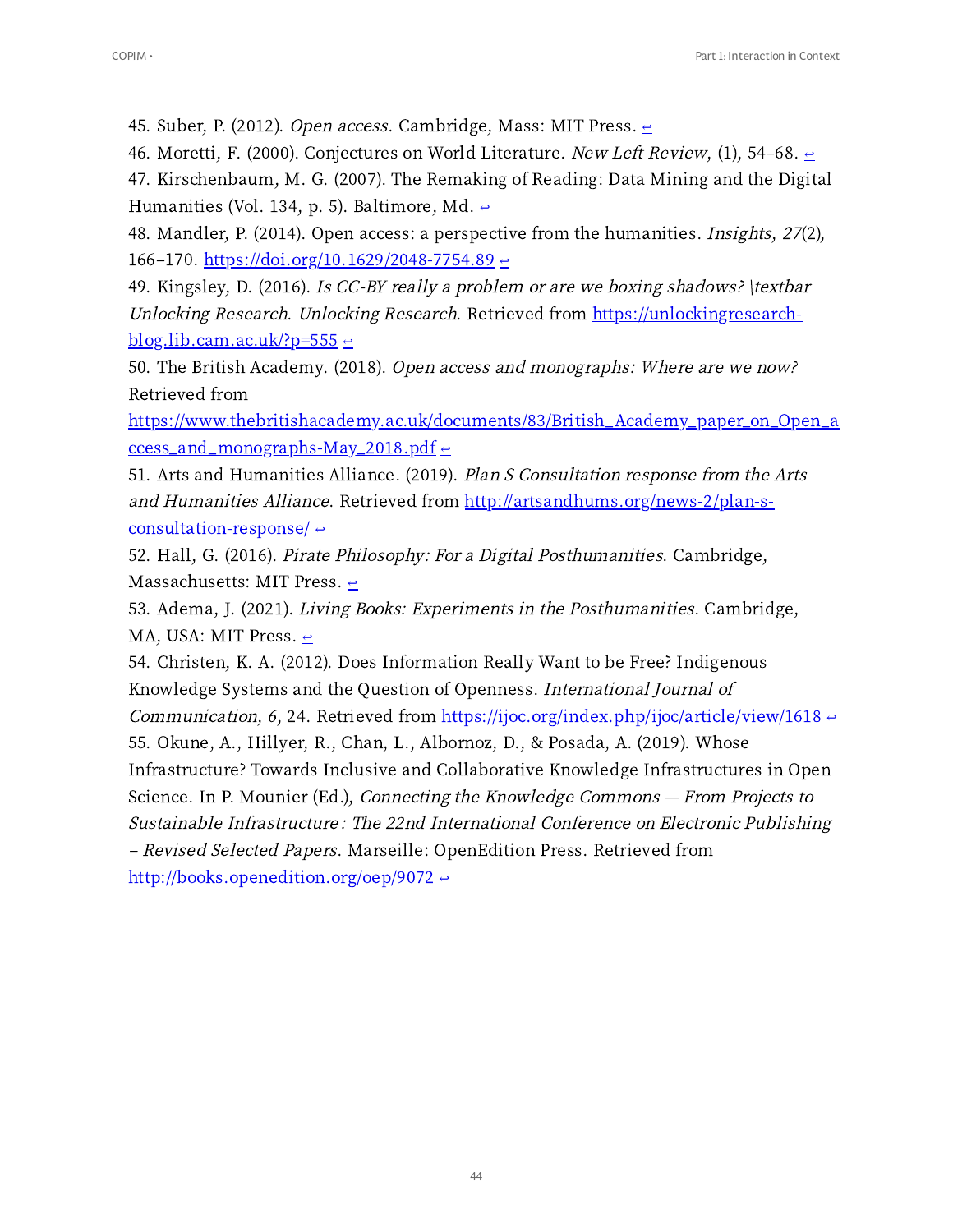<span id="page-44-0"></span>56. Adema, J., & Hall, G. (2013). The Political Nature of the Book: On Artists' Books and Radical Open Access. New Formations, 78(78), 138-156.

 $\frac{\text{https://doi.org/10.3898/NewF.78.07.2013}}{$ 

<span id="page-44-1"></span>57. Harnad, S. (2012). Open Access: Gratis and Libre. Open Access Archivangelism. Retrieved from http://openaccess.eprints.org/index.php?/archives/885-Open-Access-Gratis-and-Libre.html [↩](#page-18-2)

<span id="page-44-2"></span>58. Moore, S. A. (2017). A genealogy of open access: negotiations between openness and access to research. Revue Française Des Sciences de l'information et de La Communication, (11).  $\frac{https://doi.org/10.4000/rfsic.3220}{https://doi.org/10.4000/rfsic.3220}$ 

<span id="page-44-3"></span>59. Lujano, I. (2017). Challenges of the Latin America Open Access Publishing Model. DOAJ News Service. Retrieved from https://blog.doaj.org/2017/01/17/challenges-of-thelatin-american-open-access-publishing-model/ $\leftrightarrow$ 

<span id="page-44-4"></span>60. Kasprzak, D. M., & Smyre, T. (2017). Forerunners and Manifold: A Case Study in Iterative Publishing. Journal of Scholarly Publishing, 48(2), 90-98.  $\frac{\text{https://doi.org/10.3138/isp.48.2.90}}{=}$ 

<span id="page-44-5"></span>61. Ball, C. E., & Eyman, D. (2015). Editorial Workflows for Multimedia-Rich Scholarship. Journal of Electronic Publishing, <sup>18</sup>(4).  $\frac{\text{https://doi.org/10.3998/3336451.0018.406}}{2}$ 

<span id="page-44-6"></span>62. Hall, G. (2013). The Unbound Book: Academic Publishing in the Age of the Infinite Archive. Journal of Visual Culture, 12(3), 490-507.

 $\frac{\text{https://doi.org/10.1177/1470412913502032}}{$ 

<span id="page-44-7"></span>63. Adema, J. (2015, May). Knowledge Production Beyond The Book? Performing the Scholarly Monograph in Contemporary Digital Culture. Coventry. Retrieved from  $\frac{http://curve.coventry.ac.uk/open/items/8222ccb2-f6b0-4e5f-90de-f4c62c77ac86/1/ e}{http://curve.coventry.ac.uk/open/items/8222ccb2-f6b0-4e5f-90de-f4c62c77ac86/1/ e}$ 

<span id="page-44-8"></span>64. Adema, J., Hall, G., & Cota, G. M. (2021). Combinatorial Books - Gathering Flowers -Part I. COPIM. https://doi.org/10.21428/785a6451.d3ecc6cc  $\leftrightarrow$ 

<span id="page-44-9"></span>65. Arbuckle, A., Meneses, L., & Siemens, R. (2019). Introduction, Beyond Open: Implementing Social Scholarship. KULA: Knowledge Creation, Dissemination, and Preservation Studies, 3. https://doi.org/10.5334/kula.55  $\approx$ 

<span id="page-44-10"></span>66. Arbuckle, A. (2019). Open+: Versioning Open Social Scholarship. KULA: Knowledge Creation, Dissemination, and Preservation Studies, 3. https://doi.org/10.5334/kula.39  $\pm$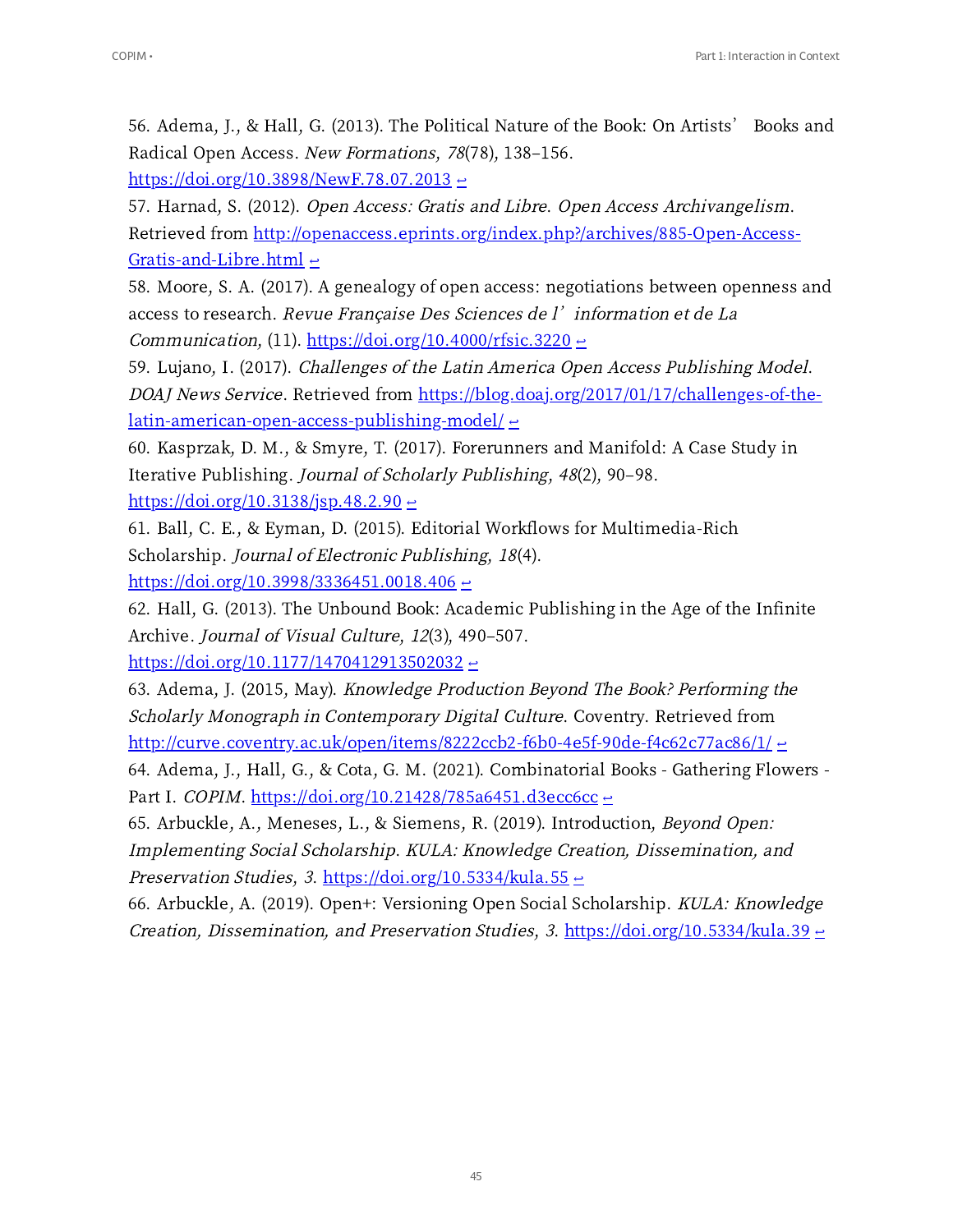<span id="page-45-0"></span>67. Hyde, A. (2016). Facilitators not Editors, Collaborators not Writers. Adam Hyde. Retrieved from [https://www.adamhyde.net/facilitators-not-editors-collaborators-not](https://www.adamhyde.net/facilitators-not-editors-collaborators-not-writers/)writers/ $\leftrightarrow$ 

<span id="page-45-1"></span>68. McHardy, J. (2021). Tentative Florilegium: Experiments & Recipes for ReWriting Books. COPIM. https://doi.org/10.21428/785a6451.840fc9e5  $\leftrightarrow$ 

<span id="page-45-2"></span>69. Maxwell, J. W. (2015). Beyond Open Access to Open Publication and Open Scholarship. Scholarly and Research Communication, 6(3).

 $\frac{\text{https://doi.org/10.22230/src.2015v6n3a202} \div \text{?}}{2}$ 

<span id="page-45-3"></span>70. McGregor, H., & Guthrie, K. (2015). Delivering Impact of Scholarly Information: Is Access Enough? The Journal of Electronic Publishing, <sup>18</sup>(3).

 $\frac{\text{https://doi.org/10.3998/3336451.0018.302}}{2}$ 

<span id="page-45-4"></span>71. Fitzpatrick, K. (2007). CommentPress: New (Social) Structures for New (Networked) Texts. The Journal of Electronic Publishing, <sup>10</sup>(3).

https://doi.org/10.3998/3336451.0010.305  $\leftrightarrow$ 

<span id="page-45-5"></span>72. Adema, J., & Hall, G. (ongoing). liquidbooks / The Academia\_edu Files. Retrieved from

<span id="page-45-6"></span>http://liquidbooks.pbworks.com/w/page/106236504/The%20Academia\_edu%20Files  $\epsilon$ 73. Lyons, A. P. (2019). Hashtag Syllabus. Contexts, 18(4), 16-21. https://doi.org/10.1177/1536504219883847  $\leftrightarrow$ 

<span id="page-45-7"></span>74. Graziano, V., Mars, M., & Medak, T. (2019). Learning from #Syllabus. Humanities Commons.  $\frac{https://doi.org/10.17613/NKTX-KA69}{e}$ 

<span id="page-45-8"></span>75. El Khatib, R., Seatter, L., Hajj, T. E., Leibel, C., Arbuckle, A., Siemens, R., Groups, the ETCL and INKE Research. (2019). Open Social Scholarship Annotated Bibliography. KULA: Knowledge Creation, Dissemination, and Preservation Studies, <sup>3</sup>, 24–24. https://doi.org/10.5334/kula.58  $\leq$ 

<span id="page-45-9"></span>76. Adema, J. (2021). Versioning and Iterative Publishing. Commonplace. https://doi.org/10.21428/6ffd8432.42408f5b  $\leftrightarrow$ 

<span id="page-45-10"></span>77. Marino, M. C., & Ciston, S. (2021). How to Fork a Book: The Radical Transformation of Publishing. Mark C. Marino. Retrieved from https://markcmarino.medium.com/how- $\frac{1}{\text{to-fork-a-book-the-radical-transformation-of-publishing-3e1f4a39a66c}}$